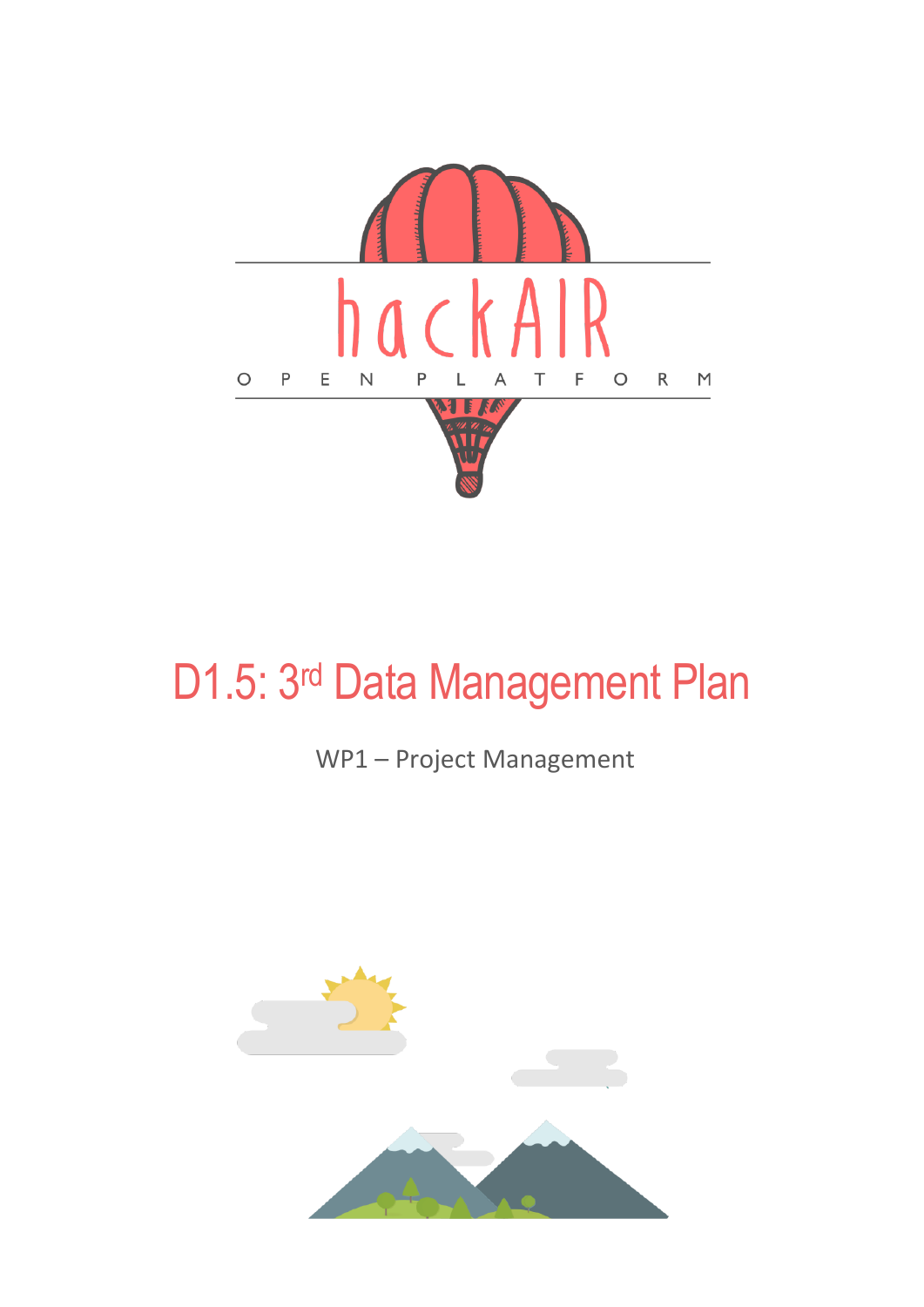#### **Document Information**

| <b>Grant Agreement Number</b> | 688363                                                                                                                                                                                                                                                                                                                           | Acronym |                    | hackAIR |                  |
|-------------------------------|----------------------------------------------------------------------------------------------------------------------------------------------------------------------------------------------------------------------------------------------------------------------------------------------------------------------------------|---------|--------------------|---------|------------------|
| <b>Full Title</b>             | Collective awareness platform for outdoor air pollution                                                                                                                                                                                                                                                                          |         |                    |         |                  |
| <b>Start Date</b>             | $1st$ January 2016                                                                                                                                                                                                                                                                                                               |         | <b>Duration</b>    |         | 36 months        |
| <b>Project URL</b>            | www.hackAIR.eu                                                                                                                                                                                                                                                                                                                   |         |                    |         |                  |
| Deliverable                   | D $1.5 - 3$ <sup>rd</sup> Data Management Plan                                                                                                                                                                                                                                                                                   |         |                    |         |                  |
| <b>Work Package</b>           | $WP 1$ – Project management                                                                                                                                                                                                                                                                                                      |         |                    |         |                  |
| Date of Delivery              | Contractual                                                                                                                                                                                                                                                                                                                      |         | 31 December 2018   | Actual  | 27 December 2018 |
| <b>Nature</b>                 | Report                                                                                                                                                                                                                                                                                                                           |         | Dissemination Leve |         | Public           |
| Lead Beneficiary              | DRAXIS Environmental S.A.                                                                                                                                                                                                                                                                                                        |         |                    |         |                  |
| <b>Responsible Authors</b>    | Christodoulos Keratidis, Panagiota Syropoulou, Maria Akritidou                                                                                                                                                                                                                                                                   |         |                    |         |                  |
| <b>Contributions from</b>     | Philipp Schneider (NILU), Sonja Grossberndt (NILU), Laurence Claeys (VUB), Gavin<br>McCrory (VUB), Wiebke Herding (ONSUB), Natasa Moumtzidou (CERTH), Symeon<br>Papadopoulos (CERTH), Stefanos Vrochidis (CERTH), Marina Riga (CERTH), Polychronis<br>Charitidis (CERTH), Markos Zampoglou (CERTH), Emmanouil Krasanakis (CERTH) |         |                    |         |                  |

#### **Document History**

| Version | <b>Issue Date</b> | <b>Stage</b> | Description                                                | Contributor                                                                                                                                                                                                                                                                                                                                  |
|---------|-------------------|--------------|------------------------------------------------------------|----------------------------------------------------------------------------------------------------------------------------------------------------------------------------------------------------------------------------------------------------------------------------------------------------------------------------------------------|
| 1.0     | 15/10/2018        | Draft        | Request input from partners                                | Christodoulos Keratidis (DRAXIS)                                                                                                                                                                                                                                                                                                             |
| 2.0     | 12/11/2018        | Draft        | Acquisition of partners'<br>input                          | Philipp Schneider (NILU), Sonja Grossberndt<br>(NILU), Laurence Claeys (VUB), Gavin McCrory<br>(VUB), Wiebke Herding (ONSUB), Natasa<br>Moumtzidou (CERTH), Symeon Papadopoulos<br>(CERTH), Stefanos Vrochidis (CERTH), Marina<br>Riga (CERTH), Polychronis Charitidis (CERTH),<br>Markos Zampoglou (CERTH), Emmanouil<br>Krasanakis (CERTH) |
| 3.0     | 17/12/2018        | Draft        | of<br>Integration<br>partners<br>input                     | Panagiota Syropoulou, Maria Akritidou<br>(DRAXIS)                                                                                                                                                                                                                                                                                            |
| 4.0     | 20/12/2018        | Draft        | Internal review                                            | Arne Fellermann (BUND), Symeon<br>Papadopoulos (CERTH),                                                                                                                                                                                                                                                                                      |
| 5.0     | 27/12/2018        | Final        | Integration of internal<br>review comments &<br>submission | Panagiota Syropoulou (DRAXIS)                                                                                                                                                                                                                                                                                                                |

#### **Disclaimer**

Any dissemination of results reflects only the author's view and the European Commission is not responsible for any use that may be made of the information it contains.



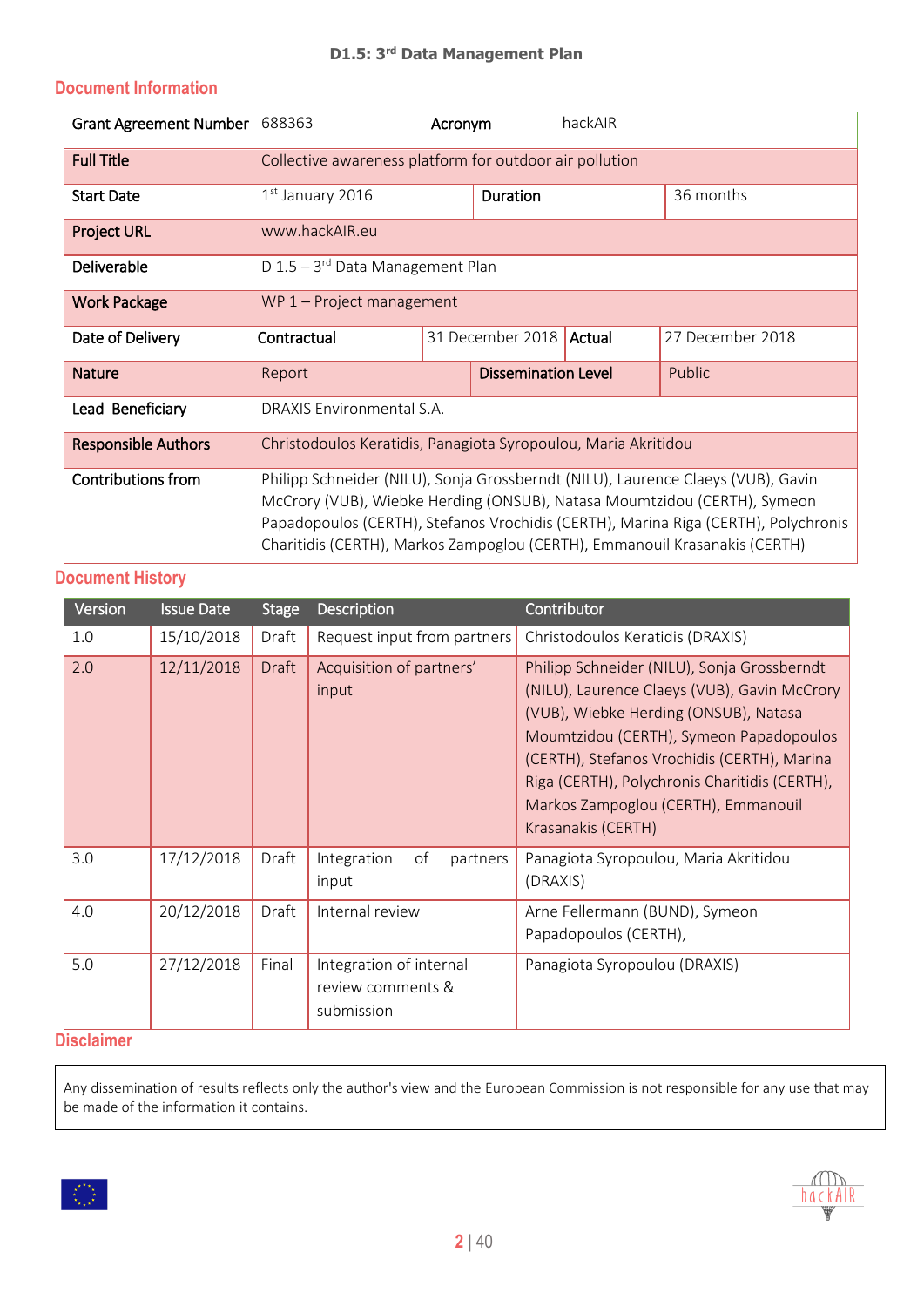#### **Copyright message**

#### © hackAIR Consortium, 2016

This deliverable contains original unpublished work except where clearly indicated otherwise. Acknowledgement of previously published material and of the work of others has been made through appropriate citation, quotation or both. Reproduction is authorised provided the source is acknowledged.

#### **Table of Contents**

| 2.6.3 Quantitative dataset about user experience and acceptance of the hackAIR solution 27 |  |
|--------------------------------------------------------------------------------------------|--|
|                                                                                            |  |
|                                                                                            |  |
|                                                                                            |  |
|                                                                                            |  |
|                                                                                            |  |

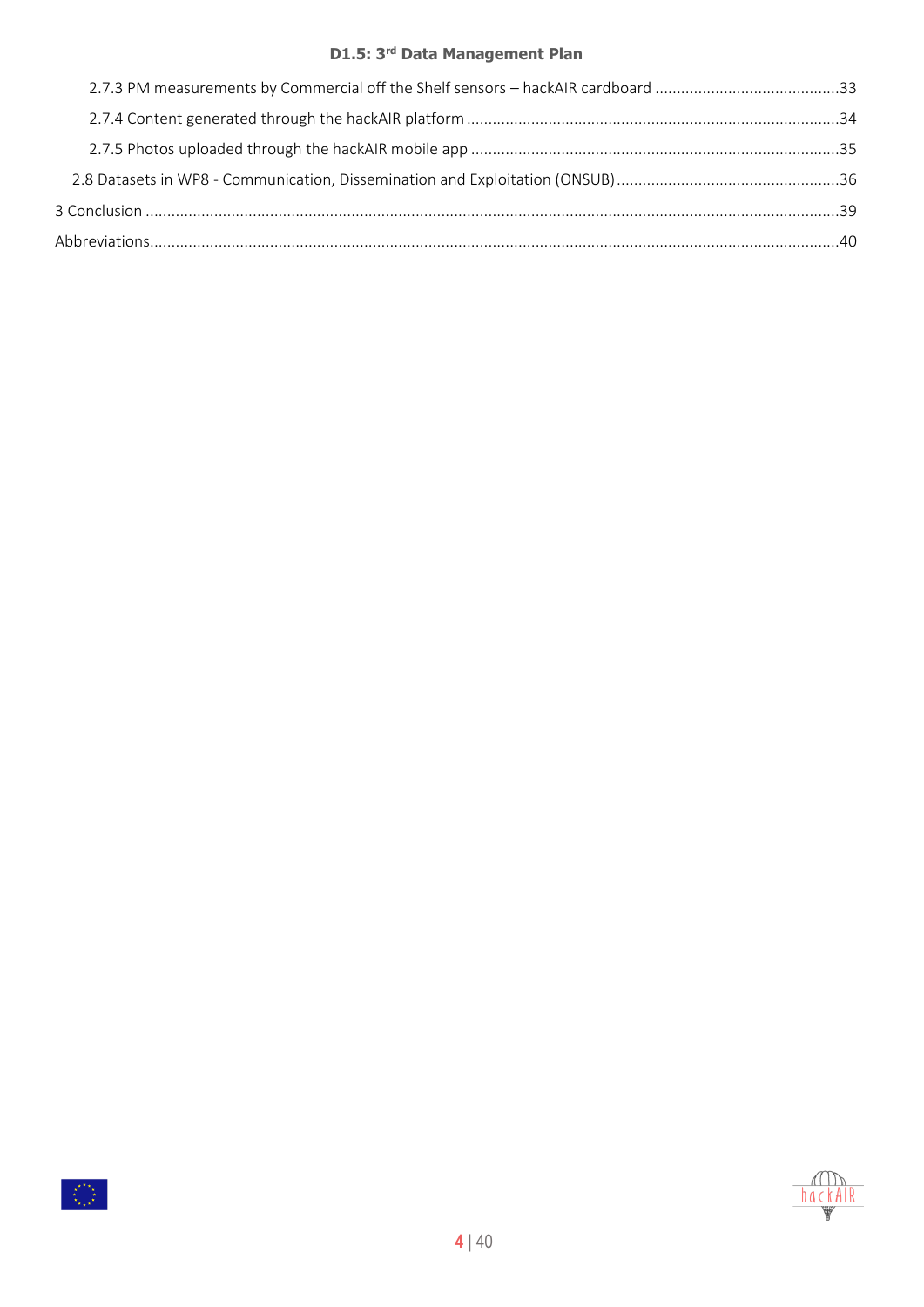# <span id="page-4-0"></span>Executive summary

The present document is a deliverable of the hackAIR project, funded by the European Commission's Directorate – General for Research and Innovation (DG RTD), under its Horizon 2020 Innovation Action programme (H2020).

The deliverable presents the final version of the project Data Management Plan (DMP). This final version lists the various datasets that have been produced by the project, the main data sharing and the major management principles that have been followed. Thus, the deliverable includes all the significant changes such as changed in consortium policies and any external factors that might have influenced the data management within the project.

The deliverable is structured in the following chapters:

- Chapter 1 includes an introduction to the deliverable
- Chapter 2 includes the description of the datasets along with the documented changes and additional information



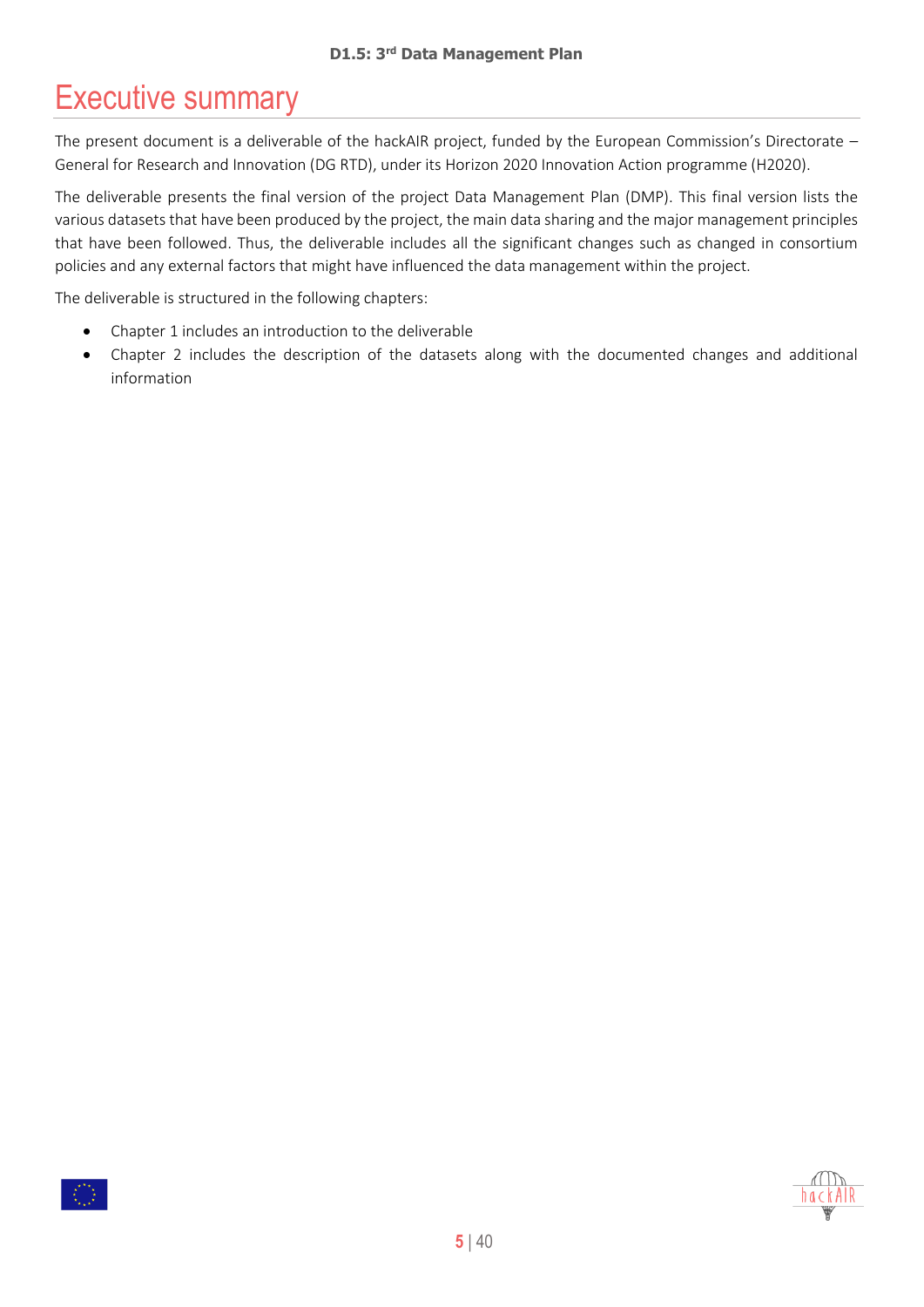# <span id="page-5-0"></span>1 Introduction

The Data Management Plan (DMP) is an essential document for the hackAIR project that addresses issues related to data management. By creating an earlier plan for managing data at the beginning of the project and updating it on a regular basis the consortium will save time and effort later on.

This deliverable D1.5: 3<sup>rd</sup> Data Management Plan aims to document all the updates of the hackAIR project data management life cycle for all datasets to have been collected, processed and/ or generated. A description of how the results will be shared, including access procedures and preservation according to the guidelines in Horizon 2020 projects and General Data Protection Regulation (GDPR). This was a living document and it was evolved and gained more precision and substance during the lifespan of the project.

Although the DMP is being developed by DRAXIS, its implementation involves all project partners' contribution. Since, this is the final version of the project Data Management Plan, all the Work Packages are included despite the fact that some of them might have not occurred any changes.



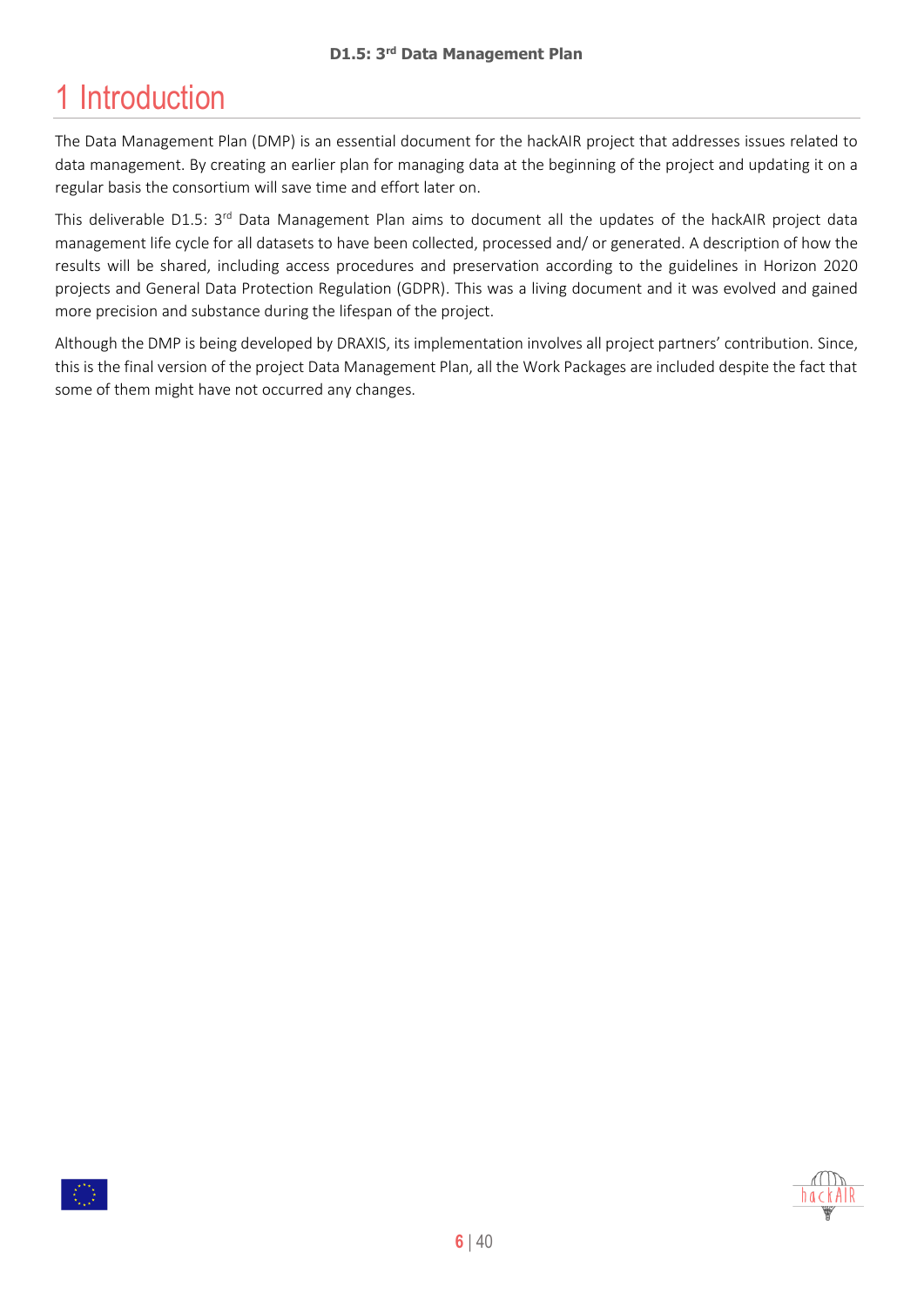# <span id="page-6-0"></span>2 Datasets in hackAIR

# <span id="page-6-1"></span>**2.1 Datasets in WP1 – Project management (DRAXIS)**

| DMP component                                                                    | Issues to be addressed                                                                                                                                                                                                                                                                                                                                                             |  |
|----------------------------------------------------------------------------------|------------------------------------------------------------------------------------------------------------------------------------------------------------------------------------------------------------------------------------------------------------------------------------------------------------------------------------------------------------------------------------|--|
| Data Summary                                                                     | The database contains name, organisation and contact details for all project<br>partners and advisory board members.<br>The data is stored in a simple table, with the following fields:                                                                                                                                                                                           |  |
|                                                                                  | Name<br>Category (1: Partner, 2: Advisory Board Member)<br>Short description<br>Location<br>Link<br>Email                                                                                                                                                                                                                                                                          |  |
|                                                                                  | Comments<br>Furthermore, interviews have been contacted with the Advisory Board members<br>and webinars have been held in order to inform them about the project status and<br>progress. Most interviews and webinars have been conducted remotely either<br>using Skype or WebEx.<br>The expected size of the data is not applicable, as the size is not a meaningful<br>measure. |  |
| <b>Making</b><br>findable,<br>data<br>including<br>for<br>provisions<br>metadata | The data collected for the project partners and the Advisory Board members are<br>stored on DRAXIS server and are not directly accessible from outside.<br>The naming convention used is: Data_WP1_1_Contact details of project partners<br>and advisory board                                                                                                                     |  |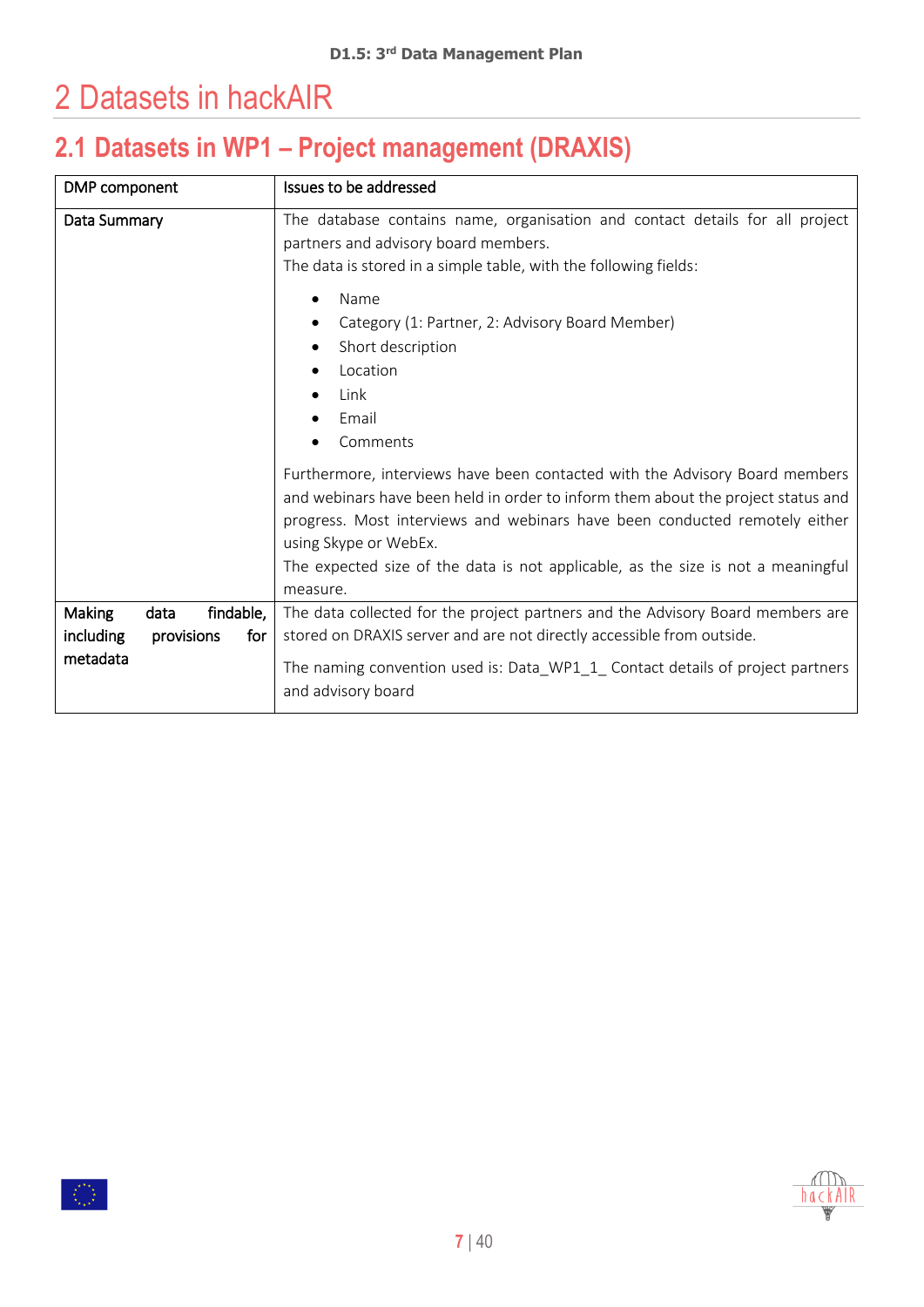| Other issues                                    | N/A                                                                                                                                                                                                                                                                                                                                                                                              |  |
|-------------------------------------------------|--------------------------------------------------------------------------------------------------------------------------------------------------------------------------------------------------------------------------------------------------------------------------------------------------------------------------------------------------------------------------------------------------|--|
| <b>Ethical aspects</b>                          | N/A                                                                                                                                                                                                                                                                                                                                                                                              |  |
| Data security                                   | long-term preservation. No personal information will be kept after the end of the<br>project. Moreover, DRAXIS pays special attention to security and respects the<br>privacy and confidentiality of the users' personal data by fully complying with the<br>applicable national, European and International framework, and the European<br>Union's General Data Protection Regulation 2016/679. |  |
|                                                 | The data have been collected for internal use in the project, and not intended for                                                                                                                                                                                                                                                                                                               |  |
| Increase data re-use<br>Allocation of resources | Data are publicly available as part of the aforementioned deliverables and can be<br>accessed and re-used by third parties indefinitely without a license.<br>No additional costs are foreseen for making this dataset FAIR.                                                                                                                                                                     |  |
| Making data interoperable                       | N/A                                                                                                                                                                                                                                                                                                                                                                                              |  |
|                                                 | All the data are made publicly available as part of the aforementioned deliverables<br>and through the project's website, Wiki and Zenodo.                                                                                                                                                                                                                                                       |  |
| Making data openly accessible                   | The datasets are not publicly available.                                                                                                                                                                                                                                                                                                                                                         |  |
|                                                 | The naming convention used is: Data_WP1_3_Data Management Plan.<br>As part of any stored data, metadata were generated, which include sufficient<br>information with appropriate keywords to help external and internal users to locate<br>data and related information.                                                                                                                         |  |
|                                                 | D1.3 1st Data Management Plan: DOI:<br>$\bullet$<br>https://doi.org/10.5281/zenodo.2250192<br>D1.4 2 <sup>nd</sup> Data Management Plan: DOI:<br>https://doi.org/10.5281/zenodo.2251825                                                                                                                                                                                                          |  |
|                                                 | Regarding the input for the DMP, the data are also stored on DRAXIS server and are<br>not directly accessible from outside. These data are presented in the respective<br>deliverables, which are publicly available either through the project website and<br>Wiki or through Zenodo with the following DOIs:                                                                                   |  |
|                                                 | D1.7 2 <sup>nd</sup> Report of Advisory Board meetings: DOI: Not yet created<br>The naming convention used is: Data_WP1_2_Advisory Board.                                                                                                                                                                                                                                                        |  |
|                                                 | meetings and D1.7 2 <sup>nd</sup> Report of Advisory Board meetings. The dissemination level<br>of these deliverables is public and they are available in the project's website and<br>Wiki and in Zenodo <sup>1</sup> through the Digital Object Identifier (DOI):<br>D1.6 1st Report of Advisory Board meetings: DOI: 10.5281/zenodo.2273304                                                   |  |
|                                                 | The data with regards to the interviews, webinars and consortium meetings are also<br>stored on DRAXIS server. Moreover, these data cannot be made available to third<br>parties. However, the interviews are available in D1.6 1st Report of Advisory Board                                                                                                                                     |  |



 $\overline{\phantom{a}}$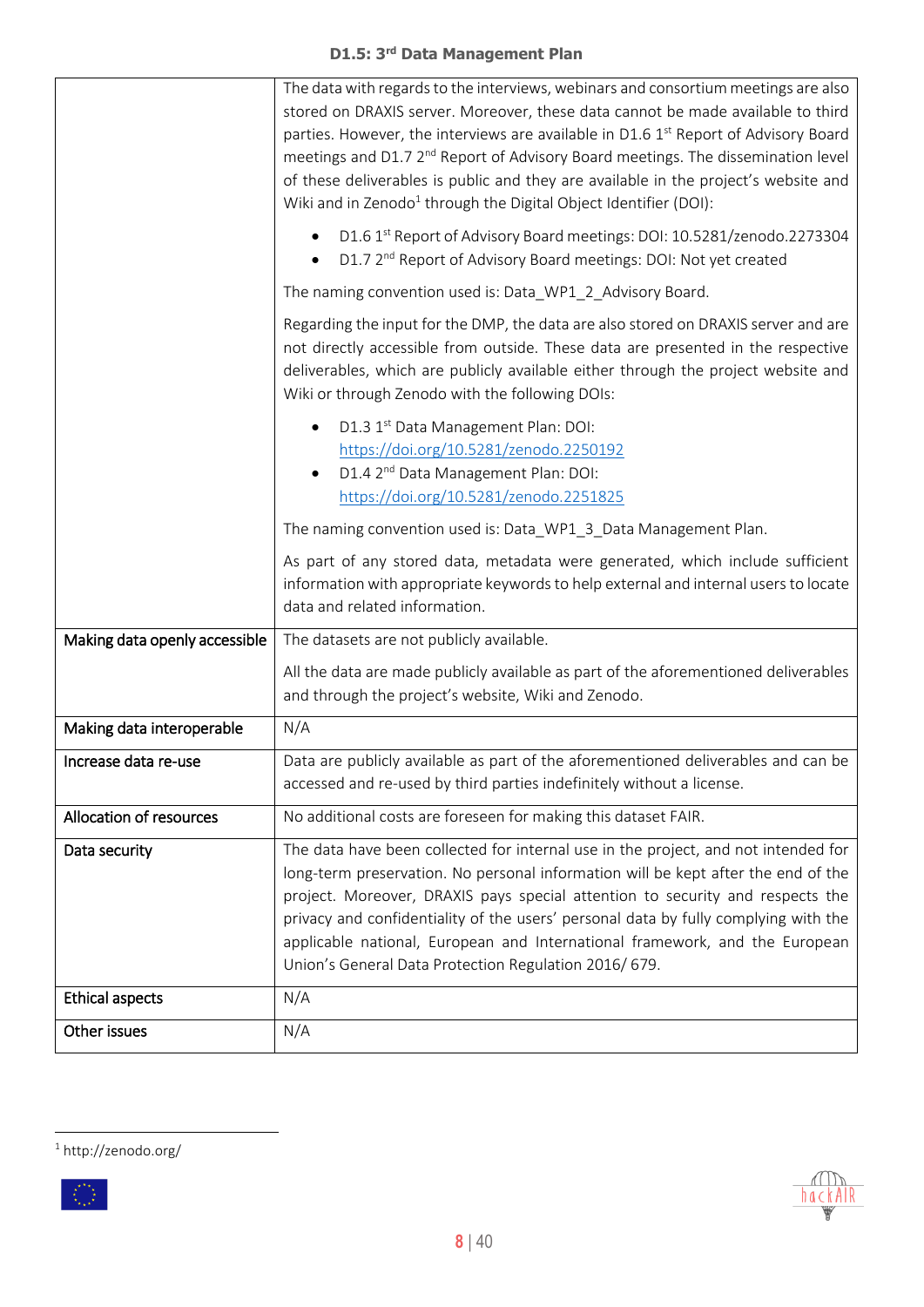### <span id="page-8-0"></span>**2.2 Datasets in WP2 - Analysis and requirements (VUB)**

### <span id="page-8-1"></span>**2.2.1 User requirements (intake survey) data set**

| DMP component                                                                             | Issues to be addressed                                                                                                                                                                                                                                                                                                                                                                                                                                                                                                                                                                                                                                                                                                                                                                                                                                                                                                                                                                                                                                                                                                                                                                                                                                                                                                                                                                                                                                                              |
|-------------------------------------------------------------------------------------------|-------------------------------------------------------------------------------------------------------------------------------------------------------------------------------------------------------------------------------------------------------------------------------------------------------------------------------------------------------------------------------------------------------------------------------------------------------------------------------------------------------------------------------------------------------------------------------------------------------------------------------------------------------------------------------------------------------------------------------------------------------------------------------------------------------------------------------------------------------------------------------------------------------------------------------------------------------------------------------------------------------------------------------------------------------------------------------------------------------------------------------------------------------------------------------------------------------------------------------------------------------------------------------------------------------------------------------------------------------------------------------------------------------------------------------------------------------------------------------------|
| Data Summary<br>findable,<br>Making<br>data<br>including<br>provisions<br>for<br>metadata | The goal of the data collection was to recruit the population that co-created the<br>hackAIR platform during the user requirement phase of the project.<br>As hackAIR has specific user groups in mind for the usage of the application, it was<br>important to attract a specific group of potential users for the co-creation session.<br>The data have been collected on an .xls file with information on demographics<br>(gender, birth year, occupation), device ownership and internet access, personal<br>innovativeness (scale) and air quality awareness (scale).<br>The generated and collected data will not be re-used. The data have been used by<br>the social science researchers of the project and pilot responsible (VUB, NILU,<br>BUND) to recruit the citizens and to contextualize the co-creation sessions.<br>This data was gathered by 20 citizens by filling a survey (paper questionnaire).<br>The data are stored on the VUB servers and labelled with the work package and<br>type of data. As the dataset contains confidential and sensitive information, the raw<br>data will not be made available from outside but anonymised data can be made<br>available upon request and after an evaluation of the request (i.e. purpose, goals,<br>etc.). In case of a report or paper submitted for publication with peer review, all<br>research findings will be integrated into the report or paper. Datasets will never be<br>added to the publication. |
|                                                                                           | The naming convention used is: Data_WP2_1_user requirements (intake survey)<br>data set.<br>As part of any stored data, metadata were generated, which include sufficient<br>information:                                                                                                                                                                                                                                                                                                                                                                                                                                                                                                                                                                                                                                                                                                                                                                                                                                                                                                                                                                                                                                                                                                                                                                                                                                                                                           |
|                                                                                           | to link it to the research publications/outputs,<br>to identify the funder and discipline of the research, and<br>with appropriate keywords to help external and internal users to locate<br>data.                                                                                                                                                                                                                                                                                                                                                                                                                                                                                                                                                                                                                                                                                                                                                                                                                                                                                                                                                                                                                                                                                                                                                                                                                                                                                  |
| Making data openly accessible                                                             | The data will be kept closed until the end of the project due to data contain sensitive<br>personal information and therefore, it cannot legally be made public.                                                                                                                                                                                                                                                                                                                                                                                                                                                                                                                                                                                                                                                                                                                                                                                                                                                                                                                                                                                                                                                                                                                                                                                                                                                                                                                    |
| Making data interoperable                                                                 | N/A                                                                                                                                                                                                                                                                                                                                                                                                                                                                                                                                                                                                                                                                                                                                                                                                                                                                                                                                                                                                                                                                                                                                                                                                                                                                                                                                                                                                                                                                                 |
| Increase data re-use                                                                      | The data will not be licensed and they have been used for one specific purpose on<br>one specific time period and have not been updated nor re-used.                                                                                                                                                                                                                                                                                                                                                                                                                                                                                                                                                                                                                                                                                                                                                                                                                                                                                                                                                                                                                                                                                                                                                                                                                                                                                                                                |
| Allocation of resources                                                                   | Within the project no budget has been foreseen to pay for open access publishing,<br>but still we will look to publish results in (free) open access journals. Papers are<br>likely to be published after the completion of the project.                                                                                                                                                                                                                                                                                                                                                                                                                                                                                                                                                                                                                                                                                                                                                                                                                                                                                                                                                                                                                                                                                                                                                                                                                                            |
| Data security                                                                             | The data are stored on VUB servers and are not directly accessible from outside.<br>After anonymization, the data is shared with the rest of the consortium partners.<br>Furthermore, VUB pays special attention to security and respects the privacy and<br>confidentiality of the users' personal data by fully complying with the applicable                                                                                                                                                                                                                                                                                                                                                                                                                                                                                                                                                                                                                                                                                                                                                                                                                                                                                                                                                                                                                                                                                                                                     |



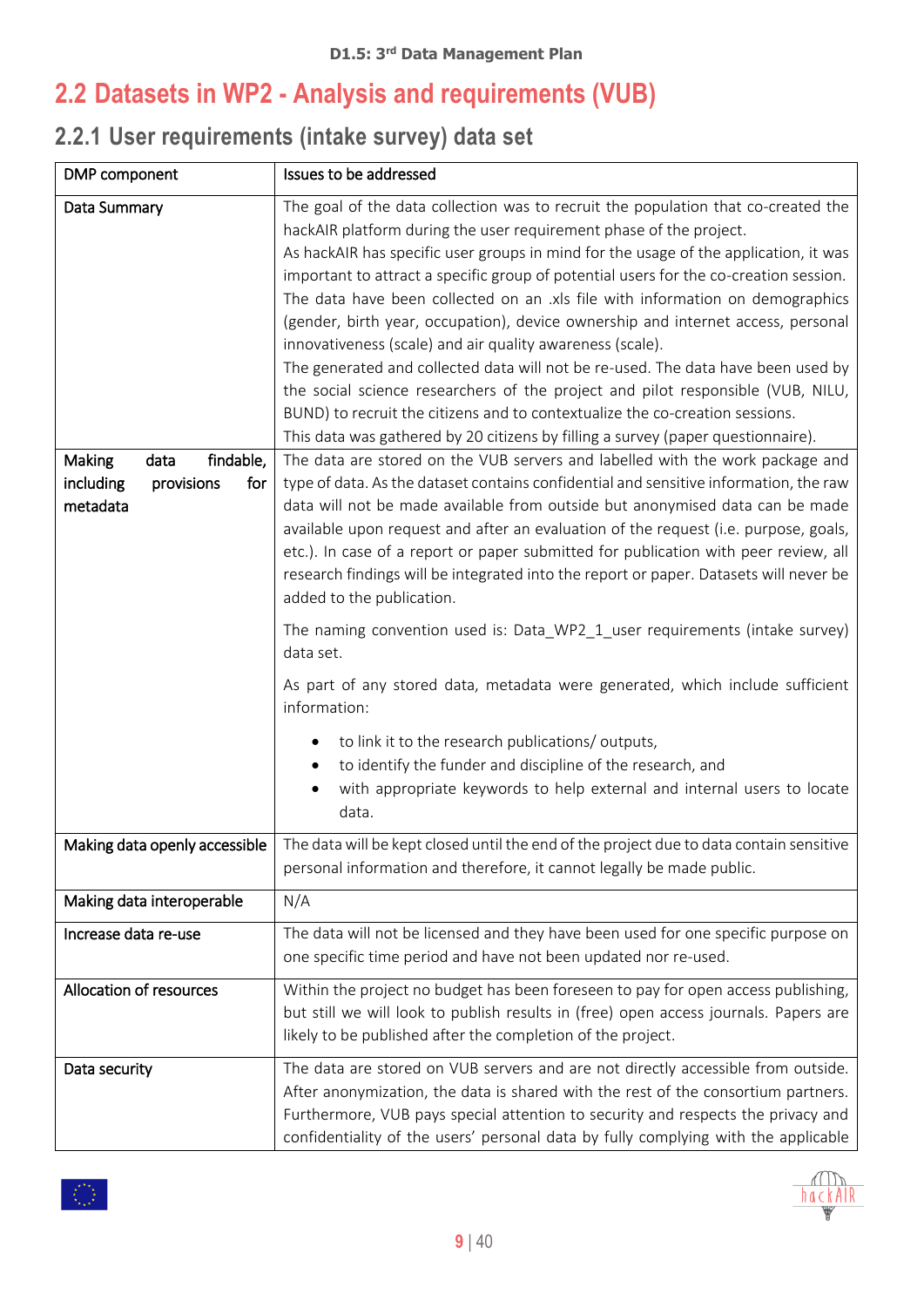|                        | national, European and International framework, and the European Union's<br>General Data Protection Regulation 2016/679. |
|------------------------|--------------------------------------------------------------------------------------------------------------------------|
| <b>Ethical aspects</b> | N/A                                                                                                                      |
| Other issues           | N/A                                                                                                                      |

### <span id="page-9-0"></span>**2.2.2 User requirements (workshop) data**

 $|\langle \rangle \rangle$ 

| DMP component | Issues to be addressed                                                                                                                                                                                                                                                                                                                                                                                                                                                 |
|---------------|------------------------------------------------------------------------------------------------------------------------------------------------------------------------------------------------------------------------------------------------------------------------------------------------------------------------------------------------------------------------------------------------------------------------------------------------------------------------|
| Data Summary  | The user requirement (workshop) data set contains all relevant data for designing,<br>running and analyzing the co-creation workshop, to define the user requirements<br>of the hackAIR platform.<br>Co-creation sessions were organized with citizens from different cities to discuss<br>the platform and application idea of the consortium and to generate ideas and<br>reflections from potential users.<br>The types of the data were qualitative insights into: |
|               | Experiences, practices and expectations with regards to measuring and<br>retrieving air quality information.<br>Expectations with regards to the hackAIR platform.<br>Evaluation of the hackAIR platform.<br>Contact information (name, email): Only known to the local organizers<br>(BUND, NILU) for recruiting purposes.                                                                                                                                            |
|               | Data were collected during co-creation workshops of 24 to 32 data subjects (12 to<br>16 data subjects in M6, and 12 to 16 data subjects in M10). All data subjects were<br>citizens of Berlin or Oslo.                                                                                                                                                                                                                                                                 |
|               | All participants were coded (by using pseudonyms) in the processing and reporting<br>of the research results. This means that real names are not associated in any way<br>with the information collected or with the research findings from this study.                                                                                                                                                                                                                |
|               | Aggregated and pseudonymized research findings will be discussed in scientific<br>research publications.                                                                                                                                                                                                                                                                                                                                                               |
|               | Only participants who signed the informed consent statement at the start of the<br>workshop participated. By signing this form, they gave permission for the use and<br>disclosure of pseudonymized information for scientific purposes of this study at any<br>time in the future and for the audio-recording of the workshop only for post-<br>processing purposes.                                                                                                  |
|               | The size of the following data were from 20 citizens (data subjects):                                                                                                                                                                                                                                                                                                                                                                                                  |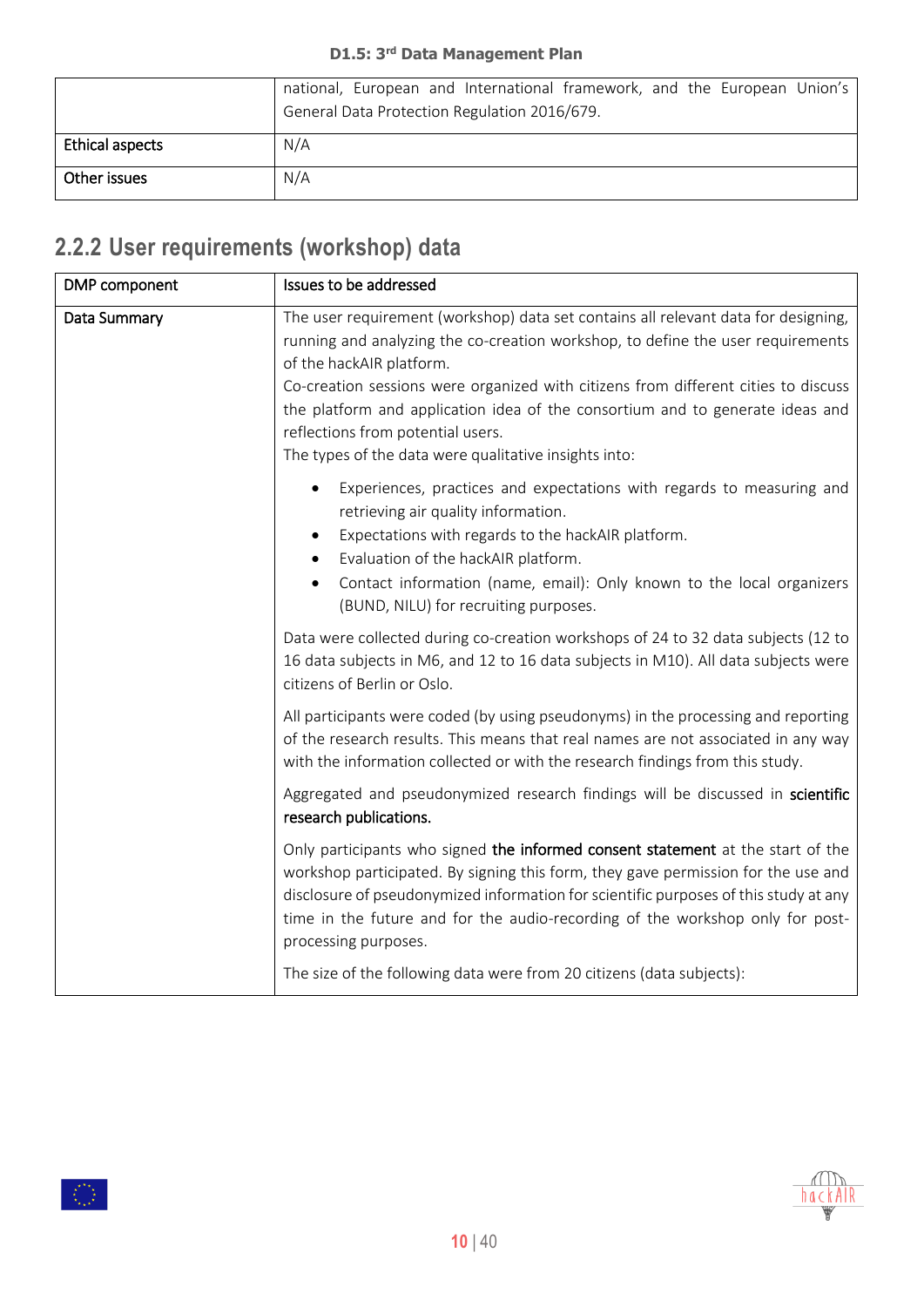|                                                                           | Text (open and closed questions).<br>$\bullet$<br>Audio records. The workshops were audio-recorded for post-processing.<br>This tape has been used by the involved researchers (BUND and NILU) only<br>for the processing of the workshop findings. It only served research<br>purposes and it have by no means been released to other persons.<br>The data have been used by the social science researchers of the project and pilot<br>responsible (VUB, NILU, BUND) to recruit the citizens and to contextualize the co-<br>creation sessions. |
|---------------------------------------------------------------------------|---------------------------------------------------------------------------------------------------------------------------------------------------------------------------------------------------------------------------------------------------------------------------------------------------------------------------------------------------------------------------------------------------------------------------------------------------------------------------------------------------------------------------------------------------|
| findable,<br>Making<br>data<br>including<br>provisions<br>for<br>metadata | In case of a report or paper submitted for publication with peer review, all research<br>findings will be integrated into the report or paper. Datasets will never be added to<br>the publication.                                                                                                                                                                                                                                                                                                                                                |
|                                                                           | The naming convention used is: Data_WP2_2_ user requirements (workshop) data<br>set                                                                                                                                                                                                                                                                                                                                                                                                                                                               |
| Making data openly accessible                                             | Because the dataset is very limited and only interesting in relation to the<br>recruitment process of the users, the data are not made openly available.                                                                                                                                                                                                                                                                                                                                                                                          |
| Making data interoperable                                                 | N/A                                                                                                                                                                                                                                                                                                                                                                                                                                                                                                                                               |
| Increase data re-use                                                      | N/A                                                                                                                                                                                                                                                                                                                                                                                                                                                                                                                                               |
| Allocation of resources                                                   | Within the project no budget has been foreseen to pay for open access publishing,<br>but still we will look to publish results in (free) open access journals. Papers are<br>likely to be published after the completion of the project.                                                                                                                                                                                                                                                                                                          |
| Data security                                                             | The data are stored on VUB servers and are not directly accessible from outside.<br>After anonymization, the data is shared with the rest of the consortium partners.<br>Furthermore, VUB pays special attention to security and respects the privacy and<br>confidentiality of the users' personal data by fully complying with the applicable<br>national, European and International framework, and the European Union's<br>General Data Protection Regulation 2016/679.                                                                       |
| <b>Ethical aspects</b>                                                    | N/A                                                                                                                                                                                                                                                                                                                                                                                                                                                                                                                                               |
| Other issues                                                              | N/A                                                                                                                                                                                                                                                                                                                                                                                                                                                                                                                                               |

# <span id="page-10-0"></span>**2.3 Datasets in WP3 - Collective sensing models and tools (CERTH)**

#### <span id="page-10-1"></span>**2.3.1 Geotagged Images Dataset**

| DMP component | Issues to be addressed                                                                                                                                                                                                                                                                                                                                                                                                                               |
|---------------|------------------------------------------------------------------------------------------------------------------------------------------------------------------------------------------------------------------------------------------------------------------------------------------------------------------------------------------------------------------------------------------------------------------------------------------------------|
| Data Summary  | The dataset contains geotagged Images in Europe retrieved from two sources; Flickr<br>and webcams. Regarding Flickr images they are user-generated images that are  <br>publicly available on Flickr and geo-tagged in Europe, while webcam images are<br>extracted from static outdoor webcams located in Europe. It should be noted that<br>webcams are geo-tagged and, consequently the images retrieved are also geo-tagged<br>and time-stamped. |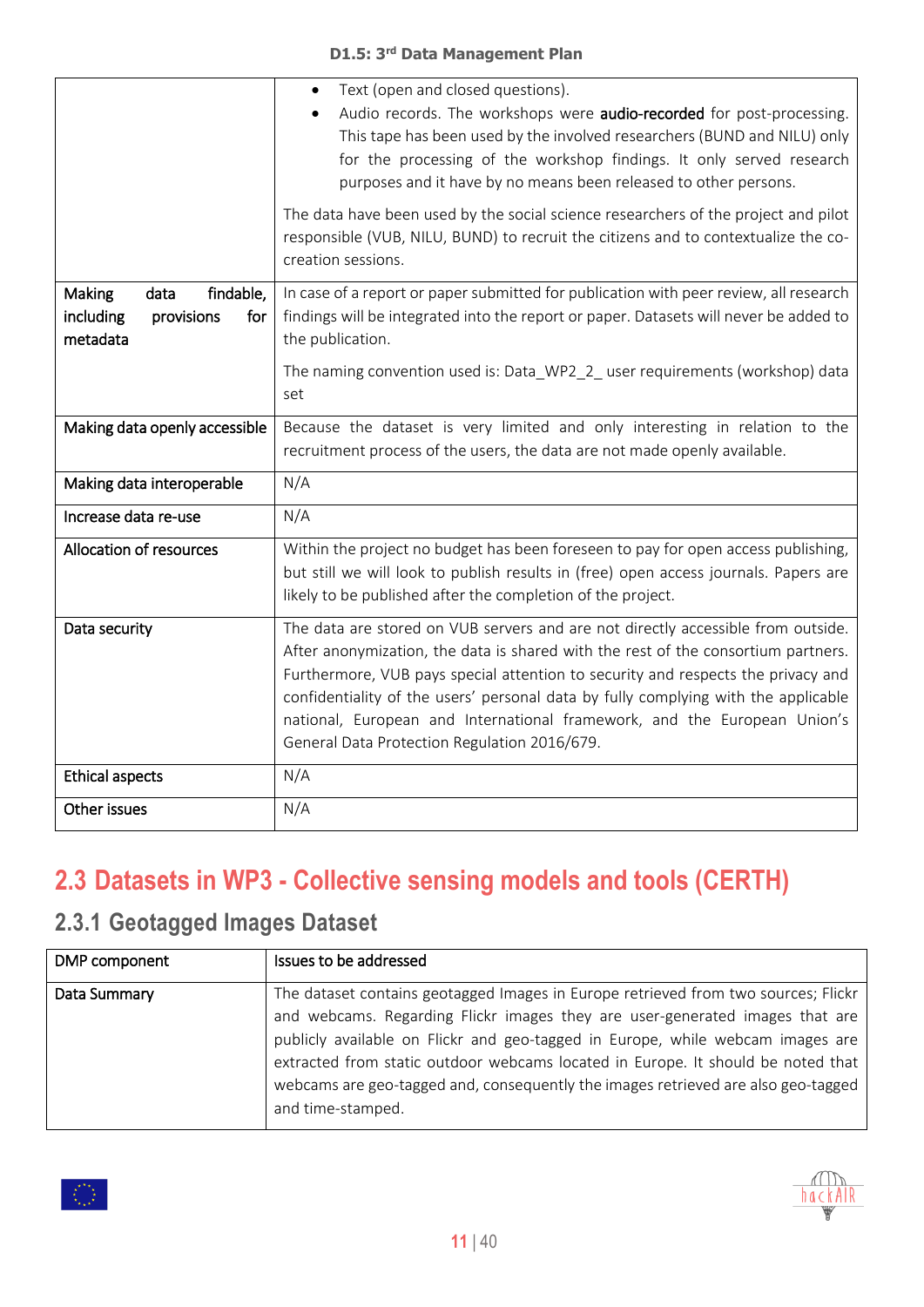|                                | The images were collected and analyzed by specialized computer software that<br>detects images with a sky region appropriate for air quality estimation and extracts<br>pixel color statistics (i.e. mean R/G, G/B ratios) from that region. The computed<br>statistics were then given as input to the air quality estimation model, developed<br>within the project, which produces the Aerosol Optical Depth (AOD).                                                                                                                                                                                                                                                                                                    |
|--------------------------------|---------------------------------------------------------------------------------------------------------------------------------------------------------------------------------------------------------------------------------------------------------------------------------------------------------------------------------------------------------------------------------------------------------------------------------------------------------------------------------------------------------------------------------------------------------------------------------------------------------------------------------------------------------------------------------------------------------------------------|
|                                | The images were downloaded, downscaled to a maximum size of 500X500 pixels and<br>stored until image analysis was performed (<1 hour). After this process, the images<br>were permanently deleted from CERTH servers. All image metadata were permanently<br>stored in a database.                                                                                                                                                                                                                                                                                                                                                                                                                                        |
|                                | Under normal circumstances, the data collection rate for Flickr was around 5,000<br>images per day which translates to more than 1.5 million items ( $\approx$ 1Gb) in one year.<br>Similarly, for the webcams, the data collection rate was around 10,000 images per day<br>which results in 3.5 million items ( $\approx$ 2.5Gb) in one year. However, the number of images<br>with usable sky was significantly less. Specifically, based on experiments realized it<br>seemed that the percentage of usable images was around 11% of the total images<br>retrieved from Flickr. In of webcams given that they were selected manually the<br>percentage was significantly higher and drops only in days with overcast. |
|                                | The dataset was created by images retrieved from Flickr and webcams starting from<br>June 2016. The number of records from both sources was 262,255.                                                                                                                                                                                                                                                                                                                                                                                                                                                                                                                                                                      |
| findable,<br>Making<br>data    | The naming convention used is:                                                                                                                                                                                                                                                                                                                                                                                                                                                                                                                                                                                                                                                                                            |
| including<br>for<br>provisions | Data_WP3_1_Geotagged_Images_1.0.                                                                                                                                                                                                                                                                                                                                                                                                                                                                                                                                                                                                                                                                                          |
| metadata                       | The metadata that were generated for each image are the following:                                                                                                                                                                                                                                                                                                                                                                                                                                                                                                                                                                                                                                                        |
|                                | source<br>URL (of the image on Flickr or the webcam)<br>R/G and G/B ratios of sky part of the image<br>Geo-coordinates<br>Timestamp<br>AOD<br>$\bullet$                                                                                                                                                                                                                                                                                                                                                                                                                                                                                                                                                                   |
|                                | For the images retrieved from Flickr, the original images can be retrieved from the<br>corresponding URLs. However, for the webcam images the original images can only be<br>retrieved for the webcams for the ones that provide historical data. Thus, in case such<br>historical information the webcams URLs links to the webcam itself and not the image<br>taken at the specific date-time.                                                                                                                                                                                                                                                                                                                          |
|                                | The data is available on GitHub that make them discoverable and identifiable in the<br>https://github.com/MKLab-ITI/hackair-data-<br>following<br>link:<br>retrieval/tree/master/data/Geotagged Images dataset<br>Zenodo<br>and<br>in<br>(https://doi.org/10.5281/zenodo.2222342).                                                                                                                                                                                                                                                                                                                                                                                                                                        |
|                                | The dataset is also discoverable by querying conventional search engines (e.g. Google)<br>with the dataset name.                                                                                                                                                                                                                                                                                                                                                                                                                                                                                                                                                                                                          |
| Making data openly accessible  | All the metadata of the images described above (i.e. URLs, ratios, geo-coordinates,<br>timestamps) will be made openly available through GitHub.                                                                                                                                                                                                                                                                                                                                                                                                                                                                                                                                                                          |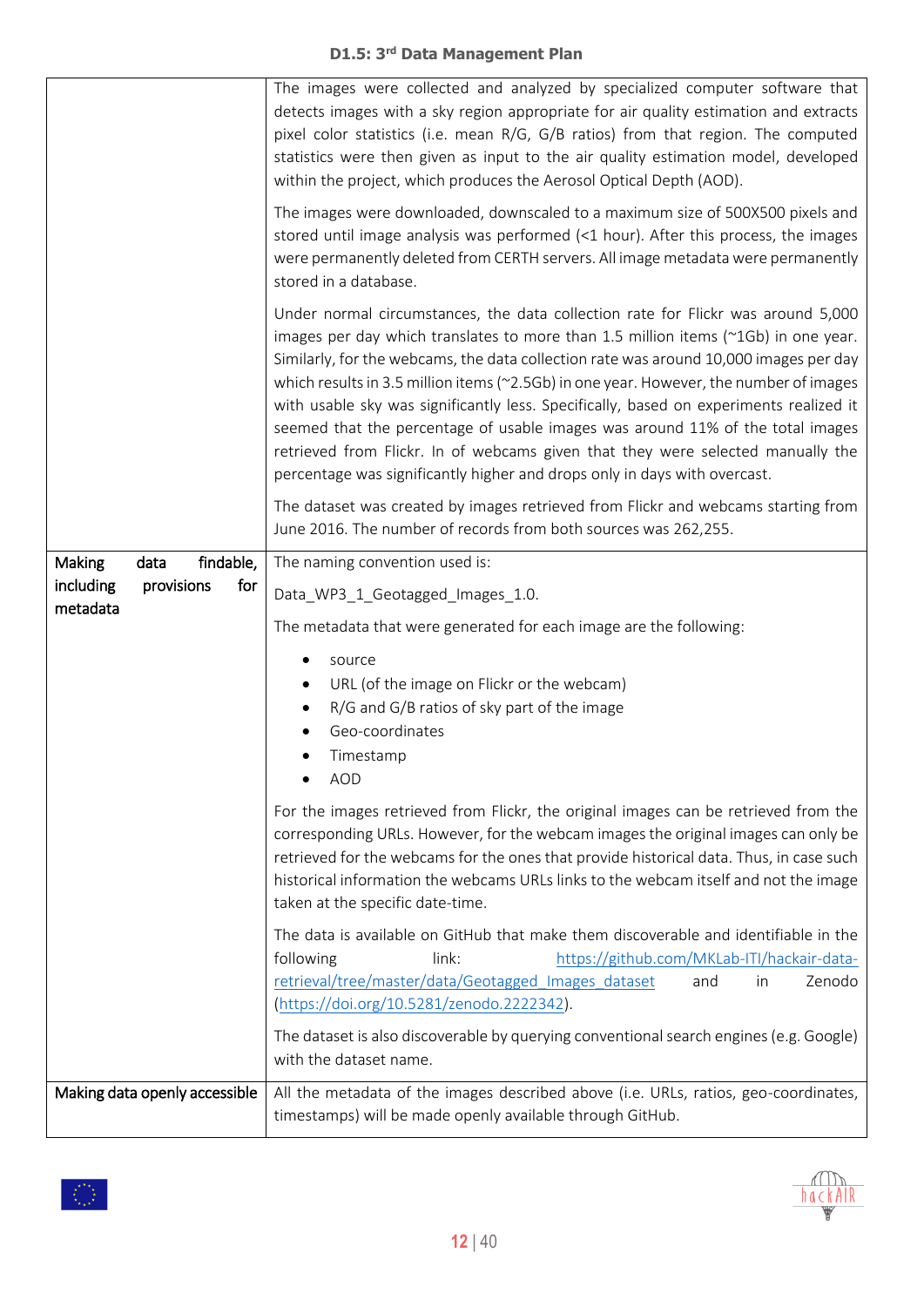|                           | However, the original images cannot be shared due to Flickr's privacy and copyright<br>policies and due to the copyright terms set by the webcam owners. In order to access<br>the images no specialized software is required as images can be retrieved from the<br>corresponding URLs using a web-browser.                                                                                                                                                                                                       |
|---------------------------|--------------------------------------------------------------------------------------------------------------------------------------------------------------------------------------------------------------------------------------------------------------------------------------------------------------------------------------------------------------------------------------------------------------------------------------------------------------------------------------------------------------------|
| Making data interoperable | The dataset is available in text-based machine-readable format (csv) that allow easy<br>parsing and information exchange.                                                                                                                                                                                                                                                                                                                                                                                          |
| Increase data re-use      | The data and associated code are licensed with an open data license (Apache License<br>v2.0) that allows re-use of the data and code.                                                                                                                                                                                                                                                                                                                                                                              |
| Allocation of resources   | The data and associated code are licensed with an open data license (Apache License<br>v2.0) that allows re-use of the data and code.                                                                                                                                                                                                                                                                                                                                                                              |
| Data security             | The cost of long-term preservation is negligible as data is hosted on GitHub. Long-term<br>preservation will facilitate long-term usability of the data for development of air<br>quality estimation methods. Furthermore, CERTH pays special attention to security<br>and respects the privacy and confidentiality of the users' personal data by fully<br>complying with the applicable national, European and International framework, and<br>the European Union's General Data Protection Regulation 2016/679. |
| <b>Ethical aspects</b>    | N/A                                                                                                                                                                                                                                                                                                                                                                                                                                                                                                                |
| Other issues              | N/A                                                                                                                                                                                                                                                                                                                                                                                                                                                                                                                |

#### <span id="page-12-0"></span>**2.3.2 Environmental measurements Dataset**

| DMP component                                                                    | Issues to be addressed                                                                                                                                                                                                                                                                                                                                                                                                                                      |
|----------------------------------------------------------------------------------|-------------------------------------------------------------------------------------------------------------------------------------------------------------------------------------------------------------------------------------------------------------------------------------------------------------------------------------------------------------------------------------------------------------------------------------------------------------|
| Data Summary                                                                     | The dataset contains environmental measurements (PM10/PM2.5) that were<br>published in environmental data portals such as (EEA, openAQ and luftdaten.info).<br>The dataset contains information such as the exact geolocation to which the<br>measurements refer, the time stamp and the air pollutant. The data concern<br>measurements from stations across the whole Europe.                                                                             |
|                                                                                  | The collected data facilitate visualizations of current air quality status, acting as an<br>additional information layer. Moreover, they serve as ground truth annotations for<br>the development of air quality estimation models using supervised learning<br>techniques. The data is stored in a regularly updated MongoDB database.<br>The collection period extends from 1 October 2018 till 1 November 2018 and the<br>number of records is 6,223,421 |
| findable,<br><b>Making</b><br>data<br>including<br>provisions<br>for<br>metadata | The naming convention used is:<br>Data_WP3_3_Environmental_1.0.<br>Each data record contains the following information:<br>Data source (e.g. openAQ)<br>Geo-coordinates of the station<br>Timestamp of measurement<br>Pollutant (pm10 or pm2.5)                                                                                                                                                                                                             |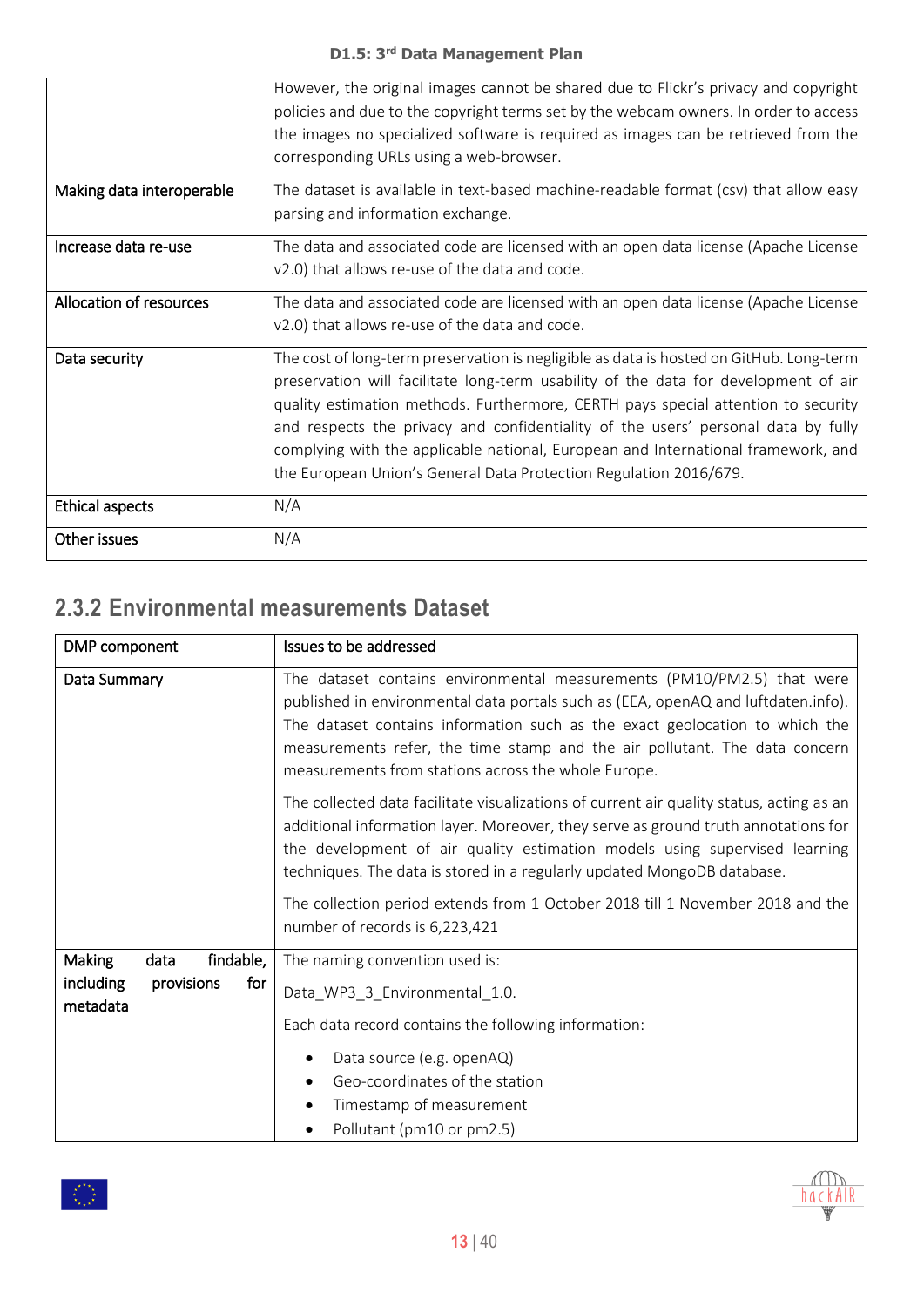|                               | Value of measurement                                                                                                                                                                                                                                                                                 |
|-------------------------------|------------------------------------------------------------------------------------------------------------------------------------------------------------------------------------------------------------------------------------------------------------------------------------------------------|
|                               | The data is available on GitHub that make them discoverable and identifiable in the<br>following<br>link:<br>https://github.com/MKLab-ITI/hackair-data-<br>retrieval/tree/master/data/Environmental_dataset                                                                                          |
|                               | The dataset is discoverable by querying conventional search engines (e.g. Google)<br>with the dataset name.                                                                                                                                                                                          |
| Making data openly accessible | All the metadata of the images described above (i.e. data source, timestamp,<br>pollutant, value, geo-coordinates, timestamps) is made openly available through<br>GitHub.                                                                                                                           |
|                               | Data access does not require any specialized software as they are provided in csv<br>formatted files that can be accessed with any text editor.                                                                                                                                                      |
| Making data interoperable     | The dataset is available in text-based machine-readable format (csv) that allow easy<br>parsing and information exchange.                                                                                                                                                                            |
| Increase data re-use          | The data and associated code are licensed with an open data license (Apache<br>License v2.0) that allows re-use of the data and code.                                                                                                                                                                |
| Allocation of resources       | The cost of long-term preservation is negligible as data is hosted on GitHub. Long<br>term preservation will facilitate long-term usability of the data for development of<br>air quality estimation methods.                                                                                        |
| Data security                 | Recovery of the data is facilitated through the hosting services provided by GitHub.                                                                                                                                                                                                                 |
|                               | Furthermore, CERTH pays special attention to security and respects the privacy and<br>confidentiality of the users' personal data by fully complying with the applicable<br>national, European and International framework, and the European Union's<br>General Data Protection Regulation 2016/679. |
| <b>Ethical aspects</b>        | N/A                                                                                                                                                                                                                                                                                                  |
| Other issues                  | N/A                                                                                                                                                                                                                                                                                                  |

#### <span id="page-13-0"></span>**2.3.3 Twitter\_AQ**

| DMP component | Issues to be addressed                                                                                                                                                                                                                                                                                                                                                                                                                                                                                                                                                                                                                                                                                     |
|---------------|------------------------------------------------------------------------------------------------------------------------------------------------------------------------------------------------------------------------------------------------------------------------------------------------------------------------------------------------------------------------------------------------------------------------------------------------------------------------------------------------------------------------------------------------------------------------------------------------------------------------------------------------------------------------------------------------------------|
| Data Summary  | The dataset is collected to facilitate the development of Twitter-based air quality<br>estimation models using supervised learning techniques applied in the following<br>paper: Charitidis, P., Spyromitros-Xioufis, E., Papadopoulos, S., & Kompatsiaris, Y.<br>(2018). Twitter-based Sensing of City-level Air Quality. In Image, Video, and<br>Multidimensional Signal Processing Workshop (IVMSP), 2018 IEEE 13th. IEEE.<br>The dataset is created by processing tweets that were retrieved from Twitter<br>Streaming API by tracking 120 air quality related terms and ground truth PM2.5<br>measurements from OpenAQ API. The collection period extends from 8 February<br>2017 to 19 January 2018. |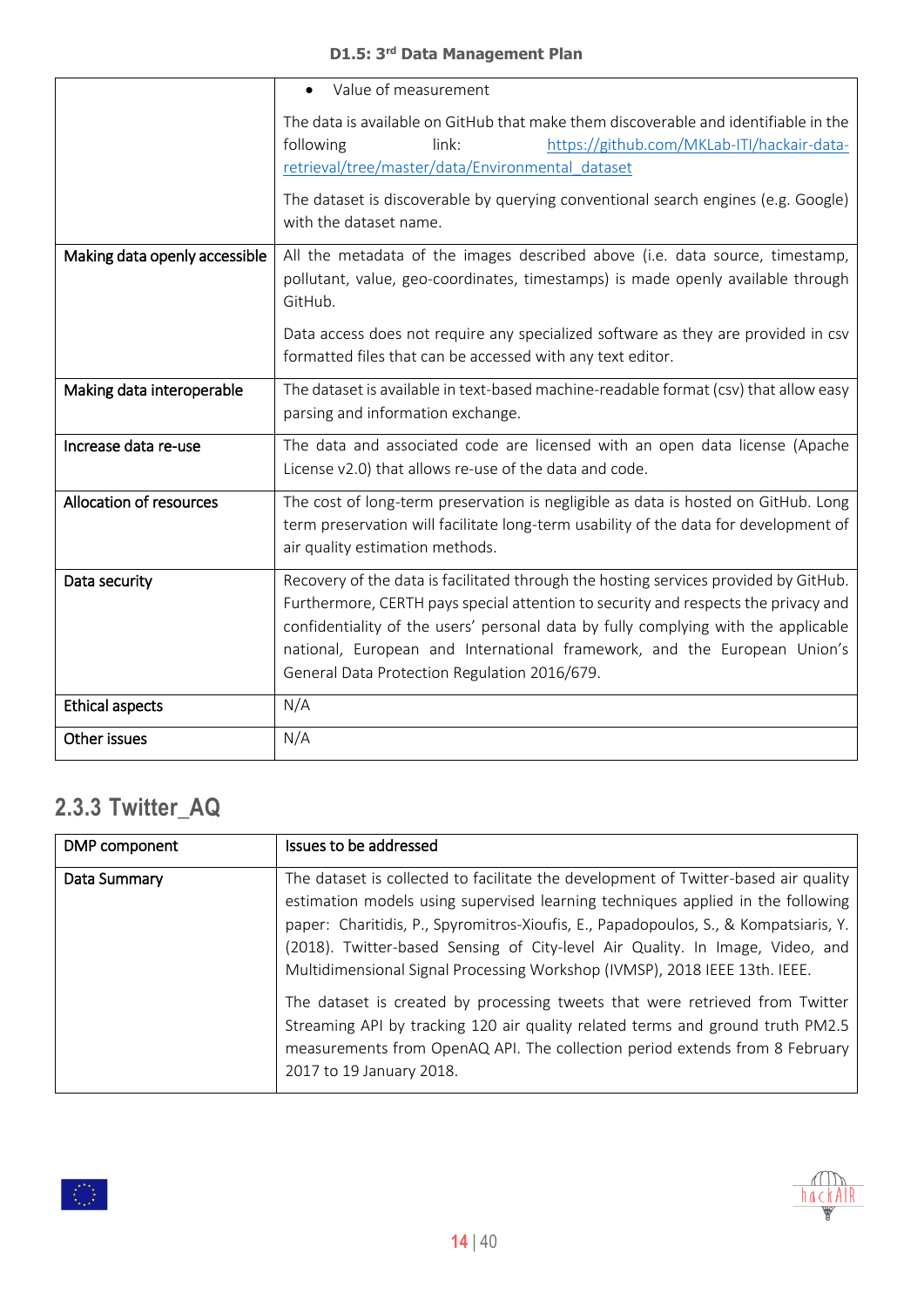|                       |            |           | A location estimation method <sup>2</sup> is applied on tweets to infer the location of each<br>tweet. The dataset contains tweets from five (5) English (London, Leeds, Liverpool,<br>Birmingham and Manchester) and five (5) American (New York, Boston, Pittsburgh,<br>Philadelphia and Baltimore) cities.                                                                                                                                                                                                                                                                                                                                                                                       |
|-----------------------|------------|-----------|-----------------------------------------------------------------------------------------------------------------------------------------------------------------------------------------------------------------------------------------------------------------------------------------------------------------------------------------------------------------------------------------------------------------------------------------------------------------------------------------------------------------------------------------------------------------------------------------------------------------------------------------------------------------------------------------------------|
| Making                | data       | findable, | The naming convention used is:                                                                                                                                                                                                                                                                                                                                                                                                                                                                                                                                                                                                                                                                      |
| including<br>metadata | provisions | for       | Data_WP3_4_Twitter_AQ.                                                                                                                                                                                                                                                                                                                                                                                                                                                                                                                                                                                                                                                                              |
|                       |            |           | The dataset contains predictive features extracted from tweets in a n-hour<br>temporal bin during the monitoring period where $n = [6, 12, 24]$ . These features<br>correspond to statistics of the tweets posted at a given timestamp-location<br>combination such as:                                                                                                                                                                                                                                                                                                                                                                                                                             |
|                       |            |           | Number of tweets<br>Number of air quality-related tweets<br>Number of tweets referring to high air pollution                                                                                                                                                                                                                                                                                                                                                                                                                                                                                                                                                                                        |
|                       |            |           | In addition, features include a descriptive representation of the tweets assigned to<br>a city c during a temporal bin by adopting a Bag of Words scheme. First, all tweets<br>are preprocessed by applying tokenization, lowercasing and stop-word removal.<br>Then, we create a vocabulary $W = \{w_1, , w_n\}$ for each country (UK, US) that<br>consists of the n=10,000 most frequently occurring words in a random 1 million<br>sample of the collected tweets. Using this vocabulary, a BoW vector $x = [x_1,  ,$<br>$x_n$ ] is generated to represent all tweets in(c, t), where $x_i$ denotes the number of<br>tweets containing $w_i$ divided by the total number of tweets in( $c, t$ ). |
|                       |            |           | The published dataset consists of: a) the vocabularies of each country in csv file<br>format with the following fields:                                                                                                                                                                                                                                                                                                                                                                                                                                                                                                                                                                             |
|                       |            |           | Term: Words in the vocabulary<br>Index: a corresponding index                                                                                                                                                                                                                                                                                                                                                                                                                                                                                                                                                                                                                                       |
|                       |            |           | and b) Twitter information for each city in csv files ( <city_name>_<window>.csv)<br/>with the following fields:</window></city_name>                                                                                                                                                                                                                                                                                                                                                                                                                                                                                                                                                               |

 $\overline{a}$ 

30

 $2$  G. Kordopatis-Zilos, S. Papadopoulos, and I. Kompatsiaris, "Geotagging text content with language models and feature mining," Proceedings of the IEEE, vol. 105, no. 10, pp. 1971–1986, Oct 2017.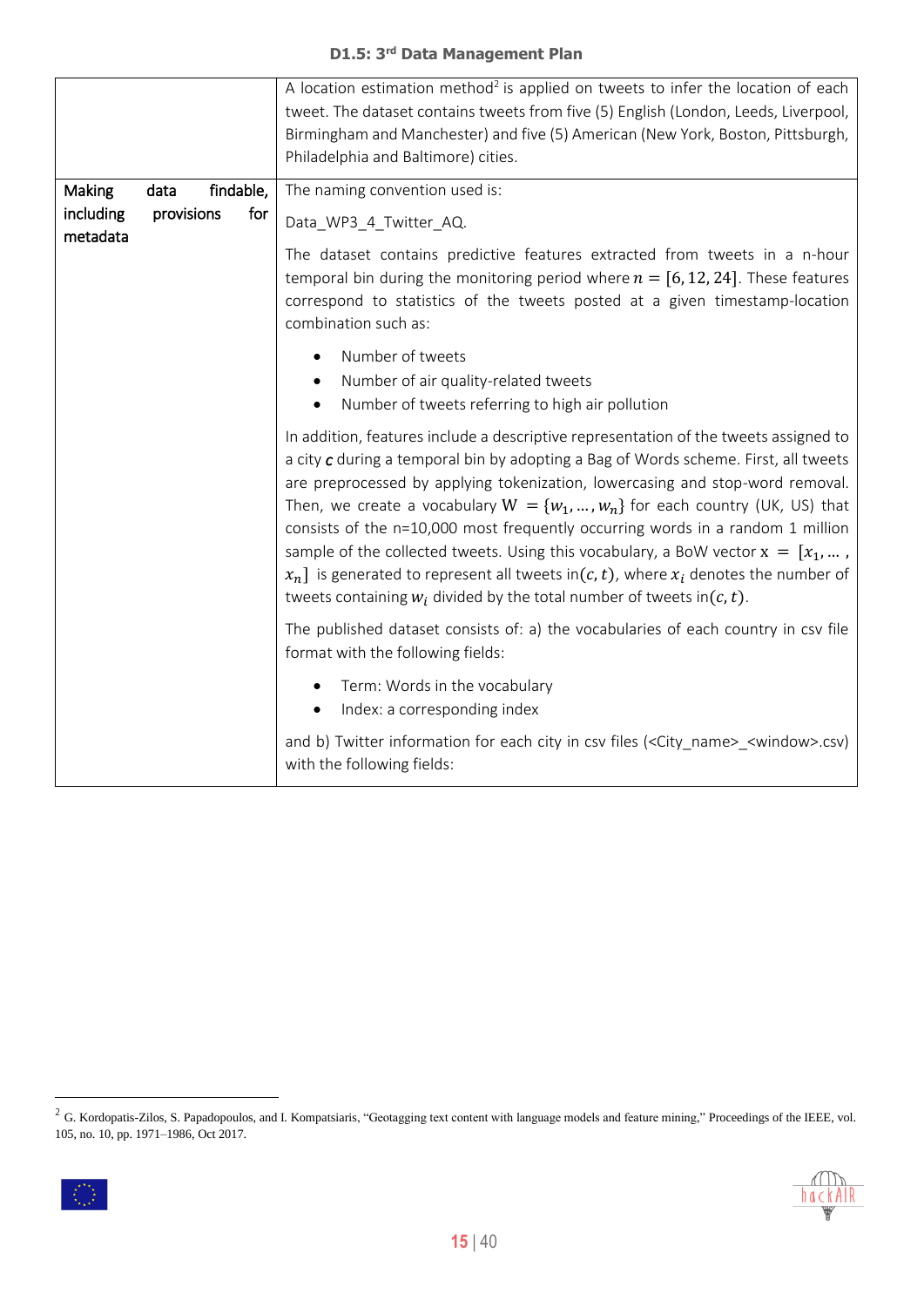|                               | min timestamp: the starting <window>-hour window timestamp<br/><math>\bullet</math><br/>max_timestamp: the ending <window>-hour window timestamp<br/>tweet_ids: space separated tweet ids in the corresponding window<br/>bow_10k_unigrams: space separated index-&gt;<math>x(index)</math><br/>#aqs: Number of air quality-related tweets<br/>#high: Number of tweets referring to high air pollution<br/>#tw: Number of tweets</window></window> |
|-------------------------------|----------------------------------------------------------------------------------------------------------------------------------------------------------------------------------------------------------------------------------------------------------------------------------------------------------------------------------------------------------------------------------------------------------------------------------------------------|
|                               | nearby_ground_truth_pm25: inverse distance weighted mean of PM2.5<br>pollution values from nearby cities in $\mu g/m^3$<br>pm25: PM2.5 pollution values in $\mu g/m^3$                                                                                                                                                                                                                                                                             |
|                               | The data are available on GitHub that make them discoverable and identifiable in<br>the following link: https://github.com/MKLab-ITI/twitter-aq/tree/master/datasets                                                                                                                                                                                                                                                                               |
|                               | The dataset is also discoverable by querying conventional search engines (e.g.<br>Google) with the dataset name ("Twitter-AQ" in quotation marks).                                                                                                                                                                                                                                                                                                 |
| Making data openly accessible | All the data described above is publicly available on GitHub.                                                                                                                                                                                                                                                                                                                                                                                      |
|                               | Data access does not require any specialized software as they are provided in csv<br>formatted files that can be accessed with any text editor.                                                                                                                                                                                                                                                                                                    |
| Making data interoperable     | The dataset is available in text-based machine-readable format (csv) that allow easy<br>parsing and information exchange.                                                                                                                                                                                                                                                                                                                          |
| Increase data re-use          | The data and associated code is licensed with an open data license (Apache License<br>v2.0) that allows re-use of the data and code.                                                                                                                                                                                                                                                                                                               |
| Allocation of resources       | The cost of long-term preservation is negligible as data is hosted on GitHub. Long-<br>term preservation will facilitate long-term usability of the data for development of<br>air quality estimation methods.                                                                                                                                                                                                                                     |
| Data security                 | Recovery of the data is facilitated through the hosting services provided by GitHub.<br>Furthermore, CERTH pays special attention to security and respects the privacy and<br>confidentiality of the users' personal data by fully complying with the applicable<br>national, European and International framework, and the European Union's<br>General Data Protection Regulation 2016/679.                                                       |
| <b>Ethical aspects</b>        | N/A                                                                                                                                                                                                                                                                                                                                                                                                                                                |
| Other issues                  | N/A                                                                                                                                                                                                                                                                                                                                                                                                                                                |

### <span id="page-15-0"></span>**2.3.4 Look-up Table**

| DMP component | Issues to be addressed                                                             |
|---------------|------------------------------------------------------------------------------------|
| Data Summary  | Radiative transfer calculations have been implemented using the SBDART (Santa)     |
|               | Barbara DISORT Atmospheric Radiative Transfer) radiative transfer model in order   |
|               | to create a Look-up Table (LUT) with Red (700nm) / Green (550nm) band ratios and   |
|               | Green (550nm) / Blue band (450nm) ratios. The LUT consists of one ASCII file per   |
|               | geographical grid cell of 5x5 degrees (a total of 2592 files for the whole globe / |
|               | ~150MB). Each ASCII includes R/G and G/B ratios on an hourly basis, per specified  |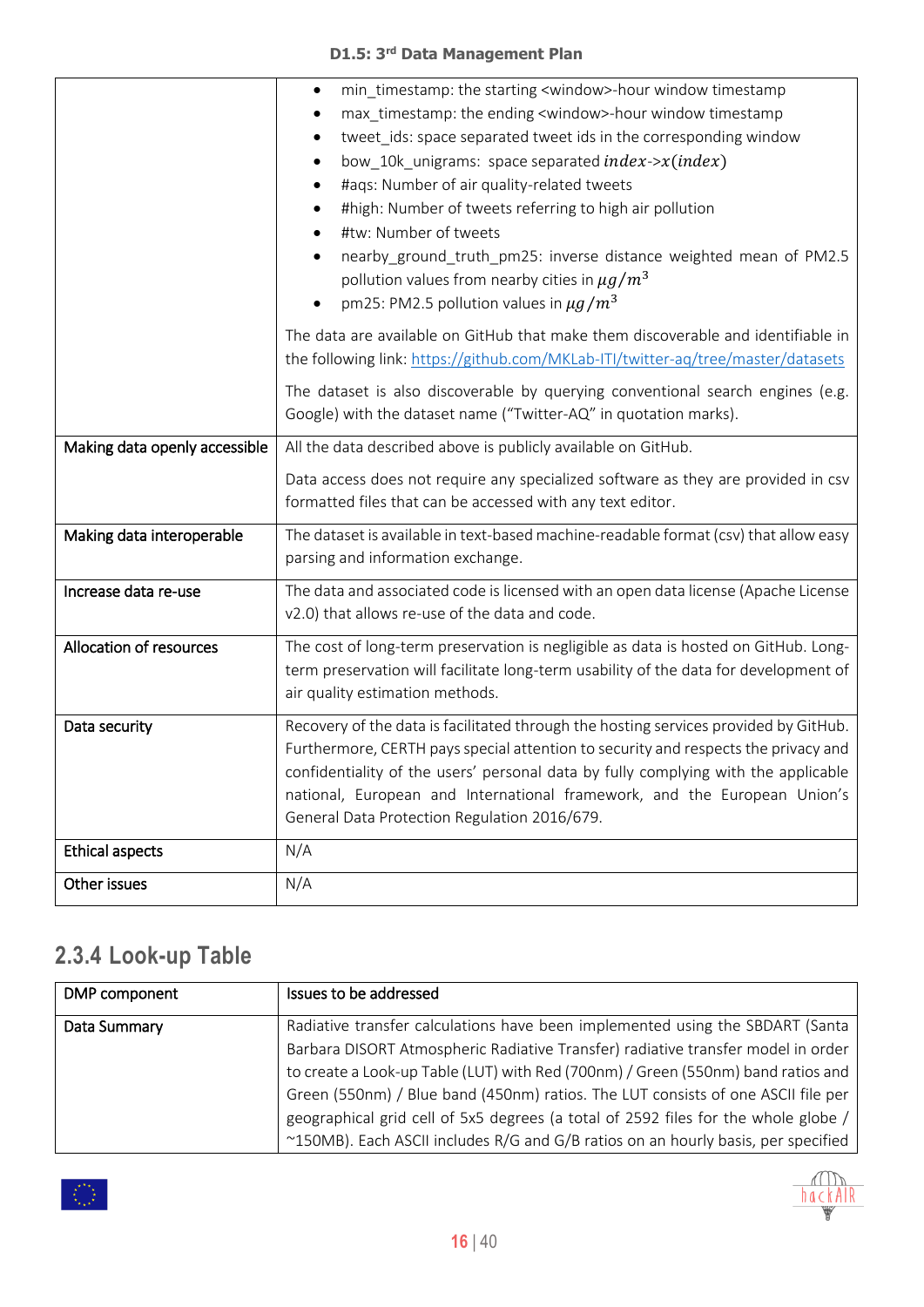|                                                                                  | AOD <sub>550</sub> bins, sky viewing angles and directions relative to the sun. The input data<br>used for the radiative transfer calculations leading to the LUT are from the well-<br>established MACV1 aerosol climatology (AOD <sub>550</sub> , single scattering albedo and<br>asymmetry parameter) and the ERA-Interim reanalysis (total column ozone, water<br>vapour, surface albedo).                                                                                                  |
|----------------------------------------------------------------------------------|-------------------------------------------------------------------------------------------------------------------------------------------------------------------------------------------------------------------------------------------------------------------------------------------------------------------------------------------------------------------------------------------------------------------------------------------------------------------------------------------------|
|                                                                                  | The LUT is used in order to calculate the AOD550 levels (particulate pollution) in<br>the atmosphere from photos which are available in social media. After calculating<br>the R/G and G/B ratios of the photos the LUT allows for the attribution of the ratios<br>to AOD550 values.                                                                                                                                                                                                           |
|                                                                                  | The radiative transfer calculations are driven by a script code which allows for the<br>automatic generation of LUTs of various spatial and temporal resolutions<br>depending on the needs of the project.                                                                                                                                                                                                                                                                                      |
|                                                                                  | The size of the data is a few Mb only.                                                                                                                                                                                                                                                                                                                                                                                                                                                          |
| <b>Making</b><br>findable,<br>data<br>including<br>provisions<br>for<br>metadata | Readme files are generated with the parameters included in the LUT files and the<br>method followed for the production of the LUT. The LUT dataset is for use only<br>within the project.                                                                                                                                                                                                                                                                                                       |
|                                                                                  | The LUT is a product of collaboration between DRAXIS and DUTH and should<br>remain available only to project members as the LUT could potentially be used in<br>the future for other scientific or commercial activities. Hence, No DOI required. No<br>versioning needed, updates of the data for any reason, will overwrite the original<br>version.                                                                                                                                          |
| Making data openly accessible                                                    | The LUT dataset is for use only within the project. The LUT is a product of<br>collaboration between DRAXIS and DUTH and should remain available only to<br>project members as the LUT could potentially be used in the future for other<br>scientific or commercial activities.                                                                                                                                                                                                                |
| Making data interoperable                                                        | The LUT data could be easily used in the future by atmospheric aerosol retrieval<br>algorithms that use photos, sky camera images, etc. As already mentioned above,<br>the LUT is a product of collaboration between DRAXIS and DUTH and should remain<br>available only to project members as the LUT could potentially be used in the future<br>for other scientific or commercial activities.                                                                                                |
| Increase data re-use                                                             | The LUT data should not be useable by third parties even long time after the end<br>of the project. The LUT should only be used in the future for other scientific or<br>commercial activities from DRAXIS and DUTH.                                                                                                                                                                                                                                                                            |
| Allocation of resources                                                          | The LUT data should not be useable by third parties even long time after the end<br>of the project. The LUT should only be used in the future for other scientific or<br>commercial activities from DRAXIS and DUTH. Data are managed by DUTH and<br>DRAXIS. Both have copies of the data. As the data are a few Mb only, no particular<br>costs are associated with long-term preservation. Potential value of preservation<br>will depend on the project outcome and potential spin-off uses. |
| Data security                                                                    | Multiple backups of the data are stored in removable hard disks in different<br>locations. If there is need for updates, the old data are overwritten and all actions                                                                                                                                                                                                                                                                                                                           |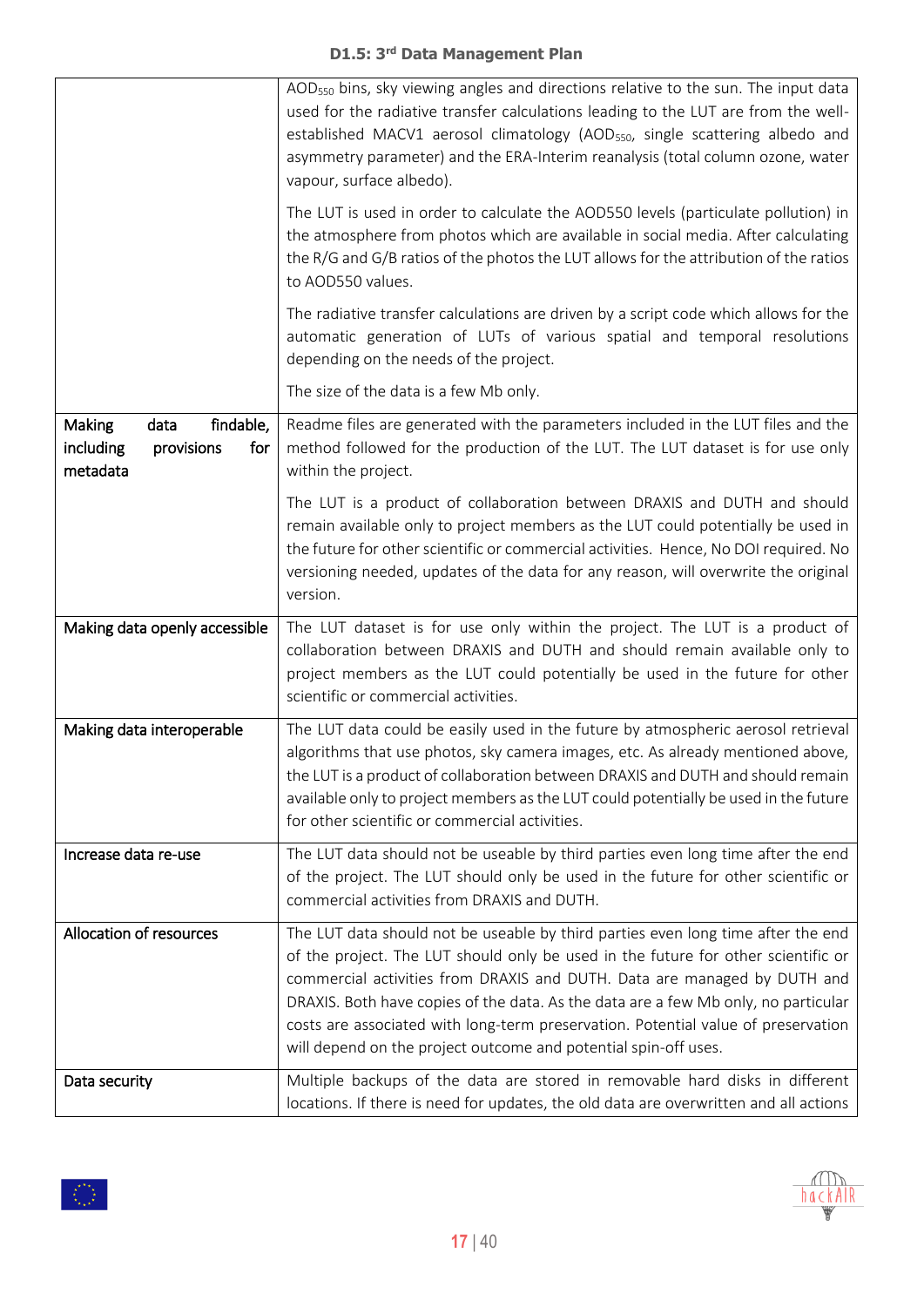|                 | are audited in detail and a log is kept, containing the changed text for security<br>reasons. |
|-----------------|-----------------------------------------------------------------------------------------------|
| Ethical aspects | N/A                                                                                           |
| Other issues    | N/A                                                                                           |

### <span id="page-17-0"></span>**2.4 Datasets in WP4 - Data fusion model and reasoning services (NILU)**

#### <span id="page-17-1"></span>**2.4.1 CAMS regional modelling results**

| DMP component                                                 | Issues to be addressed                                                                                                                                                                                                                                       |
|---------------------------------------------------------------|--------------------------------------------------------------------------------------------------------------------------------------------------------------------------------------------------------------------------------------------------------------|
| Data Summary                                                  | The WP uses concentration fields provided by the Copernicus Atmosphere<br>monitoring service which guides the interpolation of the hackAIR observations in the<br>data fusion module.                                                                        |
|                                                               | The data is required to provide a reasonable estimate of air quality with complete<br>spatial coverage. The type of data is NetCDF.                                                                                                                          |
|                                                               | CAMS<br>data<br>origination<br>The<br>existing<br>is<br>re-used<br>and<br>its<br>is<br>from<br>http://atmosphere.copernicus.eu/. The size of the data is Ca. 20-50 MB per day and<br>it is useful internally for processing in the data fusion module.       |
| findable,<br>Making<br>data<br>including<br>provisions<br>for | The data is discoverable on http://atmosphere.copernicus.eu/ but not on public<br>hackAIR servers.                                                                                                                                                           |
| metadata                                                      | The naming conventions used is:                                                                                                                                                                                                                              |
|                                                               | Data_WP4_1_CAMS conventions.                                                                                                                                                                                                                                 |
|                                                               | The data are available to the public through the following deliverable of WP4. The<br>dissemination level of these deliverable is public and it is available in the project's<br>website and Wiki and in Zenodo through the DOI:                             |
|                                                               | D4.2 Semantic integration and reasoning of environmental data: DOI:<br>https://doi.org/10.5281/zenodo.2272957                                                                                                                                                |
| Making data openly accessible                                 | The data in their original form are only used internally for processing. Value-added                                                                                                                                                                         |
|                                                               | derivatives of the dataset are presented on the hackAIR website. Some figures in<br>public hackAIR deliverables might contain subsets of the data.                                                                                                           |
| Making data interoperable                                     | The interoperability of the data is achieved through the Standard CAMS metadata.                                                                                                                                                                             |
| Increase data re-use                                          | Data are only used internally. The quality assurance process that have been used is<br>the specific QA which is carried out at CAMS. The data are re-useable during the<br>lifetime of CAMS.                                                                 |
| Allocation of resources                                       | N/A                                                                                                                                                                                                                                                          |
| Data security                                                 | The CAMS data is publicly available and as such cannot be considered as sensitive.<br>The dataset has been used only on the hackAIR server and as such falls under the<br>same security standards as the rest of the hackAIR observations. Furthermore, NILU |

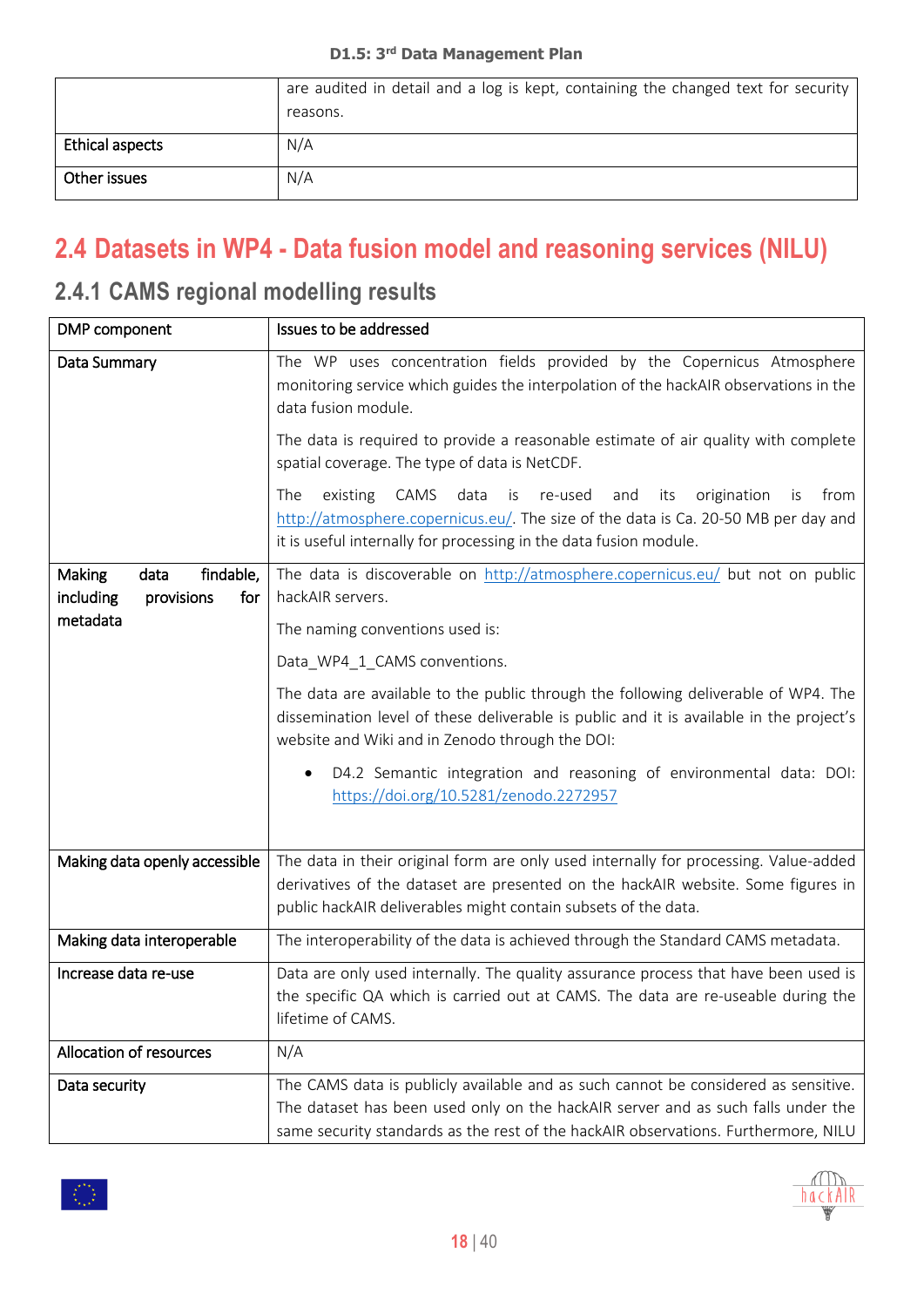|                 | pays special attention to security and respects the privacy and confidentiality of the<br>users' personal data by fully complying with the applicable national, European and<br>International framework, and the European Union's General Data Protection<br>Regulation 2016/679. |
|-----------------|-----------------------------------------------------------------------------------------------------------------------------------------------------------------------------------------------------------------------------------------------------------------------------------|
| Ethical aspects | N/A                                                                                                                                                                                                                                                                               |
| Other issues    | N/A                                                                                                                                                                                                                                                                               |

# <span id="page-18-0"></span>**2.4.2 Data fusion maps**

| DMP component                                                                    | Issues to be addressed                                                                                                                                                                                                                   |
|----------------------------------------------------------------------------------|------------------------------------------------------------------------------------------------------------------------------------------------------------------------------------------------------------------------------------------|
| Data Summary                                                                     | Data fusion maps have been created as part of the hackAIR project by combining<br>hackAIR observations with CAMS modelling information. These maps have been<br>displayed to the user through a leaflet-based interface.                 |
|                                                                                  | The data adds value to the hackAIR observations by interpolating them in space.<br>The types of data are:                                                                                                                                |
|                                                                                  | GeoTIFF<br>GeoJSON<br>Shapefile<br>٠                                                                                                                                                                                                     |
|                                                                                  | The expected size of the data is a few MB per day.                                                                                                                                                                                       |
|                                                                                  | These data are useful especially for hackAIR users who are interested in air quality<br>in locations where no observations are available.                                                                                                |
| findable,<br><b>Making</b><br>data<br>including<br>provisions<br>for<br>metadata | The data are discoverable through the main hackAIR web interface. The spatial<br>metadata are available within the provided GeoTIFF files: they contain<br>georeferenced information of the data, such as projection, bounding box, etc. |
|                                                                                  | The naming convention used is:                                                                                                                                                                                                           |
|                                                                                  | Data_WP4_2_Fusion maps                                                                                                                                                                                                                   |
| Making data openly accessible                                                    | The data are openly available to the public either through the WP4 deliverables or<br>through the main projects' web interface. A web browser is only needed to view<br>the data.                                                        |
|                                                                                  | The data and associated metadata, documentation and code are deposited on the<br>main hackAIR server.                                                                                                                                    |
| Making data interoperable                                                        | Metadata are not exposed to the users.                                                                                                                                                                                                   |
| Increase data re-use                                                             | The data are licensed with the standard hackAIR license and a quality assurance<br>process has been carried out.                                                                                                                         |
| Allocation of resources                                                          | N/A                                                                                                                                                                                                                                      |
| Data security                                                                    | N/A                                                                                                                                                                                                                                      |
| <b>Ethical aspects</b>                                                           | N/A                                                                                                                                                                                                                                      |

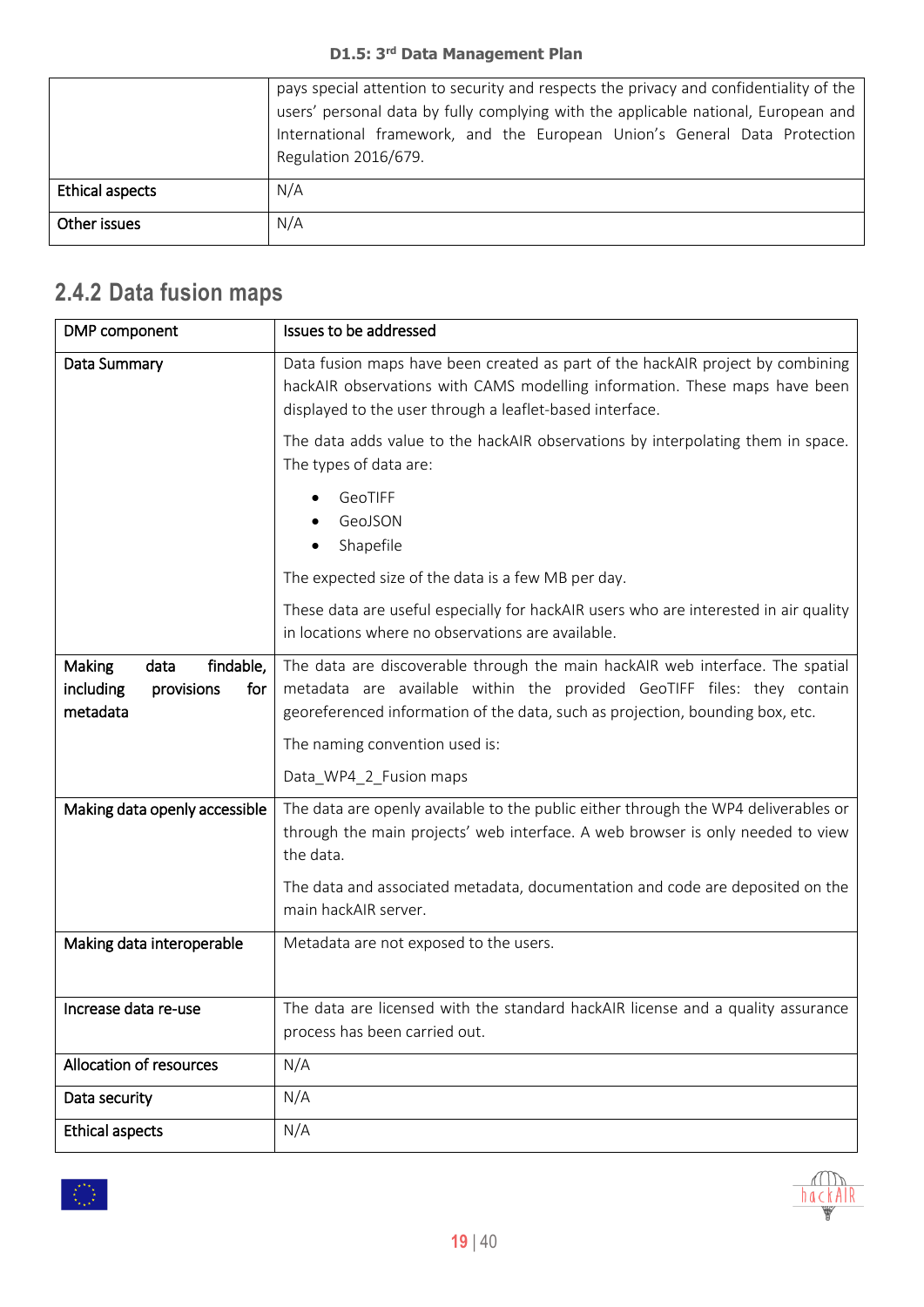#### <span id="page-19-0"></span>**2.4.3 OntologicalData\_v01**

| DMP component                              | Issues to be addressed                                                                                                                                                                                                                                                                                                                                                                                                                                                                                                                                                                                                                                                                                 |
|--------------------------------------------|--------------------------------------------------------------------------------------------------------------------------------------------------------------------------------------------------------------------------------------------------------------------------------------------------------------------------------------------------------------------------------------------------------------------------------------------------------------------------------------------------------------------------------------------------------------------------------------------------------------------------------------------------------------------------------------------------------|
| Data Summary                               | The dataset contains heterogeneous information, such as user profile details<br>(gender, health status, preferred activities, etc.), as well as environmental data<br>measurements. The nature of the data is either textual or numerical.                                                                                                                                                                                                                                                                                                                                                                                                                                                             |
|                                            | The purpose of the collection of the aforementioned data is for describing in an<br>integrated and formal way all information that are considered as important for<br>providing personalised decision support services automatically, within the<br>framework of the hackAIR project.                                                                                                                                                                                                                                                                                                                                                                                                                  |
|                                            | The representation and storage of such information in the hackAIR knowledge<br>base, follows the principles of the hackAIR ontological-based framework,<br>implemented within WP4 (T4.2). Abstract information (schema) is separated from<br>actual realisations (individuals) by following a multi-layered approach in ontology<br>development process: the structure and concepts are represented in the TBox<br>(terminological component) and the applied content is represented in the ABox<br>(assertion component). The ontology is described in OWL <sup>3</sup> (Web Ontology<br>Language) and can be delivered as separate files in any of the known ontology<br>formats (.rdf, .owl, .ttl). |
|                                            | The dataset targeted to be represented via ontology notions is provided by the user<br>profile module and the data fusion module of the hackAIR framework, whenever a<br>request for personalised recommendation needs to be served. The initial content<br>is provided in JSON format <sup>4</sup> , a language-independent open data format that uses<br>human-readable text to express data objects consisting of attribute-value pairs.<br>These data have been served as input for the rule-based reasoning module, for<br>providing personalised recommendations to the users.                                                                                                                   |
| findable,<br><b>Making</b><br>data         | The naming convention used is:                                                                                                                                                                                                                                                                                                                                                                                                                                                                                                                                                                                                                                                                         |
| including<br>provisions<br>for<br>metadata | Data_WP4_3_OntologicalData_v0.1.                                                                                                                                                                                                                                                                                                                                                                                                                                                                                                                                                                                                                                                                       |
|                                            | Generally, any information stored in ontologies can be referenced/tracked via the<br>unique resource identifier (URI) and the name assigned to the concept (class),<br>instance (individual) or relation (semantics) of interest. However, in order for this<br>to be feasible, data should be publicly available on the web.                                                                                                                                                                                                                                                                                                                                                                          |
|                                            | Concerning the hackAIR ontological framework, it has been implemented in<br>separate layers, enabling thus the selective availability of the content.                                                                                                                                                                                                                                                                                                                                                                                                                                                                                                                                                  |
|                                            | The schema described in the ontology (abstract information) is publicly available<br>for further adoption by other interested parties, following the ontology-reuse                                                                                                                                                                                                                                                                                                                                                                                                                                                                                                                                    |

<sup>&</sup>lt;sup>3</sup> OWL is an ontology language designed for representing rich and complex knowledge about things, semantics and relations between them. Available details at: https://www.w3.org/OWL/ <sup>4</sup> http://json.org/

 $\overline{\phantom{a}}$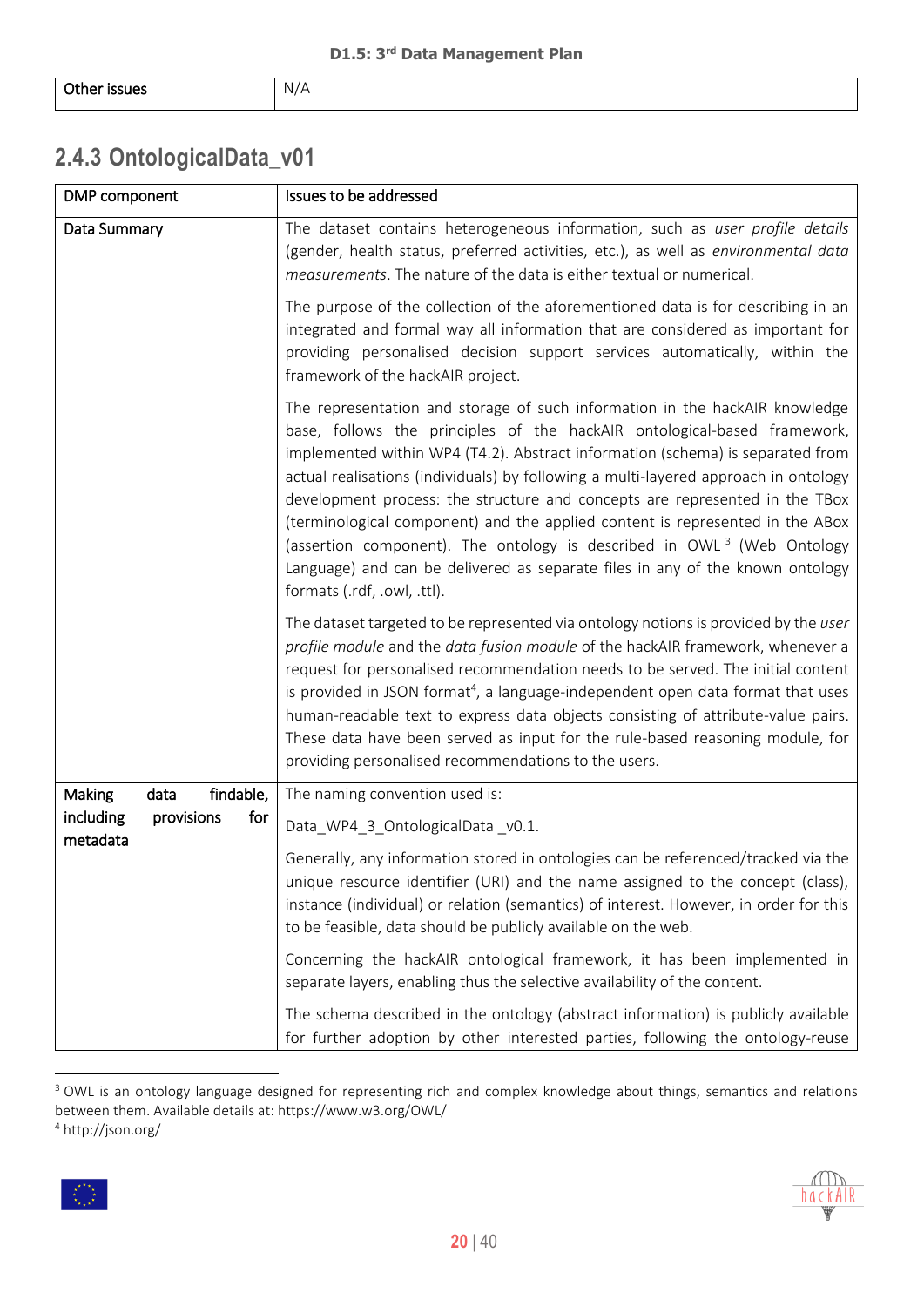|                               | principles. The ontology schema is kept in project servers as well as in online                                                                                                                                                                                                                                                                                                                                                                                                                                                                                          |
|-------------------------------|--------------------------------------------------------------------------------------------------------------------------------------------------------------------------------------------------------------------------------------------------------------------------------------------------------------------------------------------------------------------------------------------------------------------------------------------------------------------------------------------------------------------------------------------------------------------------|
|                               | ontology repositories (ontohub <sup>5</sup> , LOV <sup>6</sup> ) for easier track, search and discoverability.                                                                                                                                                                                                                                                                                                                                                                                                                                                           |
|                               | On the other hand, the populated instances (actual information) are not<br>permanently stored in the ontology nor will they be publicly available due to the<br>personal content of the represented data (sensitive information about actual users<br>of the system).                                                                                                                                                                                                                                                                                                    |
| Making data openly accessible | As already mentioned, abstract (TBox) and actual (ABox) data are separately<br>represented in the ontological framework of the project.                                                                                                                                                                                                                                                                                                                                                                                                                                  |
|                               | The TBox describing the ontology schema is kept in both owned servers and online<br>ontology repositories for easier track, search and discoverability.                                                                                                                                                                                                                                                                                                                                                                                                                  |
|                               | Actual data are instantly populated in in-memory ontology models for further post-<br>processing by the reasoning module. No direct public access is feasible.                                                                                                                                                                                                                                                                                                                                                                                                           |
|                               | Results of the recommendation process are available to the users only through the<br>hackAIR UI and only for requests produced through the hackAIR UI utilities.<br>Developed web-services enable the triggering of the recommendation module<br>under specific data provision and request.                                                                                                                                                                                                                                                                              |
|                               | The integration between the recommendation module and other involved hackAIR<br>modules has been achieved in a low-level communication; no expert's knowledge<br>is needed for interacting with the recommendation module, at a higher level, only<br>access to the hackAIR utilities.                                                                                                                                                                                                                                                                                   |
| Making data interoperable     | The structure and relations of abstract data stored in the ontology is based on the<br>specification of ontology requirements (what, why and how the ontology aims to<br>represent its content).                                                                                                                                                                                                                                                                                                                                                                         |
|                               | Interoperability of hackAIR ontological data and of third-party ontological concepts<br>can be feasible via a direct mapping between relevant notions of the domains of<br>interest. Connection with existing or new ontologies can be made with the use of<br>common OWL/RDF representations: (i) the property owl:sameAs may be used to<br>connect concepts from different ontologies that could be considered as the same;<br>(ii) the property rdfs:subClassOf/rdfs:subPropertyOf may be used in order to inherit<br>the semantics of existing super-class/property. |
| Increase data re-use          | The ontology schema (TBox) is publicly available for further adoption, reuse or even<br>extension of the represented content into third-party ontologies. Its data have<br>been licensed with an open data license that allows re-distribution and re-use of<br>the data on the conditions that the creator is appropriately credited and that any<br>derivative work is made available under "the same, similar or a compatible license"<br>$(CC-BY-SA-4.0)$ .                                                                                                          |
| Allocation of resources       | The cost of long-term preservation is negligible as abstract data (i.e. ontology<br>schema) are hosted in owned servers as well as in free open ontology repositories                                                                                                                                                                                                                                                                                                                                                                                                    |

<sup>6</sup> http://lov.okfn.org/dataset/lov



 $\overline{\phantom{a}}$ 



<sup>5</sup> https://ontohub.org/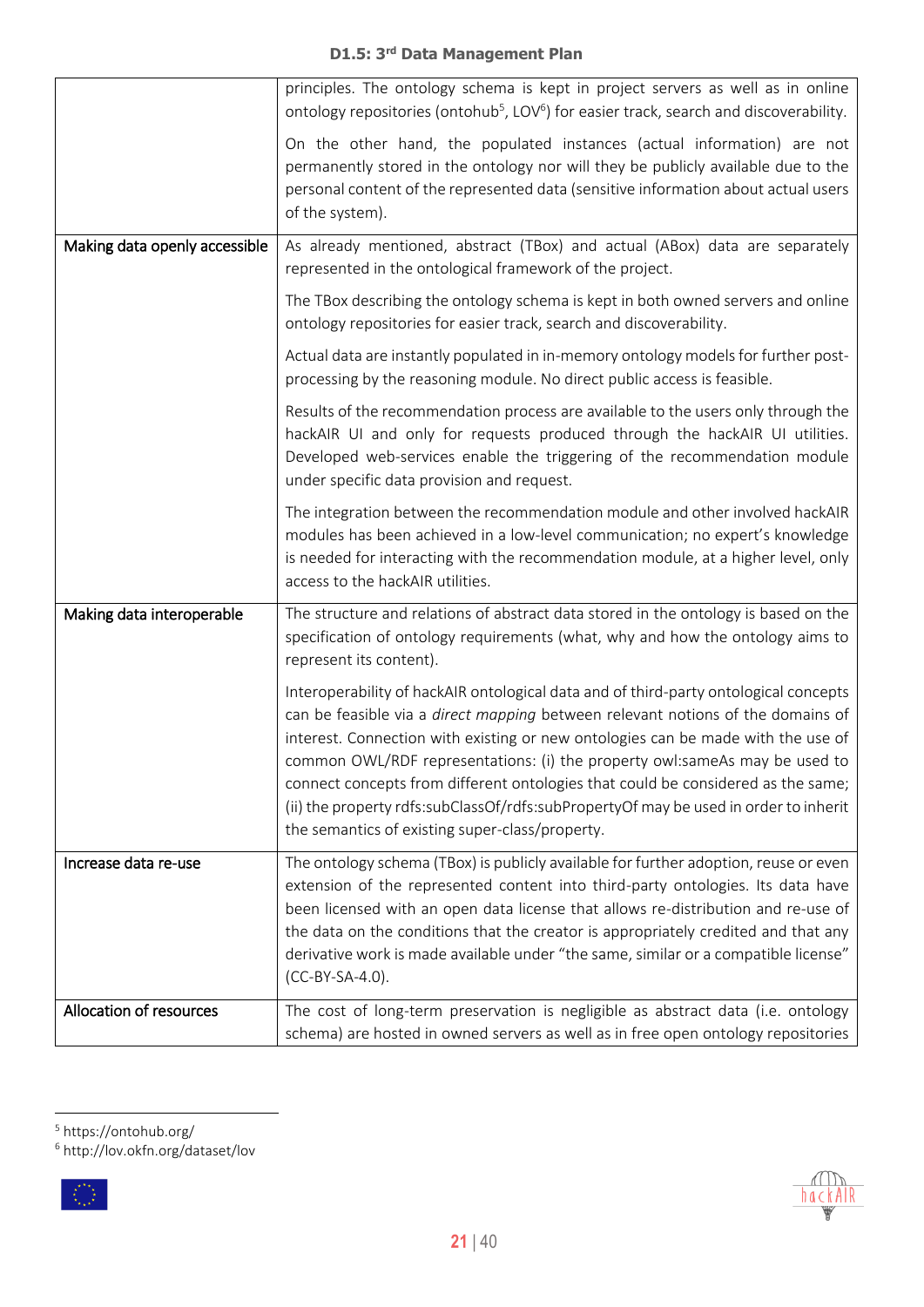|                 | (ontohub, LOV). Long-term preservation will facilitate long-term usability and<br>potential extensibility of ontology notions of the project's ontology.                                                                                                                                                                                                                                    |
|-----------------|---------------------------------------------------------------------------------------------------------------------------------------------------------------------------------------------------------------------------------------------------------------------------------------------------------------------------------------------------------------------------------------------|
| Data security   | Sensitive information has not been stored in the ontology; such data are provided<br>directly by relevant hackAIR modules (i.e. user profile, fused data) and are<br>populated in an in-memory ontology model for performing instant calculations<br>(interpretation of relations and inference of new knowledge) throughout the<br>recommendation process. Thus, no security issues arise. |
| Ethical aspects | N/A                                                                                                                                                                                                                                                                                                                                                                                         |
| Other issues    | N/A                                                                                                                                                                                                                                                                                                                                                                                         |

## <span id="page-21-0"></span>**2.5 Datasets in WP5 - Development of the hackAIR platform (DRAXIS)**

#### <span id="page-21-1"></span>**2.5.1 Architecture and Integration Framework Definition Specification**

| DMP component                                                        | Issues to be addressed                                                                                                                                                                                                                                                                                                                                                                                                                                                        |
|----------------------------------------------------------------------|-------------------------------------------------------------------------------------------------------------------------------------------------------------------------------------------------------------------------------------------------------------------------------------------------------------------------------------------------------------------------------------------------------------------------------------------------------------------------------|
| Data Summary                                                         | Functional and non-functional requirements, hardware requirements, component<br>descriptions (inputs & outputs), component dependencies, API descriptions,<br>information flow diagram, internal and external interfaces and testing procedures. All<br>technical partners were asked to answer a set of questions, based on which further<br>face to face discussions took place in order to form the final document. This was the<br>basis upon which the system was built. |
| findable,<br><b>Making</b><br>data<br>including<br>provisions<br>for | There are no specific standards or metadata associated with these types of data. The<br>naming convention used is:                                                                                                                                                                                                                                                                                                                                                            |
| metadata                                                             | Data_WP5_1_System Architecture and Integration Framework                                                                                                                                                                                                                                                                                                                                                                                                                      |
|                                                                      | The data are available in D5.1 Architecture and Integration Framework Definition<br>Specification. The dissemination level of D5.1 is public. It is available through the<br>hackAIR website and Wiki and through Zenodo with the following DOI:<br>https://doi.org/10.5281/zenodo.2250338                                                                                                                                                                                    |
| Making data openly accessible                                        | All data are made publicly available as part of the D5.1 Architecture and Integration<br>Framework Definition Specification.                                                                                                                                                                                                                                                                                                                                                  |
| Making data interoperable                                            | N/A                                                                                                                                                                                                                                                                                                                                                                                                                                                                           |
| Increase data re-use                                                 | Data are publicly available as part of the D5.1 Architecture and Integration Framework<br>Definition Specification and can be accessed and re-used by third parties indefinitely<br>without a license.                                                                                                                                                                                                                                                                        |
| Allocation of resources                                              | No additional costs are foreseen for making this dataset FAIR.                                                                                                                                                                                                                                                                                                                                                                                                                |
| Data security                                                        | The data have been collected for internal use in the project, and not intended for long-<br>term preservation. Furthermore, DRAXIS fully complies with the applicable national,<br>European and international framework, and the European Union's General Data<br>Protection Regulation 2016/679.                                                                                                                                                                             |
| <b>Ethical aspects</b>                                               | N/A                                                                                                                                                                                                                                                                                                                                                                                                                                                                           |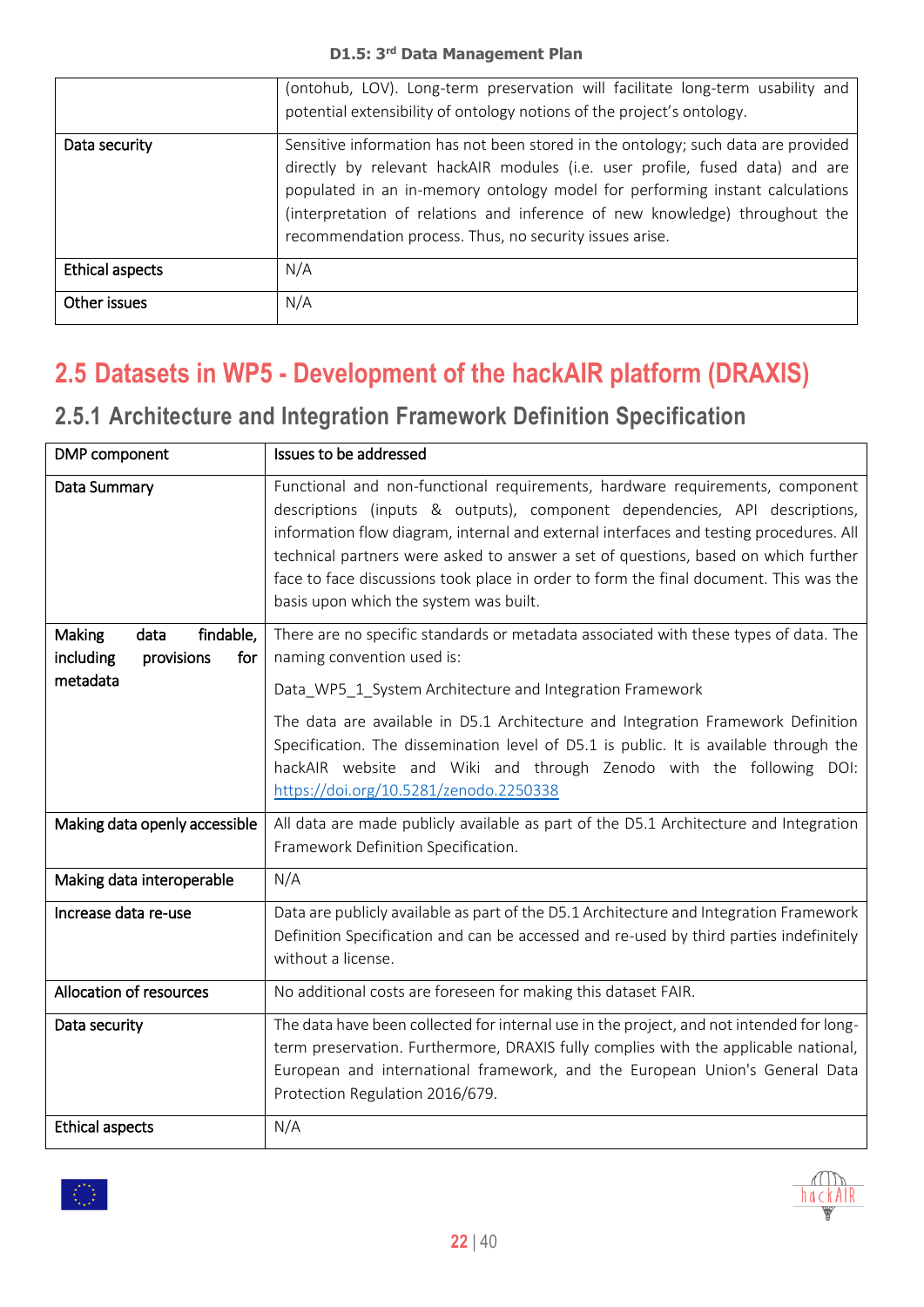### <span id="page-22-0"></span>**2.5.2 hackAIR platform**

| DMP component                                                             | Issues to be addressed                                                                                                                                                                                                                                                                                                                          |
|---------------------------------------------------------------------------|-------------------------------------------------------------------------------------------------------------------------------------------------------------------------------------------------------------------------------------------------------------------------------------------------------------------------------------------------|
| Data Summary                                                              | Various data like users' email, user perception of the air quality on a given day, health<br>sensitivities are entered in the hackAIR platform. These data described above are<br>saved in the hackAIR central database.                                                                                                                        |
|                                                                           | All user actions (login, logout, account creation, visits on specific parts of the app) are<br>logged and kept in the form of a text file. This log is useful for debugging purposes.                                                                                                                                                           |
|                                                                           | Reports containing information on user devices (which browsers and mobile phones)<br>as well as number of mobile downloads (taken from play store for android downloads<br>and app store for mac downloads) are useful for marketing and exploitation purposes,<br>as well as decisions regarding the supported browsers and operating systems. |
|                                                                           | Furthermore, users are able to see results from various sensors as well as results based<br>on the photos uploaded from the various users of the application.                                                                                                                                                                                   |
| findable,<br>Making<br>data<br>including<br>provisions<br>for<br>metadata | The data are not directly accessible from outside. These data cannot be made available<br>to third parties. However, the handling of these data is described in the deliverables<br>D5.2 1 <sup>st</sup> version of integrated and tested hackAIR open platform and D5.3 Final version<br>of integrated and tested hackAIR open platform.       |
|                                                                           | The dissemination level of these deliverables is public and they are available in the<br>project's website and Wiki and in Zenodo through the Digital Object Identifier (DOI):                                                                                                                                                                  |
|                                                                           | D5.2 1 <sup>st</sup> version of integrated and tested hackAIR open platform: DOI:<br>https://doi.org/10.5281/zenodo.2273754<br>D5.3 Final version of integrated and tested hackAIR open platform: DOI:<br>https://doi.org/10.5281/zenodo.2276621                                                                                                |
|                                                                           | The naming convention used is: Data_WP5_2_hackAIR platform.                                                                                                                                                                                                                                                                                     |
|                                                                           | Every action on the platform produces meaningful metadata such as time and date of<br>measurement creation or measurement amendments as well as timezone capture of<br>the uploaded photos.                                                                                                                                                     |
|                                                                           | The database is not discoverable to other network machines operating on the same<br>LAN, VLAN with the DB server or other networks. Therefore, only users with access to<br>the server (hackAIR technical team members) are able to discover the database.                                                                                      |
| Making data openly accessible                                             | Only registered users have access to the data. The data produced by the platform are<br>sensitive private data and cannot be shared with others without the user's permission.<br>No open data will be created as part of hackAIR.                                                                                                              |
|                                                                           | The database is accessible only by the authorized technical team.                                                                                                                                                                                                                                                                               |
| Making data interoperable                                                 | N/A                                                                                                                                                                                                                                                                                                                                             |
| Increase data re-use                                                      | Moreover, the language of the content and data are in the following languages<br>(English, German and Norwegian).                                                                                                                                                                                                                               |

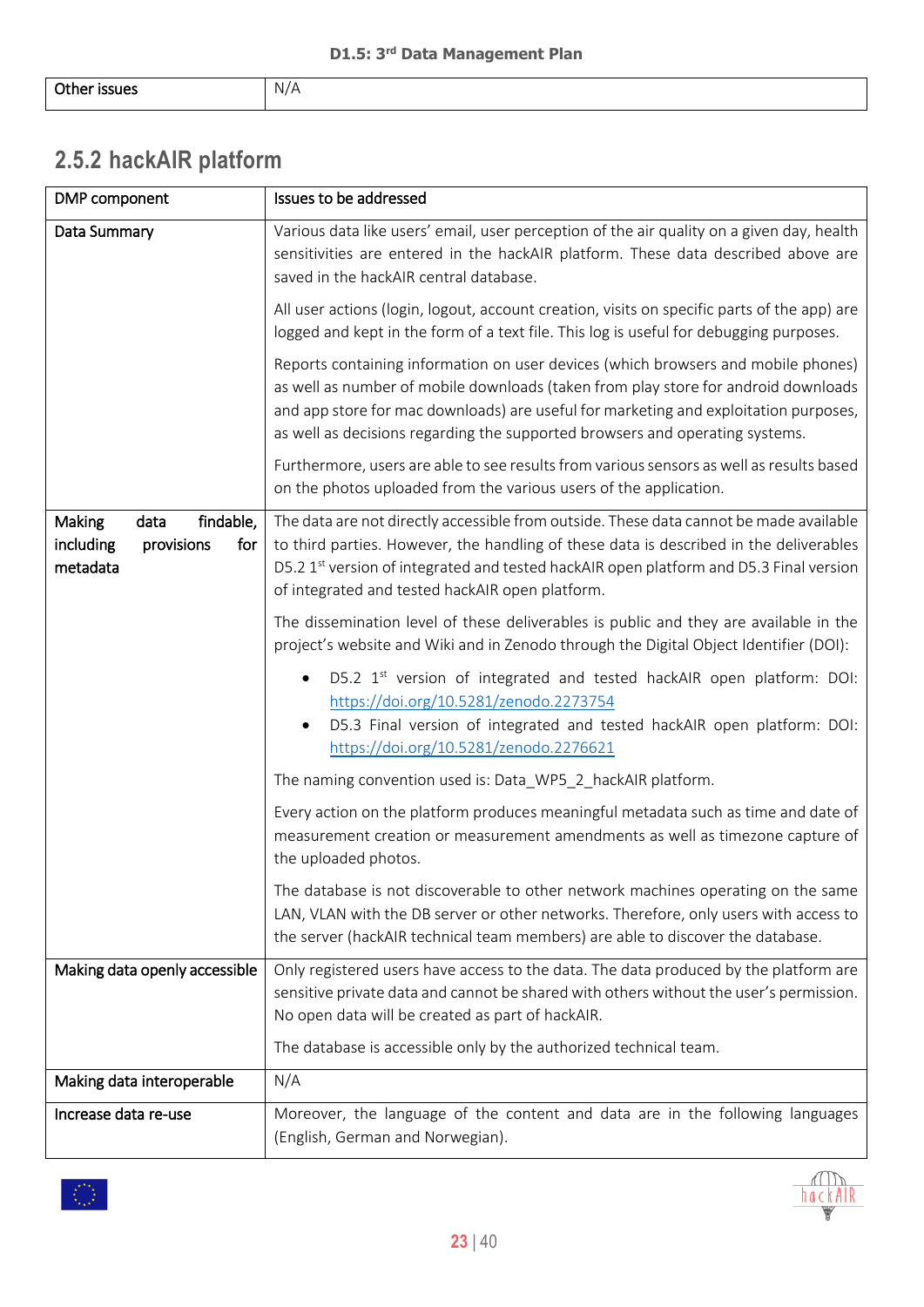|                         | The raw data are not publicly available.                                                                                                                                                                                                                                                                                                                                                                                                                                                                                             |
|-------------------------|--------------------------------------------------------------------------------------------------------------------------------------------------------------------------------------------------------------------------------------------------------------------------------------------------------------------------------------------------------------------------------------------------------------------------------------------------------------------------------------------------------------------------------------|
|                         | However, the hackAIR platform is an open source platform and it is offered under the<br>AGPL v3 open source license and it is accessible through Zenodo through the DOI:<br>https://doi.org/10.5281/zenodo.1442608                                                                                                                                                                                                                                                                                                                   |
| Allocation of resources | Resources have been allocated according to the project plan and WP3 allocated<br>resources. No additional costs are foreseen for making this dataset FAIR.                                                                                                                                                                                                                                                                                                                                                                           |
| Data security           | All platform generated data have been saved on the hackAIR database server.<br>Encryption has been used to protect sensitive user data like emails and passwords. All<br>data are transferred via SSL connections to ensure secure exchange of information.                                                                                                                                                                                                                                                                          |
|                         | If there is need for updates, the old data are overwritten and all actions are audited in<br>detail and a log is kept, containing the changed text for security reasons. The system<br>is weekly backed up and the back-ups are kept for 3 days. All backups are hosted on a<br>remote server to avoid disaster scenarios.                                                                                                                                                                                                           |
|                         | All servers are hosted behind firewalls inspecting all incoming requests against known<br>vulnerabilities such as SQL injection, cookie tampering and cross-site scripting. Finally,<br>IP restriction enforces the secure storage of data.                                                                                                                                                                                                                                                                                          |
|                         | DRAXIS pays special attention to security and respects the privacy and confidentiality<br>of the users' personal data by fully complying with the applicable national, European<br>and international framework, and the European Union's General Data Protection<br>Regulation 2016/679. Moreover, "Personal Data Protection Policy " and "Terms and<br>Conditions" have been included in the hackAIR platform, in order to inform the users<br>of how hackAIR collects, processes, discloses and protects the incoming information. |
|                         | The hackAIR platform will not keep personal data and other information after the end<br>of the action that took place on 31-12-2018.                                                                                                                                                                                                                                                                                                                                                                                                 |
| <b>Ethical aspects</b>  | All users' generated data will be protected and will not be shared without the user's<br>consent.                                                                                                                                                                                                                                                                                                                                                                                                                                    |
| Other issues            | N/A                                                                                                                                                                                                                                                                                                                                                                                                                                                                                                                                  |

# <span id="page-23-0"></span>**2.6 Datasets in WP6 - Engagement strategies for user participation (VUB)**

### <span id="page-23-1"></span>**2.6.1 Engagement survey data set**

稳

| DMP component | Issues to be addressed                                                                                                                                                                                                                                                                                                                                                                                                                                |
|---------------|-------------------------------------------------------------------------------------------------------------------------------------------------------------------------------------------------------------------------------------------------------------------------------------------------------------------------------------------------------------------------------------------------------------------------------------------------------|
| Data Summary  | The engagement survey data set contains relevant quantitative data for designing,<br>running and analysing the engagement and behavioural change strategies.                                                                                                                                                                                                                                                                                          |
|               | The project aims at engaging people to use the hackAIR application, to upload data<br>that can be used for measuring air quality (citizen science) and to achieve behavioural<br>change (changes in belief, changes in knowledge and behaviour changes). To be able<br>to do this in a good way we should first learn about (1) the characteristics of the<br>hackAIR populations, (2) the initial belief, knowledge and behaviour of the population, |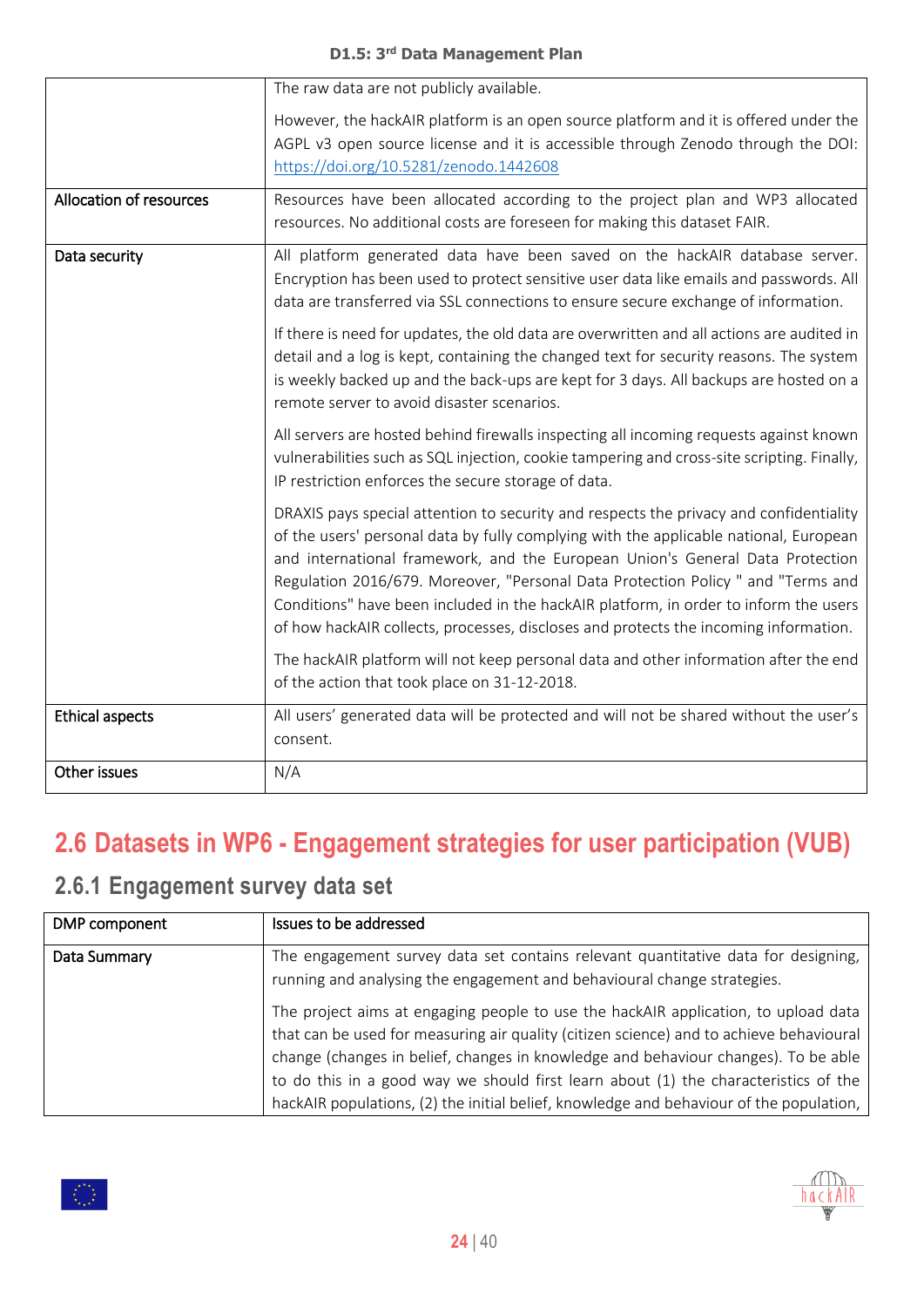|                                                                                  | (3) the belief, knowledge and behaviour of the population after using hackAIR, and (4)<br>measure the effect of the used engagement strategies.                                                                                             |
|----------------------------------------------------------------------------------|---------------------------------------------------------------------------------------------------------------------------------------------------------------------------------------------------------------------------------------------|
|                                                                                  | The types and formats of the data are SPPS format .sav/ MS Office .xls format. The<br>following data was collected during May and July 2017:                                                                                                |
|                                                                                  | Demographic information: only used for the profiling of the research<br>$\bullet$<br>participants                                                                                                                                           |
|                                                                                  | Air quality awareness (use of standardized scales)<br>$\bullet$                                                                                                                                                                             |
|                                                                                  | Motivations to start and to continue engaging into hackAIR and other citizen<br>science initiatives (use of standardized scales)                                                                                                            |
|                                                                                  | Self-reported data on the factors that measure behavioural change (use of<br>standardized scales)                                                                                                                                           |
|                                                                                  | The aggregated research data was published in internal project reports (accessible to<br>all consortium partners via the hackAIR project Wiki) and will be used in external<br>scientific research publications from the project.           |
|                                                                                  | The origin of the data is through online surveys with 372 citizens (data subjects) that<br>filled in the survey.                                                                                                                            |
|                                                                                  | The data will be used by the social science researchers of the project and pilot<br>responsible (VUB, NILU, BUND).                                                                                                                          |
| findable,<br><b>Making</b><br>data<br>including<br>provisions<br>for<br>metadata | In case of a report or paper submitted for publication with peer review, all research<br>findings will be integrated into the report or paper. Datasets will never be added to the<br>publication.                                          |
|                                                                                  | The naming convention used is: Data_WP6_1_survey data set.                                                                                                                                                                                  |
|                                                                                  | The data are also available to the public through the deliverables D6.1 Engagement<br>strategy for hackAIR community involvement and D6.2 Behavioural Change techniques<br>for hackAIR community.                                           |
|                                                                                  | The dissemination level of these deliverables is public and they are available in the<br>project's website and Wiki and in Zenodo through the DOIs:                                                                                         |
|                                                                                  | D6.1 Engagement strategy for hackAIR community involvement: DOI:<br>٠<br>https://doi.org/10.5281/zenodo.2275221<br>D6.2 Behavioural Change techniques for hackAIR community:<br>DOI:<br>$\bullet$<br>https://doi.org/10.5281/zenodo.2275355 |
| Making data openly accessible                                                    | As the data will be limited and only about certain areas of Europe, we don't foresee to                                                                                                                                                     |
|                                                                                  | make the raw data openly available. The outcomes will be reported in (open access)<br>journals. But we are open to share datasets upon request.                                                                                             |
| Making data interoperable                                                        | N/A                                                                                                                                                                                                                                         |
| Increase data re-use                                                             | N/A                                                                                                                                                                                                                                         |
| Allocation of resources                                                          | Within the project no budget is foreseen to pay for open access publishing, but still we                                                                                                                                                    |
|                                                                                  | will look to publish results in (free) open access journals. Publications will be made<br>during the duration of the project, or after the project has finished.                                                                            |
|                                                                                  | The data is only stored on the computer of one of the researcher.                                                                                                                                                                           |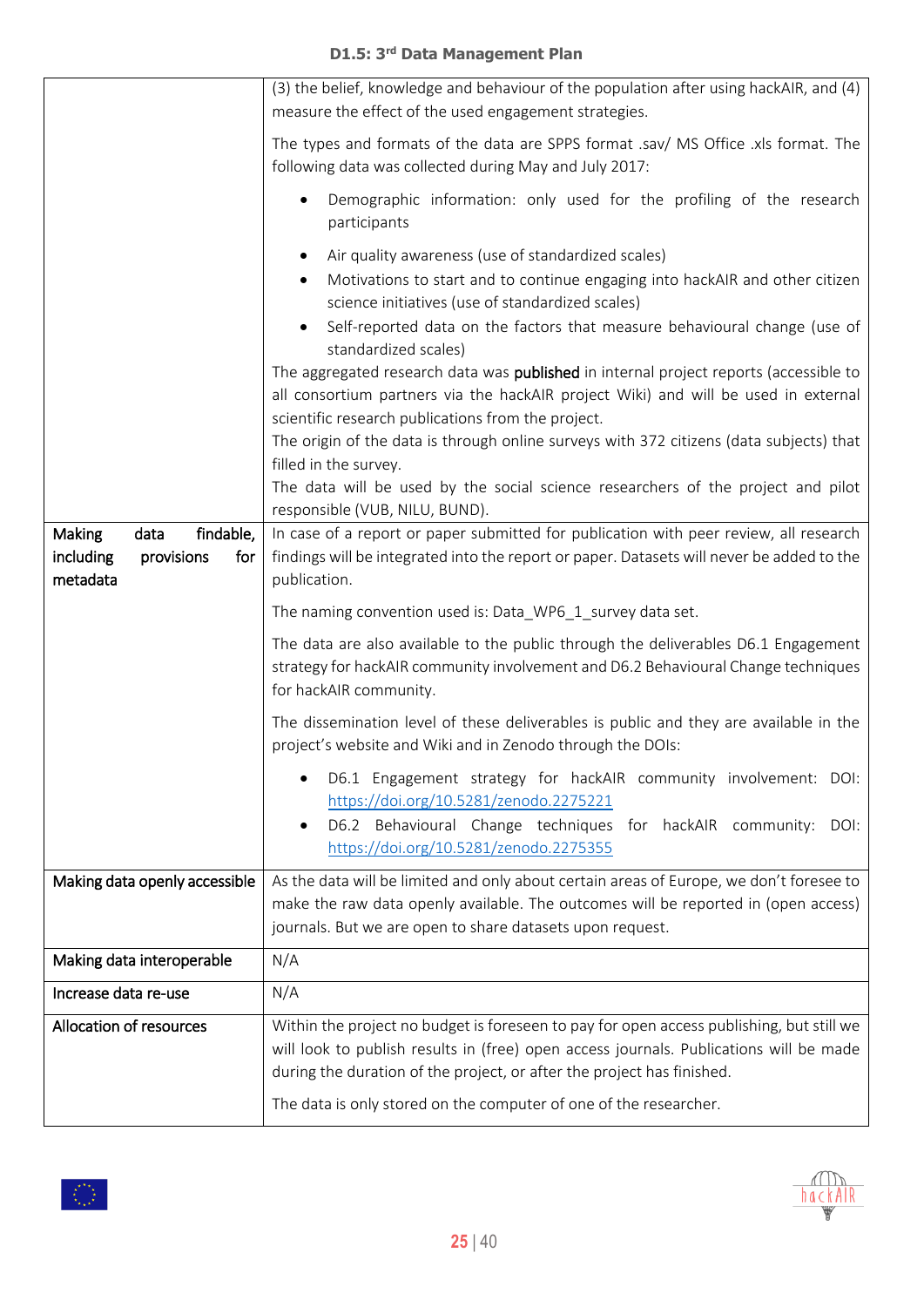| Data security   | The data are stored on VUB servers and are not directly accessible from outside. After<br>anonymization, the data is shared with the rest of the consortium partners.<br>Furthermore, VUB pays special attention to security and respects the privacy and<br>confidentiality of the users' personal data by fully complying with the applicable<br>national, European and International framework, and the European Union's General<br>Data Protection Regulation 2016/679. |
|-----------------|-----------------------------------------------------------------------------------------------------------------------------------------------------------------------------------------------------------------------------------------------------------------------------------------------------------------------------------------------------------------------------------------------------------------------------------------------------------------------------|
| Ethical aspects | N/A                                                                                                                                                                                                                                                                                                                                                                                                                                                                         |
| Other issues    | N/A                                                                                                                                                                                                                                                                                                                                                                                                                                                                         |

# <span id="page-25-0"></span>**2.6.2 Engagement qualitative insights data set (expert group)**

| DMP component                                                             | Issues to be addressed                                                                                                                                                                                                                                                                                          |
|---------------------------------------------------------------------------|-----------------------------------------------------------------------------------------------------------------------------------------------------------------------------------------------------------------------------------------------------------------------------------------------------------------|
| Data Summary                                                              | The aim of this data collection is to gather qualitative insights data on the<br>engagement of citizens and by interviewing experts in the field of citizen science.<br>These qualitative data are used for designing, running and analysing the<br>engagement and behavioural change strategies.               |
|                                                                           | The types of the data are qualitative insights into:                                                                                                                                                                                                                                                            |
|                                                                           | Experiences, practices and expectations with regards to measuring and<br>retrieving air quality information<br>Engagement of citizens in citizen science project: best practices, strategies                                                                                                                    |
|                                                                           | and tactics.<br>Contact information (name, email)<br>No re-use of data is foreseen. The origin of the data is the following:<br>Data subjects of the expert interviews:                                                                                                                                         |
|                                                                           | 6 experts in citizen science AQ projects. Data will not be anonymised and<br>will be used as such in publications. The citizen science experts were able<br>to review the processed transcript of the interview, and also the scientific<br>publication that was made out of this dataset.                      |
|                                                                           | Data collection method: expert interviews                                                                                                                                                                                                                                                                       |
|                                                                           | Data type:                                                                                                                                                                                                                                                                                                      |
|                                                                           | Text (written notes)<br>Audio-records: The expert interviews were audio-recorded for post-<br>processing. This tape will be used by the involved researchers only for the<br>processing of the workshop findings. It will only serve research purposes<br>and it will by no means be released to other persons. |
|                                                                           | The data will be used by the social science researchers of the project to create<br>better strategies for engagement and behavioral change.                                                                                                                                                                     |
| findable,<br>Making<br>data<br>including<br>for<br>provisions<br>metadata | The naming convention used is:<br>Data_WP6_2_qualitative insights data set experts                                                                                                                                                                                                                              |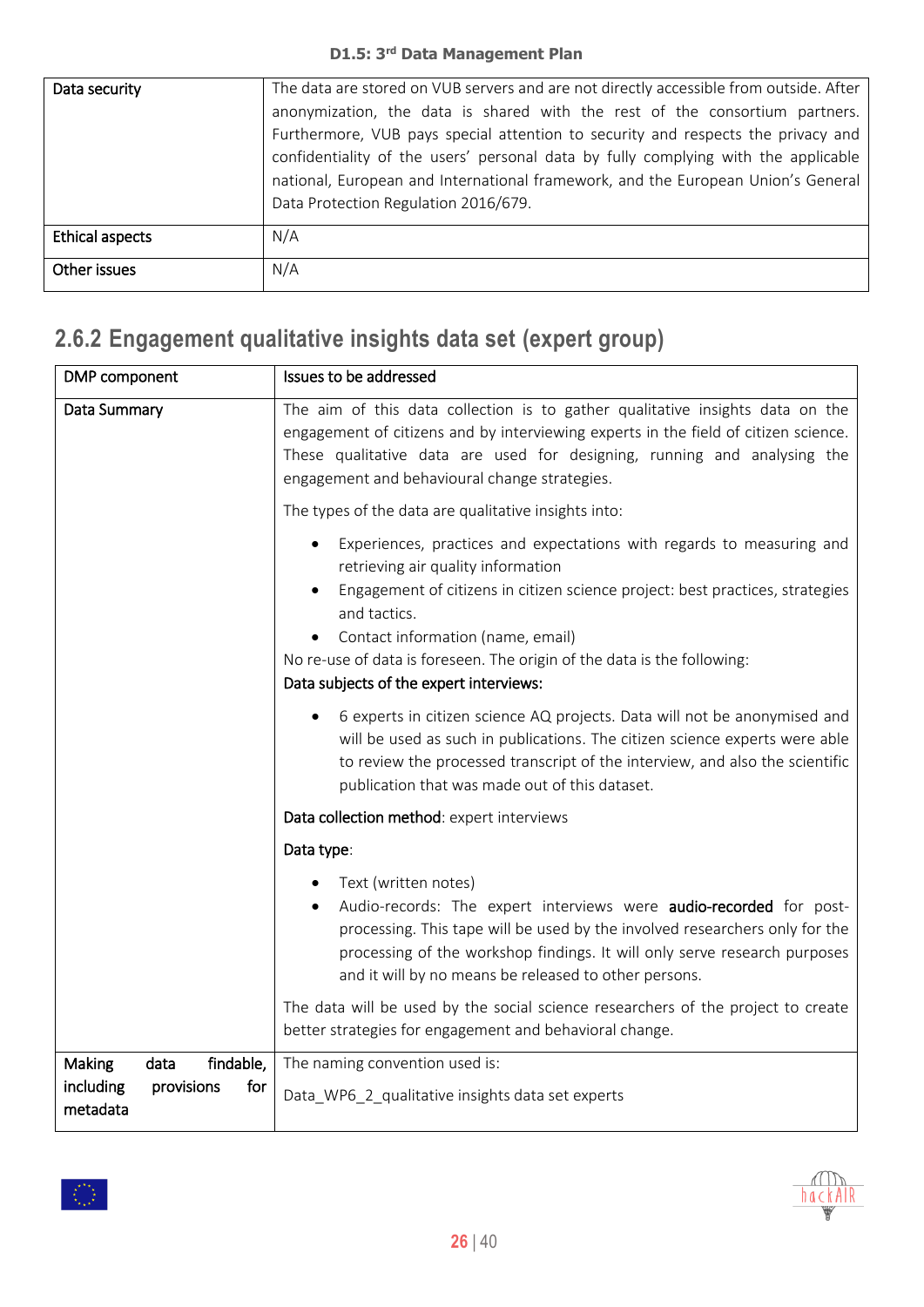|                               | The data are also available to the public through the deliverables D6.1 Engagement<br>strategy for hackAIR community involvement and D6.2 Behavioural Change<br>techniques for hackAIR community.                                                            |
|-------------------------------|--------------------------------------------------------------------------------------------------------------------------------------------------------------------------------------------------------------------------------------------------------------|
|                               | The dissemination level of these deliverables is public and they are available in the<br>project's website and Wiki and in Zenodo through the DOIs:                                                                                                          |
|                               | D6.1 Engagement strategy for hackAIR community involvement: DOI:<br>https://doi.org/10.5281/zenodo.2275221<br>D6.2 Behavioural Change techniques for hackAIR community: DOI:<br>https://doi.org/10.5281/zenodo.2275355                                       |
| Making data openly accessible | The raw data will not be made openly available, but all insights will be shared in<br>publications.                                                                                                                                                          |
| Making data interoperable     | N/A                                                                                                                                                                                                                                                          |
| Increase data re-use          | N/A                                                                                                                                                                                                                                                          |
| Allocation of resources       | Within the project no budget is foreseen to pay for open access publishing, but still<br>we will look to publish results in (free) open access journals. Publications will be<br>made during the duration of the project, or after the project has finished. |
| Data security                 | Personalized information is only gathered on the computer of the social science<br>research partner. After pseudonymisation the data is shared with other consortium<br>partners or reported of in publications.                                             |
| <b>Ethical aspects</b>        | N/A                                                                                                                                                                                                                                                          |
| Other issues                  | N/A                                                                                                                                                                                                                                                          |

#### <span id="page-26-0"></span>**2.6.3 Quantitative dataset about user experience and acceptance of the hackAIR solution**

| DMP component | Issues to be addressed                                                                                                                                                                                                                                                                                                                                                                                                                                                                                                                                                                                                                                                                                                  |
|---------------|-------------------------------------------------------------------------------------------------------------------------------------------------------------------------------------------------------------------------------------------------------------------------------------------------------------------------------------------------------------------------------------------------------------------------------------------------------------------------------------------------------------------------------------------------------------------------------------------------------------------------------------------------------------------------------------------------------------------------|
| Data Summary  | The data set contains questions about the user experience, acceptance and usability<br>of the hackAIR solution (web app, mobile application, and sensors). The survey invites<br>hackAIR users to share their opinions and feedback about the developed solution<br>through open and closed questions (e.g. standardized scales about perceived ease of<br>use, user performance, perceived usefulness, attitude, intention, etc.). The results of<br>this dataset are analysed using descriptive statistics, and the summary is provided to<br>the consortium partners. The feedback is collected through an online survey link, and<br>through a paper format that is filled in on the spot by workshop participants. |
|               | The following <b>data</b> was collected during February and December 2018:<br>Demographic information: only used for the profiling of the research<br>$\bullet$<br>participants (country, gender age).<br>Frequency of usage of the hackAIR solution.<br>$\bullet$<br>User performance questions with the hackAIR solution (type of tasks<br>$\bullet$<br>completed).                                                                                                                                                                                                                                                                                                                                                   |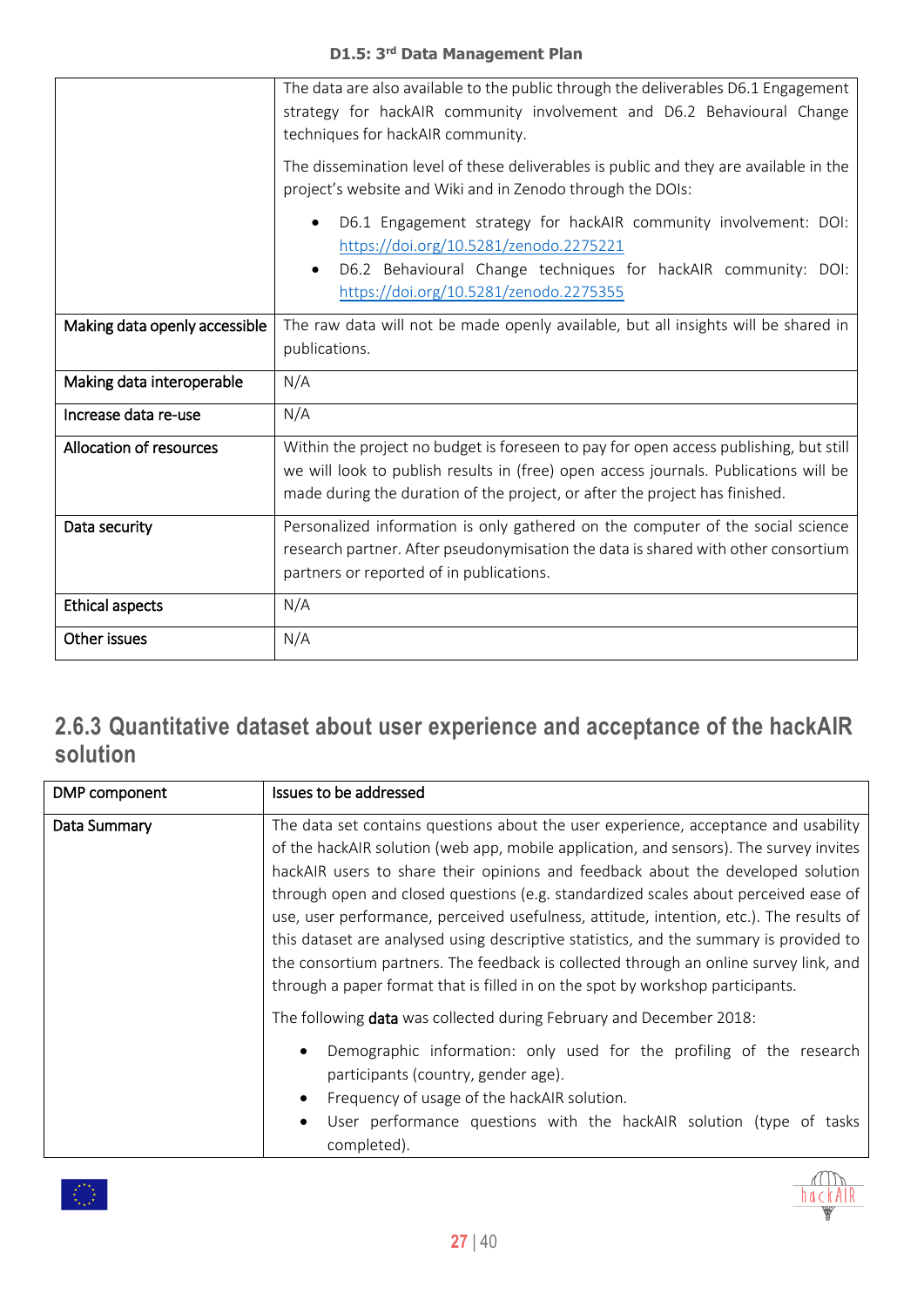|                                            | User satisfaction questions about the hackAIR solution.<br>$\bullet$                                                                                                         |
|--------------------------------------------|------------------------------------------------------------------------------------------------------------------------------------------------------------------------------|
|                                            | E-mail address of interested participants for further contact: e-mail was<br>$\bullet$                                                                                       |
|                                            | entered by participants if they agreed to participate in the behaviour change                                                                                                |
|                                            | study of hackAIR. Privacy statement was provided in the online survey.                                                                                                       |
|                                            |                                                                                                                                                                              |
| findable,<br><b>Making</b><br>data         | In case of a report or paper submitted for publication with peer review, all research                                                                                        |
| including<br>provisions<br>for<br>metadata | findings will be integrated into the report or paper. Datasets will never be added to the<br>publication.                                                                    |
|                                            | The naming convention used is:                                                                                                                                               |
|                                            | Data_WP6_3_Survey_dataset                                                                                                                                                    |
|                                            | The aggregated research data were published in internal project reports (accessible to                                                                                       |
|                                            | all consortium partners via the hackAIR project Wiki and Zenodo) and will be used in                                                                                         |
|                                            | external scientific research publications from the project.                                                                                                                  |
| Making data openly accessible              | As the data will be limited and only about certain areas of Europe, we don't foresee to                                                                                      |
|                                            | make the raw data openly available. The outcomes will be reported in (open access)                                                                                           |
|                                            | journals. But we are open to share datasets upon request. The collected email                                                                                                |
|                                            | addresses are not shared with third parties.                                                                                                                                 |
| Making data interoperable                  | N/A                                                                                                                                                                          |
| Increase data re-use                       | N/A                                                                                                                                                                          |
| Allocation of resources                    | Within the project no budget is foreseen to pay for open access publishing, but still we                                                                                     |
|                                            | will look to publish results in (free) open access journals. Publications will be made                                                                                       |
|                                            | during the duration of the project, or after the project has finished.                                                                                                       |
| Data security                              | The data are stored on VUB servers and are not directly accessible from outside. The                                                                                         |
|                                            | personal identifiable information was used to contact interested participants in the                                                                                         |
|                                            | behaviour change studies by BUND and NILU. These data will be deleted after the                                                                                              |
|                                            | project lifetime. Furthermore, special attention was paid to security, the privacy and<br>confidentiality of the users' personal data by fully complying with the applicable |
|                                            | national, European and International framework, and the European Union's General                                                                                             |
|                                            | Data Protection Regulation 2016/679.                                                                                                                                         |
| <b>Ethical aspects</b>                     | N/A                                                                                                                                                                          |
| Other issues                               | N/A                                                                                                                                                                          |
|                                            |                                                                                                                                                                              |

### <span id="page-27-0"></span>**2.6.4 Behavioural analysis: experiment in Brussels, Oslo and Berlin**

| DMP component | Issues to be addressed                                                                                                                                                                                              |
|---------------|---------------------------------------------------------------------------------------------------------------------------------------------------------------------------------------------------------------------|
| Data Summary  | The data set contains data about the behaviour profiles of citizens in Brussels, Oslo and<br>Berlin. The behavioural profiles are constructed through the following data, collected<br>during June - December 2018: |

M

hackAIR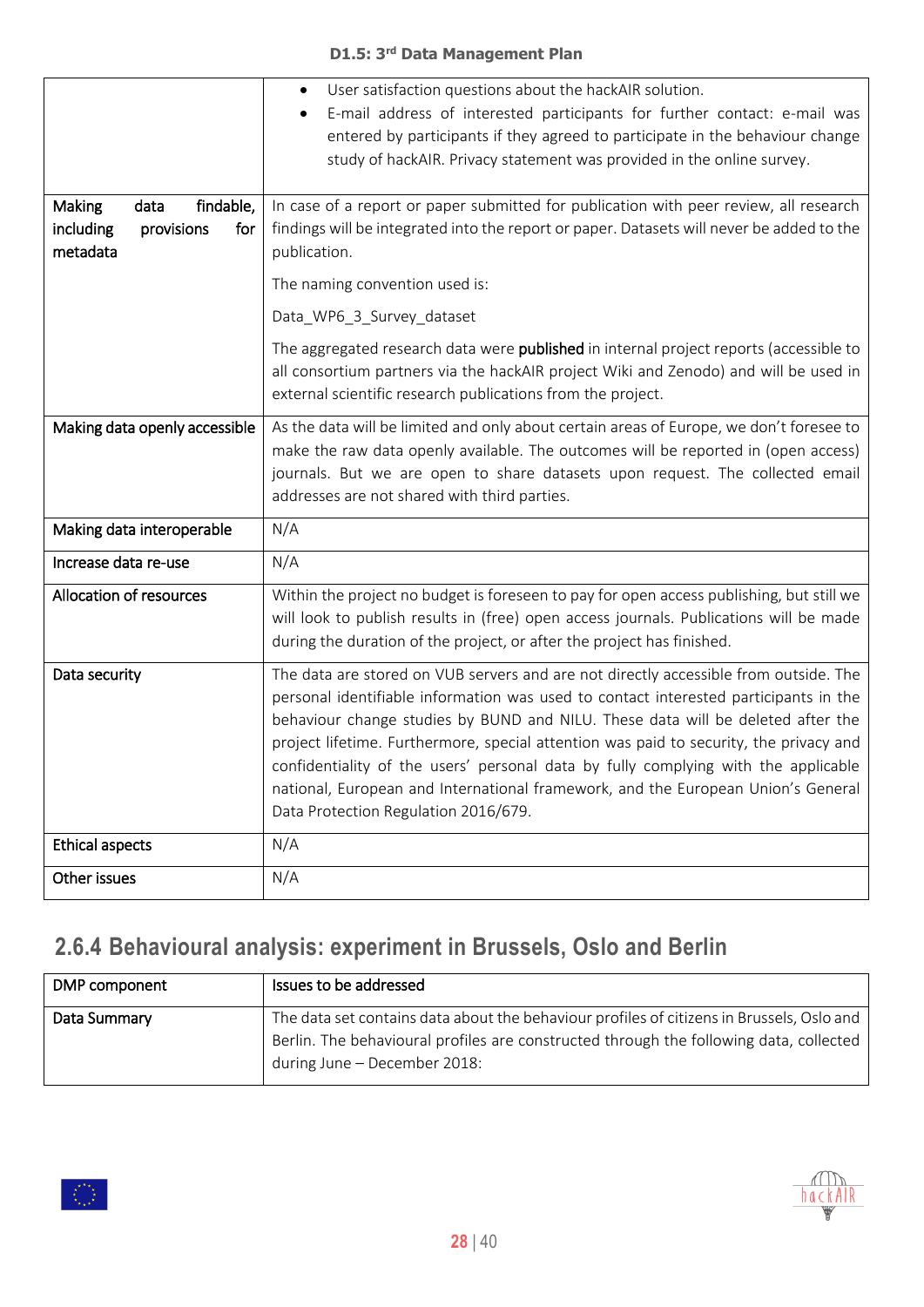|                                                                                  | Motivation to participate in the study, and to inform oneself about air<br>$\bullet$<br>pollution<br>Beliefs regarding air quality (self-efficacy, problem awareness, citizen voice)<br>Knowledge regarding air quality (perceived and practical knowledge)<br>$\bullet$<br>Behaviours regarding air quality (protective and pro-active behaviours), and<br>self-perceived change<br>Demographic characteristics: age, gender, level of education, place of living<br>Contact details: email address. Participants in Brussels were invited to also<br>$\bullet$<br>participate in an interview, therefore, their email addresses were collected.<br>For the interviews in Oslo and Berlin, the pilot coordinators contacted and<br>invited interviewees for VUB. |
|----------------------------------------------------------------------------------|-------------------------------------------------------------------------------------------------------------------------------------------------------------------------------------------------------------------------------------------------------------------------------------------------------------------------------------------------------------------------------------------------------------------------------------------------------------------------------------------------------------------------------------------------------------------------------------------------------------------------------------------------------------------------------------------------------------------------------------------------------------------|
|                                                                                  | The purpose of this study was to investigate whether changes in the behaviour profiles<br>occurred of citizen in Brussels, Oslo and Berlin after participation in a sensor-<br>assembling workshop, or after using the hackAIR solution. The data was collected via<br>surveys and interviews in Brussels (50 participants), and solely through interviews in<br>Berlin and Oslo (10 participants in each pilot city).                                                                                                                                                                                                                                                                                                                                            |
| findable,<br><b>Making</b><br>data<br>including<br>provisions<br>for<br>metadata | In case of a report or paper submitted for publication with peer review, all research<br>findings will be integrated into the report or paper. Datasets will never be added to the<br>publication.                                                                                                                                                                                                                                                                                                                                                                                                                                                                                                                                                                |
|                                                                                  | The naming conventions used are:                                                                                                                                                                                                                                                                                                                                                                                                                                                                                                                                                                                                                                                                                                                                  |
|                                                                                  | Data_WP6_4_survey data set Brussels.                                                                                                                                                                                                                                                                                                                                                                                                                                                                                                                                                                                                                                                                                                                              |
|                                                                                  | Data_WP6_5_qualitative data set interviews Brussels.                                                                                                                                                                                                                                                                                                                                                                                                                                                                                                                                                                                                                                                                                                              |
|                                                                                  | Data_WP6_6_ qualitative data set interviews Berlin.                                                                                                                                                                                                                                                                                                                                                                                                                                                                                                                                                                                                                                                                                                               |
|                                                                                  | Data_WP6_7_qualitative data set interviews Oslo.                                                                                                                                                                                                                                                                                                                                                                                                                                                                                                                                                                                                                                                                                                                  |
|                                                                                  | The aggregated research data were published in internal project reports (accessible to<br>all consortium partners via the hackAIR project Wiki) and will be used in external<br>scientific research publications from the project.                                                                                                                                                                                                                                                                                                                                                                                                                                                                                                                                |
| Making data openly accessible                                                    | As the data will be limited and only about certain areas of Europe, we don't foresee to                                                                                                                                                                                                                                                                                                                                                                                                                                                                                                                                                                                                                                                                           |
|                                                                                  | make the raw data openly available. The outcomes will be reported in (open access)<br>journals. But we are open to share datasets upon request.                                                                                                                                                                                                                                                                                                                                                                                                                                                                                                                                                                                                                   |
|                                                                                  | The collected email addresses in Brussels are not shared.                                                                                                                                                                                                                                                                                                                                                                                                                                                                                                                                                                                                                                                                                                         |
| Making data interoperable                                                        | N/A                                                                                                                                                                                                                                                                                                                                                                                                                                                                                                                                                                                                                                                                                                                                                               |
| Increase data re-use                                                             | N/A                                                                                                                                                                                                                                                                                                                                                                                                                                                                                                                                                                                                                                                                                                                                                               |
| Allocation of resources                                                          | Within the project no budget is foreseen to pay for open access publishing, but still we<br>will look to publish results in (free) open access journals. Publications will be made<br>during the duration of the project, or after the project has finished.                                                                                                                                                                                                                                                                                                                                                                                                                                                                                                      |
| Data security                                                                    | The data are stored on VUB servers and are not directly accessible from outside. The<br>personal identifiable information was used to contact interested participants in the<br>behaviour change studies by VUB for Brussels, and by NILU and BUND for participants<br>in Oslo and Berlin. These data will be deleted after the project lifetime. These data will<br>be deleted after the project lifetime. Furthermore, special attention was paid to                                                                                                                                                                                                                                                                                                            |

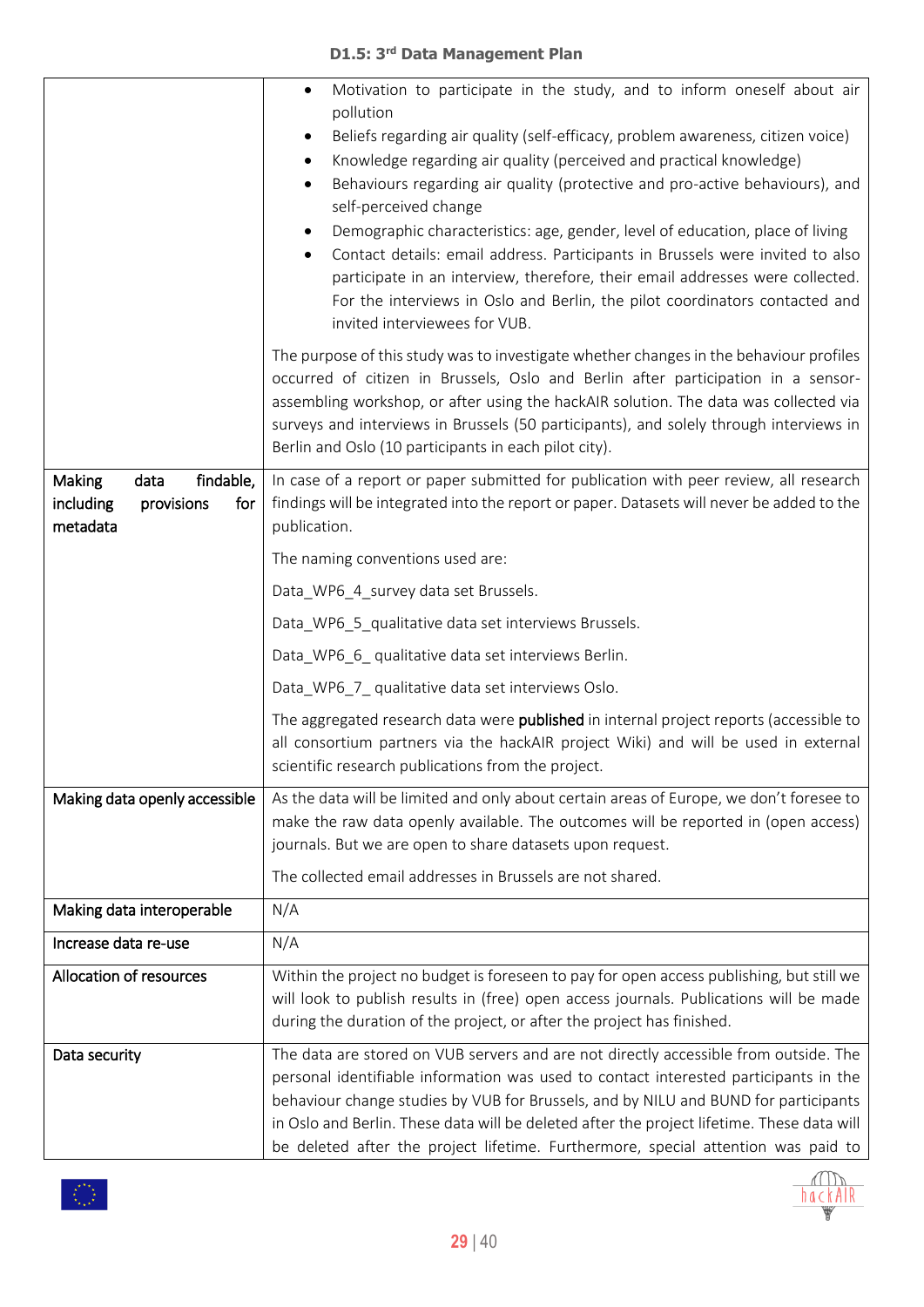|                 | security, the privacy and confidentiality of the users' personal data by fully complying<br>with the applicable national, European and International framework, and the European<br>Union's General Data Protection Regulation 2016/679. |
|-----------------|------------------------------------------------------------------------------------------------------------------------------------------------------------------------------------------------------------------------------------------|
| Ethical aspects | N/A                                                                                                                                                                                                                                      |
| Other issues    | N/A                                                                                                                                                                                                                                      |

# <span id="page-29-0"></span>**2.6.5 Social Media Monitoring**

| DMP component                                                                    | Issues to be addressed                                                                                                                                                                                                                                                                                                                                                                                                                                                                                                                                                                                                                                                                  |
|----------------------------------------------------------------------------------|-----------------------------------------------------------------------------------------------------------------------------------------------------------------------------------------------------------------------------------------------------------------------------------------------------------------------------------------------------------------------------------------------------------------------------------------------------------------------------------------------------------------------------------------------------------------------------------------------------------------------------------------------------------------------------------------|
| Data Summary                                                                     | The dataset contains posts collected by the hackAIR's social media monitoring tool<br>from Twitter and YouTube (using the public APIs provided by these platforms). Posts<br>are organized in air quality-related collections (sets of keywords and/or accounts) that<br>are regularly updated (every 15-30 mins) by pulling latest content from the respective<br>social media platforms. In addition, the dataset contains refined lists of accounts and<br>posts of interest for hackAIR that are identified using text mining and social network<br>analysis methods. Finally, the dataset contains the network of followers of the hackAIR<br>Twitter account and their followers. |
|                                                                                  | The dataset supports hackAIR's dissemination and engagement activities through the<br>discovery of online hackAIR-related communities to target. In addition, several<br>statistics are calculated on top of the collected posts, facilitating measurement of<br>audience reach and impact from the hackAIR channels (e.g. Facebook page, Twitter<br>account).                                                                                                                                                                                                                                                                                                                          |
|                                                                                  | Although the collected posts are publicly available on the respective social media<br>platforms, they may potentially include personal information. Therefore, we do not<br>intend to make the dataset findable, accessible, interoperable and re-usable (FAIR). For<br>the duration of the project, the data is stored in secure servers maintained by CERTH<br>and access to project partners involved in hackAIR's dissemination and engagement<br>activities is provided through a protected web interface. Six months after the end of<br>the project all collected data will be deleted.                                                                                          |
| findable,<br><b>Making</b><br>data<br>including<br>provisions<br>for<br>metadata | N/A                                                                                                                                                                                                                                                                                                                                                                                                                                                                                                                                                                                                                                                                                     |
| Making data openly accessible                                                    | N/A                                                                                                                                                                                                                                                                                                                                                                                                                                                                                                                                                                                                                                                                                     |
| Making data interoperable                                                        | N/A                                                                                                                                                                                                                                                                                                                                                                                                                                                                                                                                                                                                                                                                                     |
| Increase data re-use                                                             | N/A                                                                                                                                                                                                                                                                                                                                                                                                                                                                                                                                                                                                                                                                                     |
| Allocation of resources                                                          | N/A                                                                                                                                                                                                                                                                                                                                                                                                                                                                                                                                                                                                                                                                                     |
| Data security                                                                    | N/A                                                                                                                                                                                                                                                                                                                                                                                                                                                                                                                                                                                                                                                                                     |
| <b>Ethical aspects</b>                                                           | N/A                                                                                                                                                                                                                                                                                                                                                                                                                                                                                                                                                                                                                                                                                     |
| Other issues                                                                     | N/A                                                                                                                                                                                                                                                                                                                                                                                                                                                                                                                                                                                                                                                                                     |

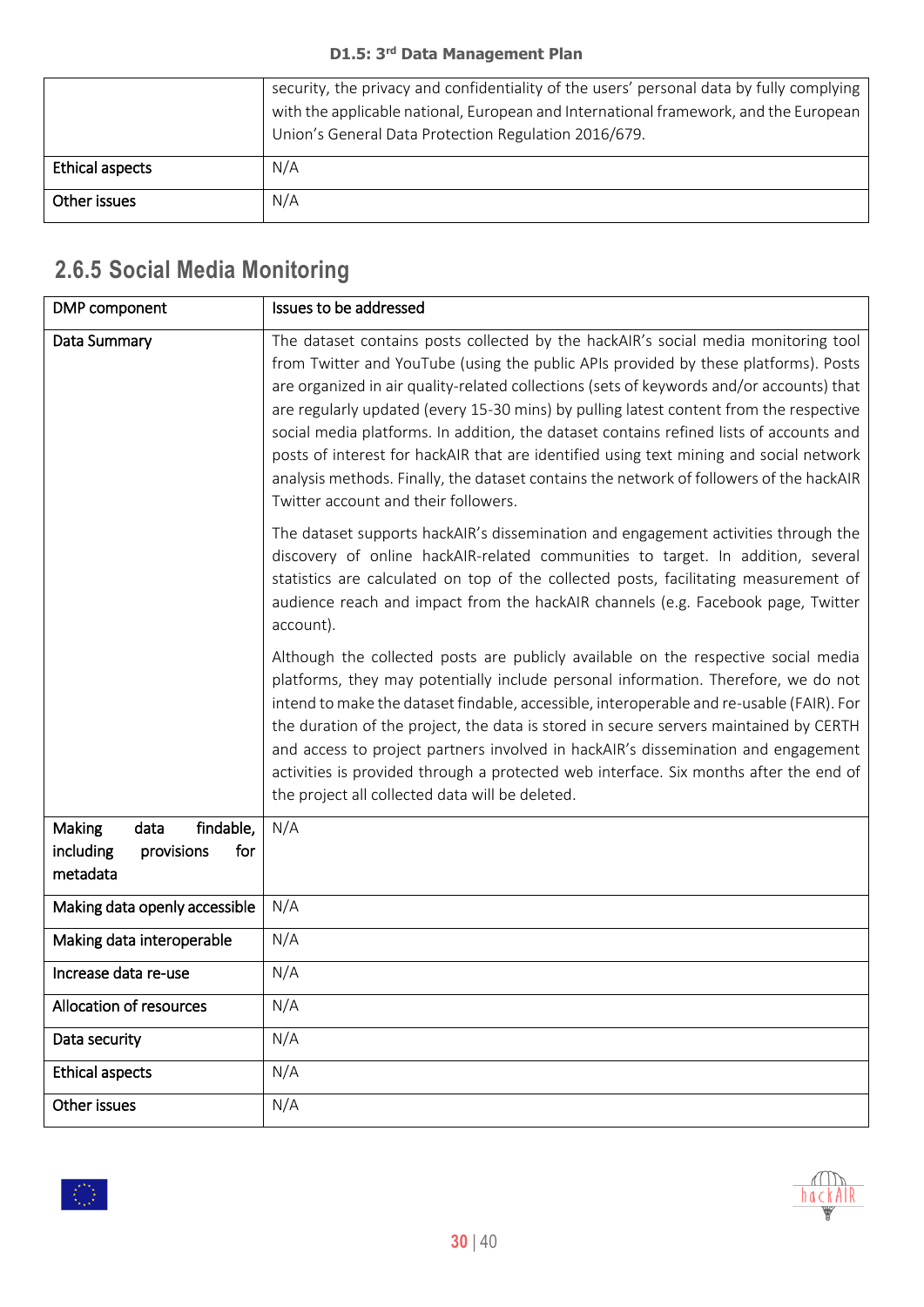### <span id="page-30-0"></span>**2.7 Datasets in WP7 - Pilot operation and evaluation (NILU)**

### <span id="page-30-1"></span>**2.7.1 PM measurements by Arduino hackAIR sensors**

| DMP component                                                 | Issues to be addressed                                                                                                                                                                                                                                                                                                                                                                                                                                                                  |
|---------------------------------------------------------------|-----------------------------------------------------------------------------------------------------------------------------------------------------------------------------------------------------------------------------------------------------------------------------------------------------------------------------------------------------------------------------------------------------------------------------------------------------------------------------------------|
| Data Summary                                                  | PM measurements by Arduino hackAIR-sensors. The Arduino hackAIR node<br>measures the PM2.5 and PM10 concentration using one of the supported sensors.<br>The values are provided in µg/m3. For each value, the following metadata are<br>provided: Date, time, location (using user's profile geolocation details), sensor id,<br>and user id.                                                                                                                                          |
|                                                               | The data packet that is submitted from the hackAIR Arduino sensor fulfills both the<br>Ethernet and wifi protocol and may be connected to any AP in wired or wireless<br>mode using the most common security protocols like WPA. The data structure and<br>protocol are available in the technical deliverable that describe the hackAIR Arduino<br>node. The data (PM measurements and metadata) are available to other<br>Researchers through the Open Access to Research Data Pilot. |
| findable,<br>Making<br>data<br>including<br>provisions<br>for | The measurements and metadata are available for use by the hackAIR applications<br>through the secure API that we have created.                                                                                                                                                                                                                                                                                                                                                         |
| metadata                                                      | The naming convention used is:                                                                                                                                                                                                                                                                                                                                                                                                                                                          |
|                                                               | Data_WP7_1_Arduino_PM_measurements                                                                                                                                                                                                                                                                                                                                                                                                                                                      |
|                                                               | The measurements and metadata are made available for use by the hackAIR<br>applications through the hackAIR platform.                                                                                                                                                                                                                                                                                                                                                                   |
| Making data openly accessible                                 | The data (PM measurements and metadata) are available to other researchers<br>through the Open Access to Research Data Pilot.                                                                                                                                                                                                                                                                                                                                                           |
|                                                               | The measurements and metadata are made available for use by the hackAIR<br>applications through the secure API that is created and are also available in Zenodo:<br>https://doi.org/10.5281/zenodo.2222342                                                                                                                                                                                                                                                                              |
| Making data interoperable                                     | N/A                                                                                                                                                                                                                                                                                                                                                                                                                                                                                     |
| Increase data re-use                                          | The datasets are saved for a long time after gathering them for statistical reasons<br>and will be available to other research groups upon request. Measurements can be<br>shared with other researchers along with the geospatial information and time they<br>were made. Metadata do not contain any information of the users who contributed<br>it to hackAIR.                                                                                                                       |
| Allocation of resources                                       | N/A                                                                                                                                                                                                                                                                                                                                                                                                                                                                                     |
| Data security                                                 | The data along with the metadata are stored securely in DRAXIS servers. Database<br>and storage areas are set to take differential daily backups and a complete weekly<br>one keeping up to the three last weeks.<br>These measurements are discoverable through the hackAIR platform, only for users                                                                                                                                                                                   |
|                                                               | who are registered through the platform.                                                                                                                                                                                                                                                                                                                                                                                                                                                |

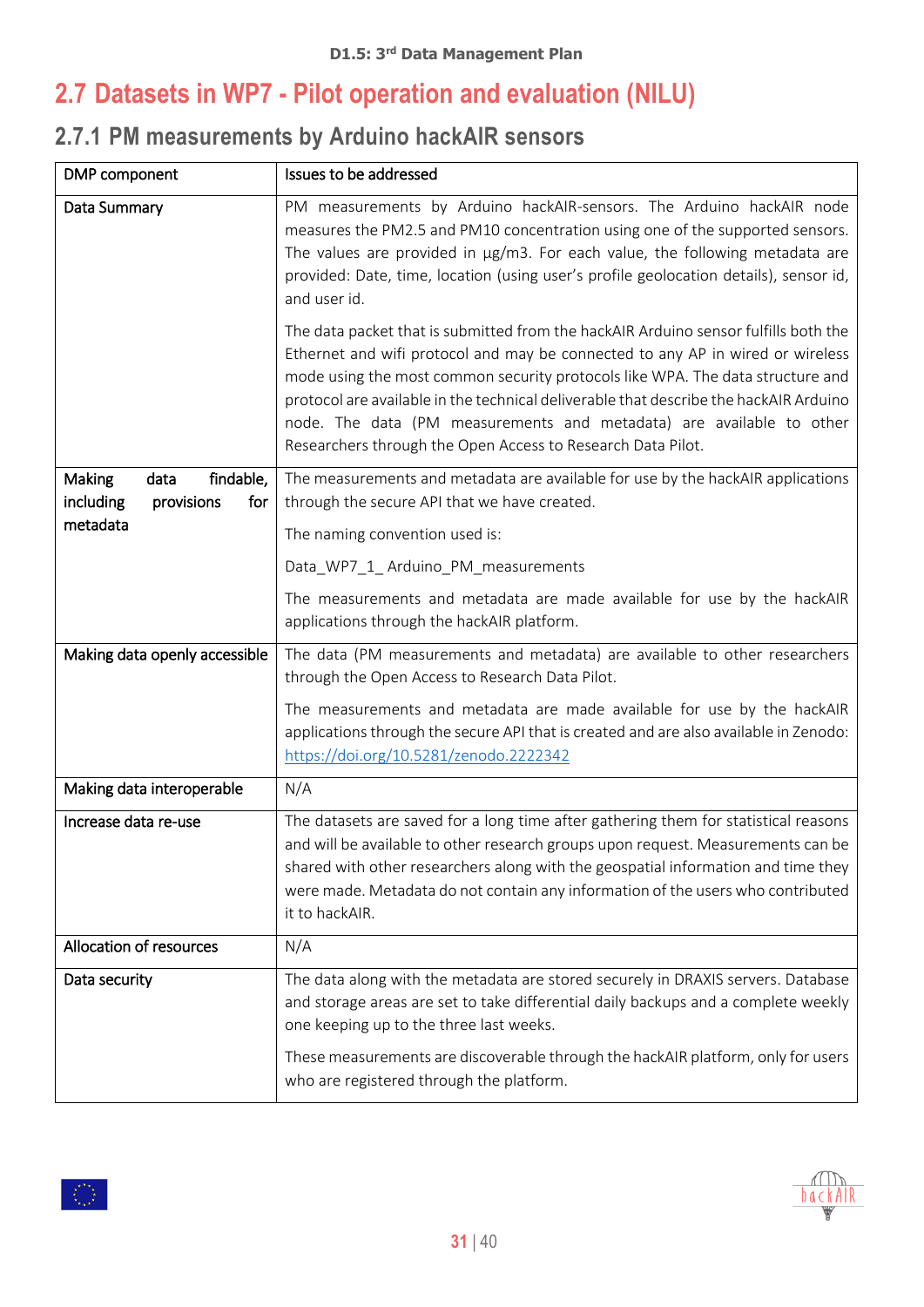|                        | Data from the sensors are submitted directly to the hackAIR platform databases<br>through Internet. The most common security protocols are adopted on the Arduino<br>implementation regarding the wireless communication (such as WPA). |
|------------------------|-----------------------------------------------------------------------------------------------------------------------------------------------------------------------------------------------------------------------------------------|
| <b>Ethical aspects</b> | N/A                                                                                                                                                                                                                                     |
| Other issues           | N/A                                                                                                                                                                                                                                     |

# <span id="page-31-0"></span>**2.7.2 PM measurements by PSOC hackAIR sensors**

| DMP component                              | Issues to be addressed                                                                                                                                                                                                                                                                                                                                      |
|--------------------------------------------|-------------------------------------------------------------------------------------------------------------------------------------------------------------------------------------------------------------------------------------------------------------------------------------------------------------------------------------------------------------|
| Data Summary                               | PM measurements by PSOC-hackAIR sensors. The PSOC Bluetooth Low Energy (BLE)<br>hackAIR node measures the $PM_{2.5}$ and $PM_{10}$ concentration using one of the<br>supported sensors. The values are provided in $\mu$ g/m <sup>3</sup> .<br>The data packet that is submitted from the hackAIR PSOC sensor fulfills the                                  |
|                                            | Bluetooth low energy (BLE) protocol and may be captured by any Bluetooth mobile<br>device that runs the hackAIR mobile phone application.                                                                                                                                                                                                                   |
| findable,<br><b>Making</b><br>data         | The data along with the metadata are stored securely in DRAXIS servers.                                                                                                                                                                                                                                                                                     |
| for<br>including<br>provisions<br>metadata | The data structure and protocol are available in the technical deliverable that<br>describes the hackAIR PSOC node. The data (PM measurements and metadata) are<br>available to other researchers through the Open Access to Research Data Pilot.                                                                                                           |
|                                            | The measurements and metadata are available for use by the hackAIR applications<br>secure API that was<br>through the<br>created<br>and<br>also<br>Zenodo:<br>in<br>https://doi.org/10.5281/zenodo.2222342. For each value, the following metadata<br>are provided: Date, time, location (using the GPS unit of the smartphone), sensor<br>id, and user id. |
|                                            | The $PM_{2.5}$ and $PM_{10}$ concentration measurements are discoverable through the<br>hackAIR platform, only for users who are registered through the platform.                                                                                                                                                                                           |
|                                            | The naming convention used is:                                                                                                                                                                                                                                                                                                                              |
|                                            | Data_WP7_2_PSOC_PM_measurements                                                                                                                                                                                                                                                                                                                             |
| Making data openly accessible              | The measurements and metadata are made available for use by the hackAIR<br>applications through the secure API that was created.                                                                                                                                                                                                                            |
|                                            | The data (PM measurements and metadata) are available to other Researchers<br>through the Open Access to Research Data Pilot.                                                                                                                                                                                                                               |
|                                            | The measurements and metadata will be made available for use by the hackAIR<br>applications through the secure API that was created.                                                                                                                                                                                                                        |
| Making data interoperable                  | N/A                                                                                                                                                                                                                                                                                                                                                         |
| Increase data re-use                       | The datasets are saved for a long time after gathering them for statistical reasons<br>and will be available to other research groups upon request. Measurements can be<br>shared with other researchers along with the geospatial information and time they                                                                                                |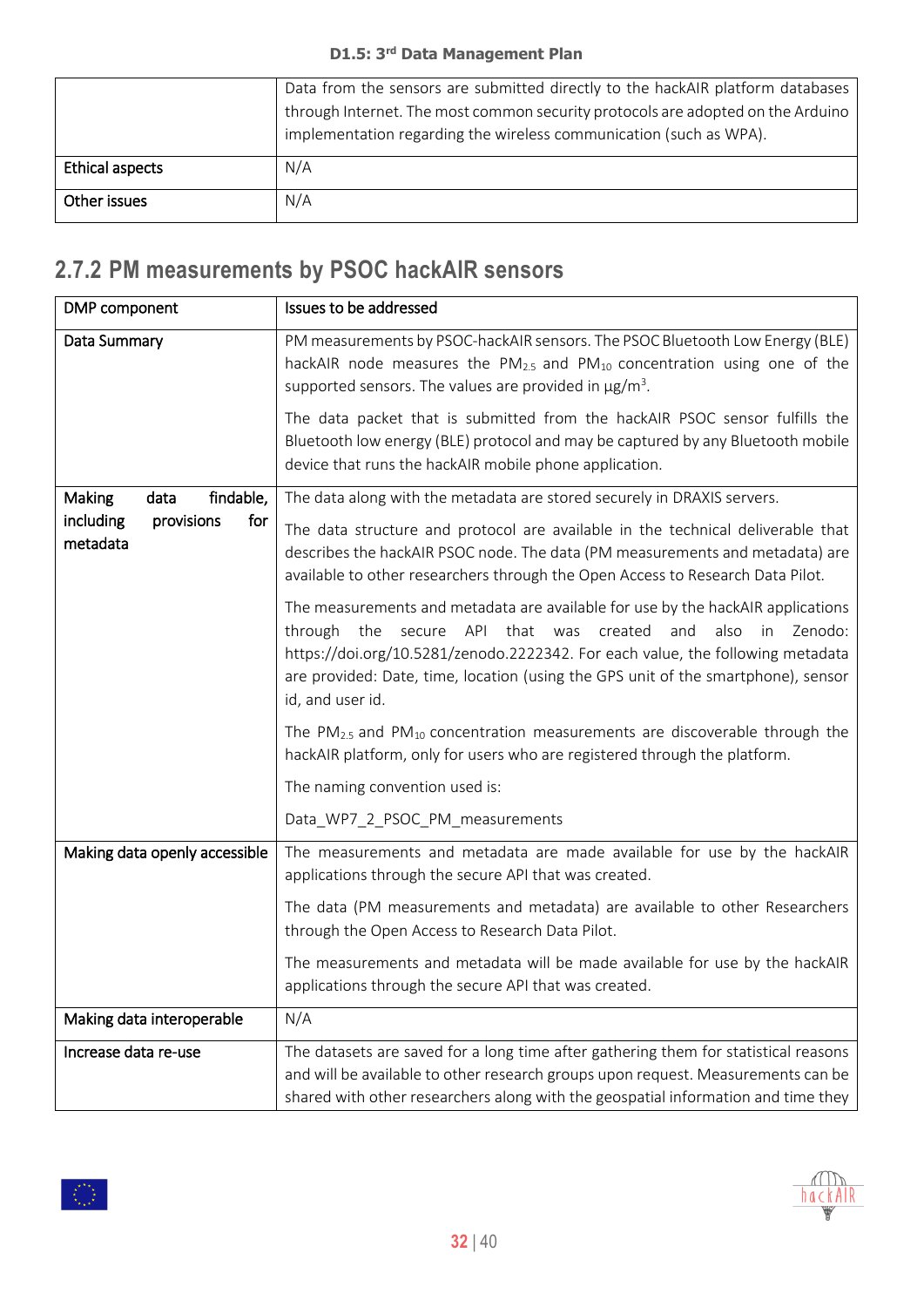|                         | were made. Metadata will not contain the information of the users who<br>contributed it to hackAIR.                                                                                                                                                                                                                                                                                                                       |
|-------------------------|---------------------------------------------------------------------------------------------------------------------------------------------------------------------------------------------------------------------------------------------------------------------------------------------------------------------------------------------------------------------------------------------------------------------------|
| Allocation of resources | N/A                                                                                                                                                                                                                                                                                                                                                                                                                       |
| Data security           | Data from the sensors are submitted in a beacon mode. Thus, no specific security<br>measures were taken. When the data are received from the mobile device that are<br>responsible to send the data to the hackAIR databases after adding all the required<br>metadata the security aspects are included in the data transmission protocol as well<br>as in the packet structure that is sent over the GSM/ Wifi network. |
| Ethical aspects         | N/A                                                                                                                                                                                                                                                                                                                                                                                                                       |
| Other issues            | N/A                                                                                                                                                                                                                                                                                                                                                                                                                       |

#### <span id="page-32-0"></span>**2.7.3 PM measurements by Commercial off the Shelf sensors – hackAIR cardboard**

| DMP component                                                             | Issues to be addressed                                                                                                                                                                                                                                                                                                                                                                                                                                                                                                                                                                                                                         |
|---------------------------------------------------------------------------|------------------------------------------------------------------------------------------------------------------------------------------------------------------------------------------------------------------------------------------------------------------------------------------------------------------------------------------------------------------------------------------------------------------------------------------------------------------------------------------------------------------------------------------------------------------------------------------------------------------------------------------------|
| Data Summary                                                              | PM measurements by Commercial off the Shelf sensors - hackAIR cardboard. This<br>estimates the PM concentration using consumable materials in order to build the<br>sensing device. Sequentially a mobile device that is capable of capturing photos and<br>it is equipped with a macro lens is used to analyse a photo of the sensor by adopting<br>computer vision algorithms. The data are analysed and the results are provided in<br>five levels (low, mid-low, middle, mid-high, high). The data packet that is submitted<br>from the hackAIR COTS sensor are the captured image and the estimation of the<br>level of PM concentration. |
| findable,<br>data<br>Making<br>including<br>for<br>provisions<br>metadata | The data along with the metadata are stored securely in DRAXIS servers.<br>These measurements are discoverable through the hackAIR platform, only for users<br>who are registered through the platform and for each of the levels, the following<br>metadata are provided: Date, time, location (using the GPS unit of the smartphone),<br>sensor id, and user id.<br>The naming convention used is:<br>Data_WP7_3_Cardboard_PM_measurements<br>The photo and metadata are made available for use by the hackAIR applications<br>through the secure API that was created.                                                                      |
| Making data openly accessible                                             | The measurements and metadata are made available for use by the hackAIR<br>applications through the secure API that was created.<br>The data (PM measurements and metadata) are available to other Researchers<br>through the Open Access to Research Data Pilot.<br>The measurements and metadata will be made available for use by the hackAIR<br>applications through the secure API that was created.                                                                                                                                                                                                                                      |
| Making data interoperable                                                 | N/A                                                                                                                                                                                                                                                                                                                                                                                                                                                                                                                                                                                                                                            |

 $\langle \rangle$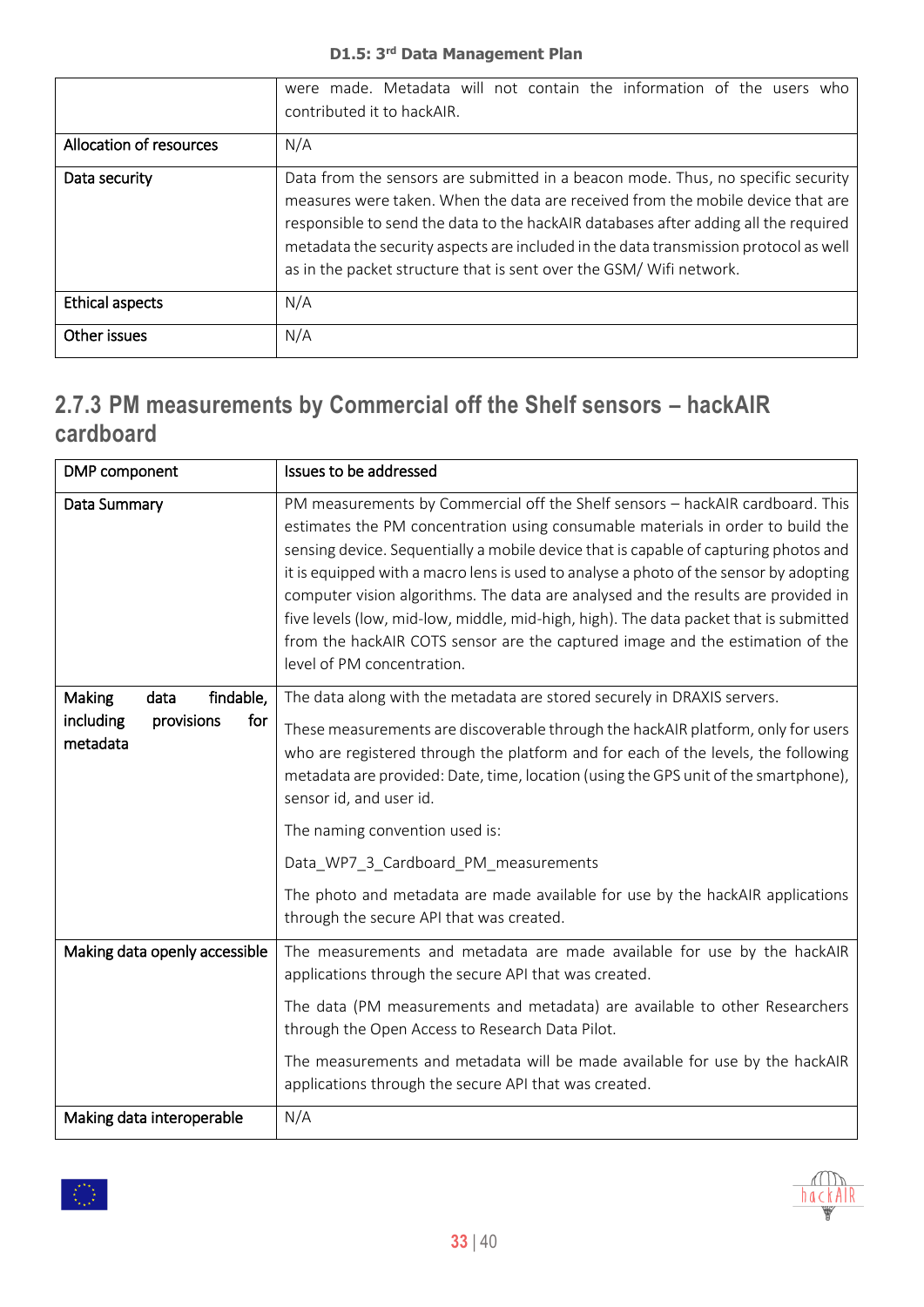| Increase data re-use    | The dataset are saved for a long time after gathering them for statistical reasons<br>and will be available to other research groups upon request. Measurements can be<br>shared with other researchers along with the geospatial information and time they<br>were made. Metadata will not contain the information of who contributed it to<br>hackAIR. |
|-------------------------|----------------------------------------------------------------------------------------------------------------------------------------------------------------------------------------------------------------------------------------------------------------------------------------------------------------------------------------------------------|
| Allocation of resources | N/A                                                                                                                                                                                                                                                                                                                                                      |
| Data security           | N/A                                                                                                                                                                                                                                                                                                                                                      |
| <b>Ethical aspects</b>  | N/A                                                                                                                                                                                                                                                                                                                                                      |
| Other issues            | N/A                                                                                                                                                                                                                                                                                                                                                      |

### <span id="page-33-0"></span>**2.7.4 Content generated through the hackAIR platform**

| DMP component                                                             | Issues to be addressed                                                                                                                                                                                                                                                                                                                                                                                                                                                                                                              |  |
|---------------------------------------------------------------------------|-------------------------------------------------------------------------------------------------------------------------------------------------------------------------------------------------------------------------------------------------------------------------------------------------------------------------------------------------------------------------------------------------------------------------------------------------------------------------------------------------------------------------------------|--|
| Data Summary                                                              | Data like users' personal information, user perception of the atmosphere on a given<br>day, posts and comments are generated by the hackAIR users via the platform. The<br>data described above are saved in the hackAIR central database.                                                                                                                                                                                                                                                                                          |  |
|                                                                           | Detailed log of user actions (login, logout, account creation, visits on specific parts of<br>the app) are kept in the form of a text file. This log is useful for debugging purposes.<br>Reports containing information on user devices (browsers and mobile phones) as well<br>as number of mobile downloads (taken from play store for android downloads and<br>app store for mac downloads) are useful for marketing and exploitation purposes, as<br>well as decisions regarding the supported browsers and operating systems. |  |
|                                                                           | No existing data will be reused.                                                                                                                                                                                                                                                                                                                                                                                                                                                                                                    |  |
| findable,<br>Making<br>data<br>including<br>for<br>provisions<br>metadata | As part of any stored data, meaningful metadata (time and date of posts and<br>comments, owner, dates for the logs and the user perception statement) are<br>generated to assist the discoverability of the data and related information.                                                                                                                                                                                                                                                                                           |  |
|                                                                           | Discoverability is possible only for the administrator of the app for all the data and for<br>some of the data (user name, anonymous contributed user perception of the<br>atmosphere, posts and comments) only for registered users.                                                                                                                                                                                                                                                                                               |  |
|                                                                           | The database is not discoverable to other network machines operating on the same<br>LAN, VLAN with the DB server or other networks. Therefore, only users with access to<br>the server (hackAIR technical team members) are able to discover the database.                                                                                                                                                                                                                                                                          |  |
|                                                                           | The naming convention used is:                                                                                                                                                                                                                                                                                                                                                                                                                                                                                                      |  |
|                                                                           | Data_WP7_4_Generated Content                                                                                                                                                                                                                                                                                                                                                                                                                                                                                                        |  |
| Making data openly accessible                                             | Some of the data produced by the platform (posts, comments, users' display names<br>and users' perception of the atmosphere) are accessible through the hackAIR<br>platform, only for users who are registered through the platform.                                                                                                                                                                                                                                                                                                |  |
|                                                                           | On the technical level only authorized hackAIR technical team members have access<br>to the database.                                                                                                                                                                                                                                                                                                                                                                                                                               |  |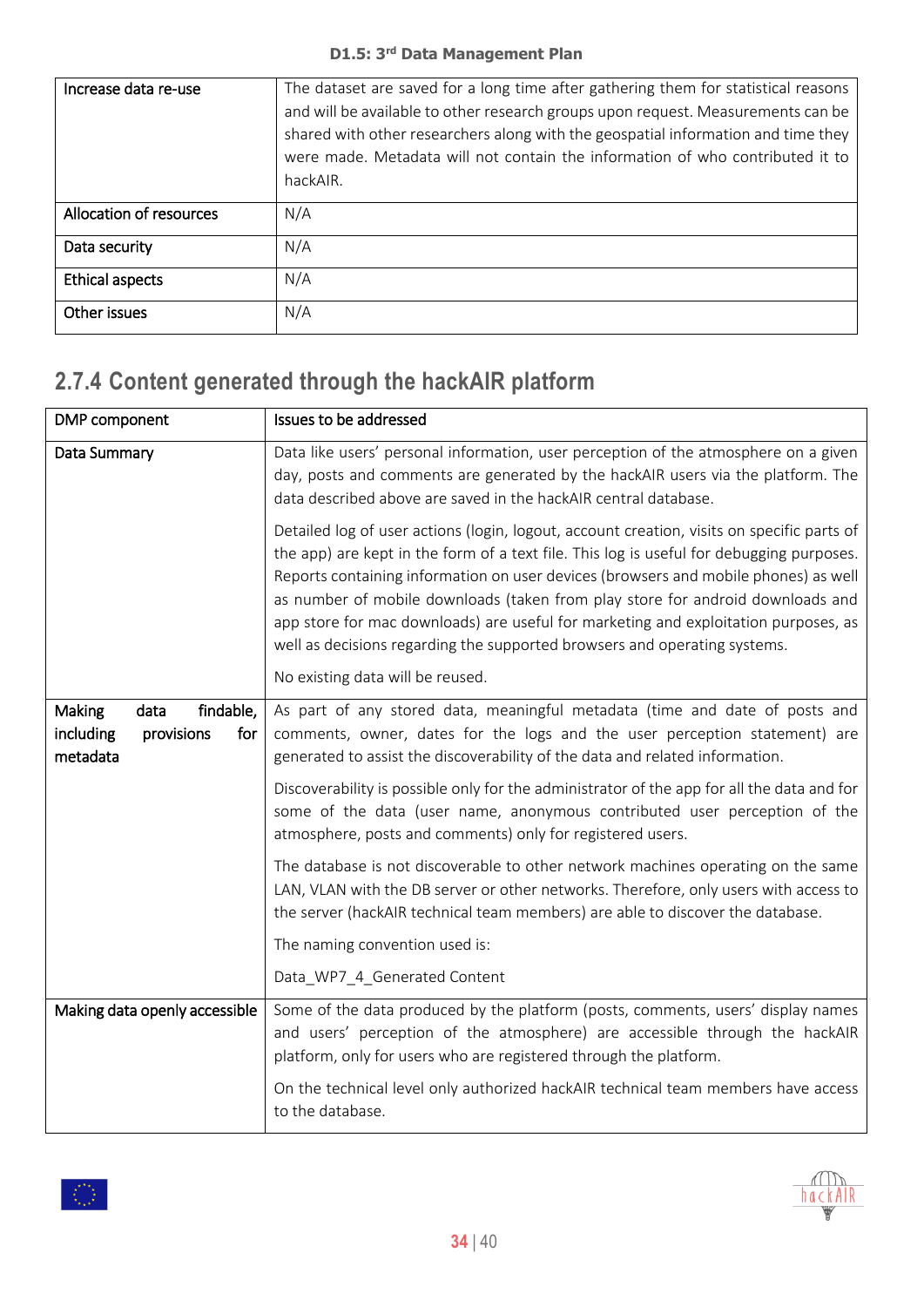| Making data interoperable                                                                                                                                                                                                                                                                                                                                                                     | N/A                                                                                       |  |
|-----------------------------------------------------------------------------------------------------------------------------------------------------------------------------------------------------------------------------------------------------------------------------------------------------------------------------------------------------------------------------------------------|-------------------------------------------------------------------------------------------|--|
| Increase data re-use                                                                                                                                                                                                                                                                                                                                                                          | Specific logging data are used to identify the level of participation of a specific group |  |
|                                                                                                                                                                                                                                                                                                                                                                                               | of test users to measure behavioral change (WP6 T6.2).                                    |  |
| Allocation of resources                                                                                                                                                                                                                                                                                                                                                                       | N/A                                                                                       |  |
| Data security                                                                                                                                                                                                                                                                                                                                                                                 | Any personal data are anonymized and encrypted. The following standards are used:         |  |
| RSA for generating public keys<br>AES for private data encryption<br>SHA hashes for storing passwords                                                                                                                                                                                                                                                                                         |                                                                                           |  |
|                                                                                                                                                                                                                                                                                                                                                                                               |                                                                                           |  |
|                                                                                                                                                                                                                                                                                                                                                                                               |                                                                                           |  |
|                                                                                                                                                                                                                                                                                                                                                                                               | All data are transferred via SSL connections to ensure secure exchange of information.    |  |
| Database is set to take daily backups and a complete weekly one keeping up to the<br>three last weeks. Furthermore, special attention was paid to security, the privacy and<br>confidentiality of the users' personal data by fully complying with the applicable<br>national, European and International framework, and the European Union's General<br>Data Protection Regulation 2016/679. |                                                                                           |  |
| <b>Ethical aspects</b>                                                                                                                                                                                                                                                                                                                                                                        | N/A                                                                                       |  |
| Other issues                                                                                                                                                                                                                                                                                                                                                                                  | N/A                                                                                       |  |

### <span id="page-34-0"></span>**2.7.5 Photos uploaded through the hackAIR mobile app**

| DMP component                                                                    | Issues to be addressed                                                                                                                                                                                                                                                                                                                                                                                                                                                                                                                                                                                                                                                                                                                                                                                                                                  |  |
|----------------------------------------------------------------------------------|---------------------------------------------------------------------------------------------------------------------------------------------------------------------------------------------------------------------------------------------------------------------------------------------------------------------------------------------------------------------------------------------------------------------------------------------------------------------------------------------------------------------------------------------------------------------------------------------------------------------------------------------------------------------------------------------------------------------------------------------------------------------------------------------------------------------------------------------------------|--|
| Data Summary                                                                     | hackAIR users upload pictures depicting the sky. These pictures are geotagged and<br>time-stamped and are stored in the hackAIR DB or a hackAIR designated secure<br>network storage area. They are used to calculate the AOD for the specific location.                                                                                                                                                                                                                                                                                                                                                                                                                                                                                                                                                                                                |  |
| Making<br>findable,<br>data<br><i>including</i><br>provisions<br>for<br>metadata | As part of any stored data, meaningful metadata (image URL, timestamp and location)<br>are generated to help internal users locate the data and related information. Those<br>data are saved in the hackAIR database.'<br>The naming convention used is:<br>Data_WP7_5_Uploaded_photos<br>The data (metadata and photos) are available to other researchers through the Open<br>Access to Research Data Pilot.<br>The photos and metadata are available for use by the hackAIR applications through<br>the secure API that we created. The estimations from the photos and the relevant<br>metadata are available in Zenodo: https://doi.org/10.5281/zenodo.2222342. For<br>cases that there will need to be a mass use of photos (e.g. for conversion reasons)<br>applications will be granted the right to read only from the storage area and bypass |  |
|                                                                                  | the API.                                                                                                                                                                                                                                                                                                                                                                                                                                                                                                                                                                                                                                                                                                                                                                                                                                                |  |
| Making data openly accessible                                                    | These images might (a pending decision) be accessible through the hackAIR platform,<br>only for users who are registered through the platform.                                                                                                                                                                                                                                                                                                                                                                                                                                                                                                                                                                                                                                                                                                          |  |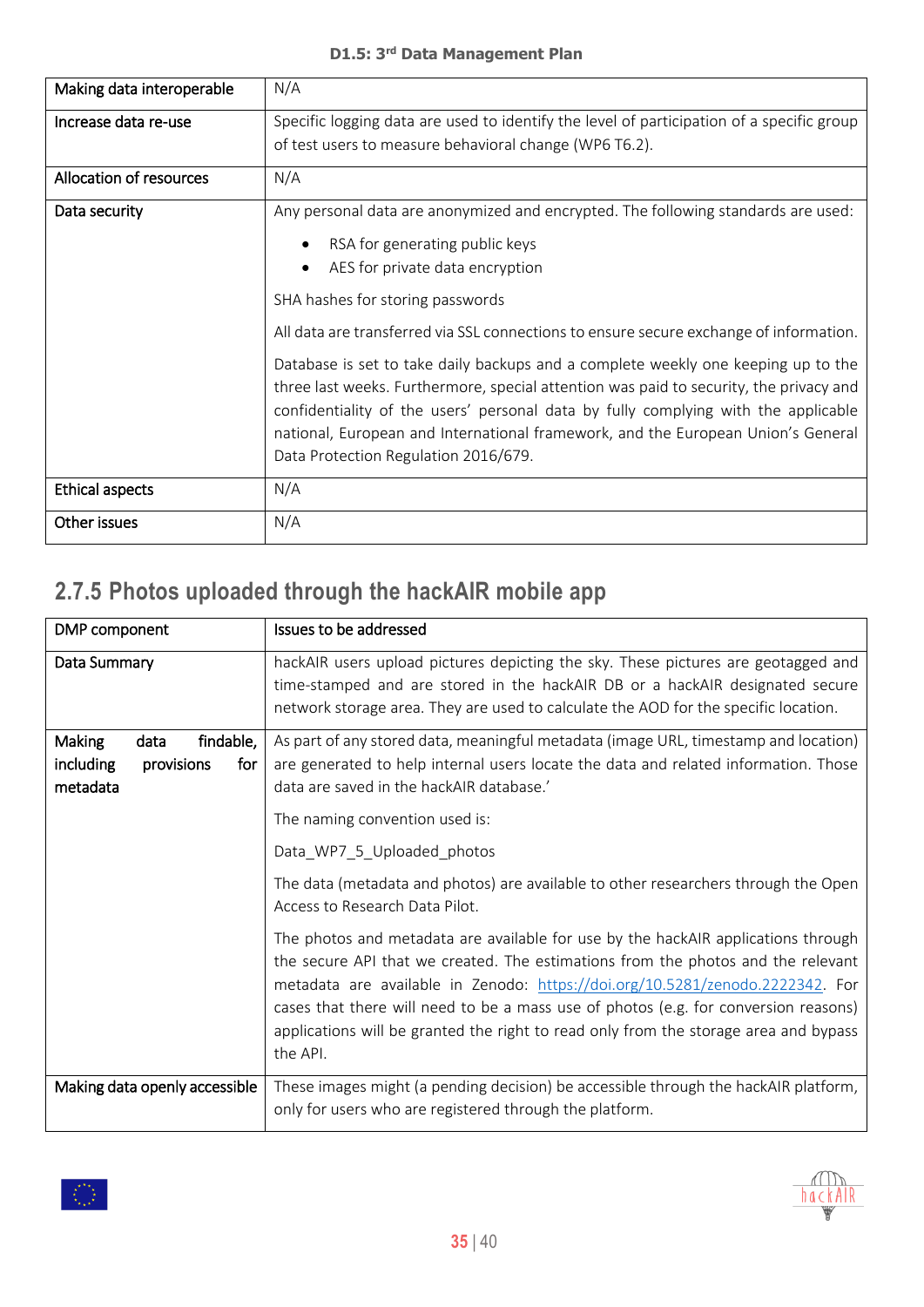|                           | Discoverability is possible only for the administrator of the app for all the data. Some<br>of the images might be posted to social media networks like Instagram only if the user<br>authorizes that action.                                                                                                                                                             |
|---------------------------|---------------------------------------------------------------------------------------------------------------------------------------------------------------------------------------------------------------------------------------------------------------------------------------------------------------------------------------------------------------------------|
| Making data interoperable | Anyone who wants to have access to the photos and the metadata is able to use them<br>as a whole or a subset of it as it fits to his/her purpose.                                                                                                                                                                                                                         |
| Increase data re-use      | The dataset will be saved for a long time after gathering them for statistical reasons<br>and will be available to other research groups upon request. Images can be shared<br>with other researchers along with the geospatial information and timestamp the<br>images were taken at. Images will not contain the information of who contributed it<br>to hackAIR.       |
| Allocation of resources   | N/A                                                                                                                                                                                                                                                                                                                                                                       |
| Data security             | The photos along with the metadata are stored securely in the hackAIR database<br>and/or storage system. The photos might be resized and changed in format in order<br>to reduce storage but also be able to be reused by hackAIR if needed. Database and<br>storage areas are set to take daily backups and a complete weekly one keeping up to<br>the three last weeks. |
|                           | The database is not discoverable to other network machines operating on the same<br>LAN, VLAN with the DB server or other networks. Therefore, only users with access to<br>the server (hackAIR technical team members) are able to discover the database.                                                                                                                |
|                           | The images folder is not discoverable by systems or persons in the same or other<br>servers in the same LAN/VLAN as the storage/database server.                                                                                                                                                                                                                          |
|                           | On the technical level only authorized hackAIR technical team members have access<br>to the database and database storage.                                                                                                                                                                                                                                                |
|                           | Furthermore, special attention was paid to security, the privacy and confidentiality of<br>the users' personal data by fully complying with the applicable national, European and<br>International framework, and the European Union's General Data Protection<br>Regulation 2016/679.                                                                                    |
| <b>Ethical aspects</b>    | Photos are not shared with other users unless the person who uploaded the photo<br>wants to.                                                                                                                                                                                                                                                                              |
| Other issues              | N/A                                                                                                                                                                                                                                                                                                                                                                       |

### <span id="page-35-0"></span>**2.8 Datasets in WP8 - Communication, Dissemination and Exploitation (ONSUB)**

| DMP component | Issues to be addressed                                                                                                                                                                                                                         |
|---------------|------------------------------------------------------------------------------------------------------------------------------------------------------------------------------------------------------------------------------------------------|
| Data Summary  | Work package 8 (Communication, Dissemination and Exploitation) does not generate<br>research data. For the purposes of implementing and monitoring the communications<br>strategy, the work package leader manages the following two datasets: |
|               | 1. Contact database: The database contains name, organisation and contact<br>details for all relevant contacts of the project. This includes members of the                                                                                    |

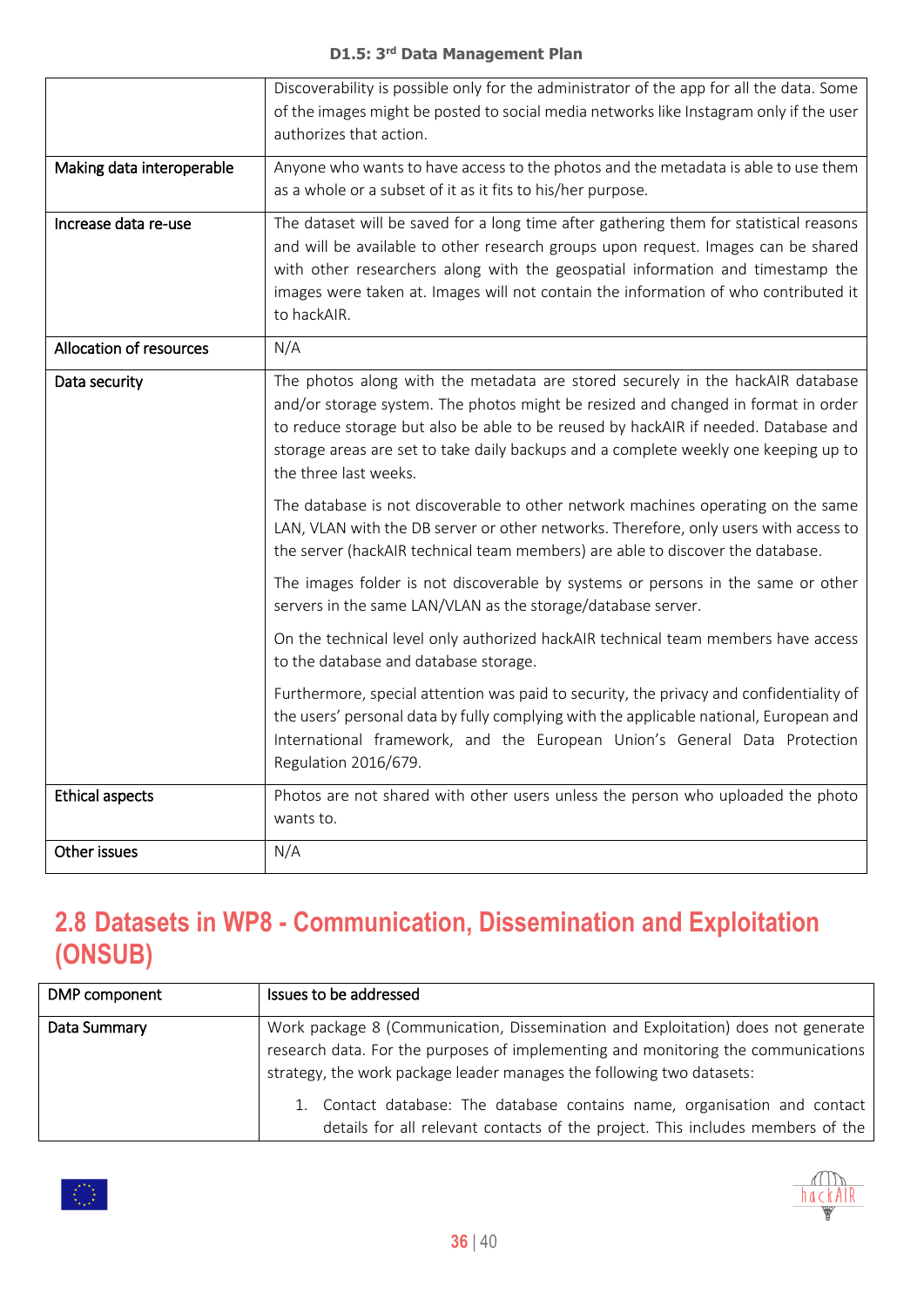|                                                               | network of interest, related initiatives, participants of events, recipients of the<br>newsletter etc.                                                                                                                                                                                                                                                                                        |  |
|---------------------------------------------------------------|-----------------------------------------------------------------------------------------------------------------------------------------------------------------------------------------------------------------------------------------------------------------------------------------------------------------------------------------------------------------------------------------------|--|
|                                                               | 2. Communications monitoring data: The database contains quarterly information<br>on key communications indicators, including the number of stakeholders on<br>contact list, visits to project website, newsletters, social media impressions,<br>media impressions and events. Data sources include: automatic monitoring of<br>Google Alerts, Twitter Analytics, Piwik and partner reports. |  |
|                                                               | Both datasets are confidential for internal use within the consortium (as personal data<br>is involved). Data is managed in Google Spreadsheets and can be exported as an Excel<br>or CSV file. Each is expected to contain between around 1.000 entries by the end of the<br>project.                                                                                                        |  |
| findable,<br>Making<br>data<br>including<br>provisions<br>for | The datasets are for internal use in the project, and not intended to be findable or<br>accessible to parties external to the project.                                                                                                                                                                                                                                                        |  |
| metadata                                                      | The data are available through the public deliverables and are accessible through<br>Zenodo:                                                                                                                                                                                                                                                                                                  |  |
|                                                               | Communication<br>Dissemination<br>D8.1<br>DOI:<br>and<br>Strategy:<br>$\bullet$<br>https://doi.org/10.5281/zenodo.2249861<br>D8.3 Dissemination pack: DOI: https://doi.org/10.5281/zenodo.2251583<br>٠<br>Network of Interest established (1 <sup>st</sup><br>D8.4<br>meeting<br>DOI:<br>report):                                                                                             |  |
|                                                               | https://doi.org/10.5281/zenodo.2251736<br>Report<br>of<br>DOI:<br>D8.5<br>co-creation<br>services:<br>on<br>https://doi.org/10.5281/zenodo.2273658<br>D8.6 hackAIR workshop toolkit: DOI: https://doi.org/10.5281/zenodo.2275974<br>of<br>Network<br>workshop<br>D8.7<br>Interest<br>DOI:<br>report:<br>$\bullet$<br>https://doi.org/10.5281/zenodo.2276309                                   |  |
|                                                               | D8.9 Network of Interest closing meeting report: DOI: Not yet created                                                                                                                                                                                                                                                                                                                         |  |
|                                                               | The naming convention used is:<br>Data_WP8_1_Communication and dissemination data                                                                                                                                                                                                                                                                                                             |  |
|                                                               | As part of any stored data, metadata were generated, which include sufficient<br>information with appropriate keywords to help external and internal users to locate data<br>and related information.                                                                                                                                                                                         |  |
| Making data openly accessible                                 | Contact data are not openly available in line with privacy protection legislation. A<br>summary of the communications monitoring data are made available as part of the<br>regular project reports.                                                                                                                                                                                           |  |
| Making data interoperable                                     | While not intended for interoperability due to its confidential nature, the data is stored<br>in simple tables that can be exported in CSV format.                                                                                                                                                                                                                                            |  |
| Increase data re-use                                          | The data is not intended to be shared or re-used.                                                                                                                                                                                                                                                                                                                                             |  |
| Allocation of resources                                       | As the work package only manages confidential data sets, no further costs are involved<br>in making the data FAIR.                                                                                                                                                                                                                                                                            |  |
| Data security                                                 | The data is collected for internal use in the project, and not intended for long-term<br>preservation. The work package leader is keeping a quarterly backup on a separate disk                                                                                                                                                                                                               |  |

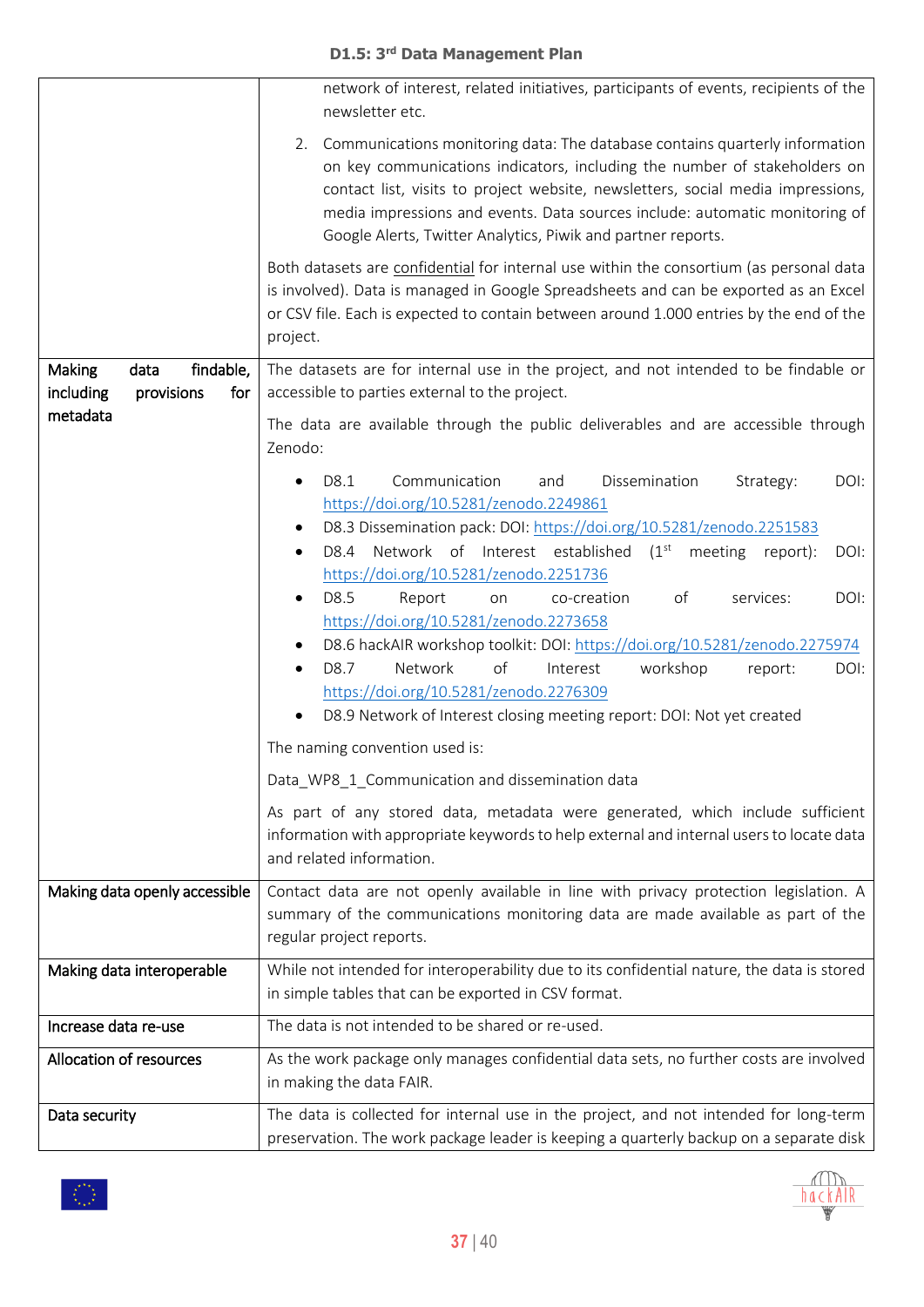|                 | and fully complies with the applicable national, European and international framework,<br>and the European Union's General Data Protection Regulation 2016/679. |
|-----------------|-----------------------------------------------------------------------------------------------------------------------------------------------------------------|
| Ethical aspects | Before receiving the regular newsletter of hackAIR, all contacts on the contact list have<br>opted-in to receive the information.                               |
| Other issues    | CSV                                                                                                                                                             |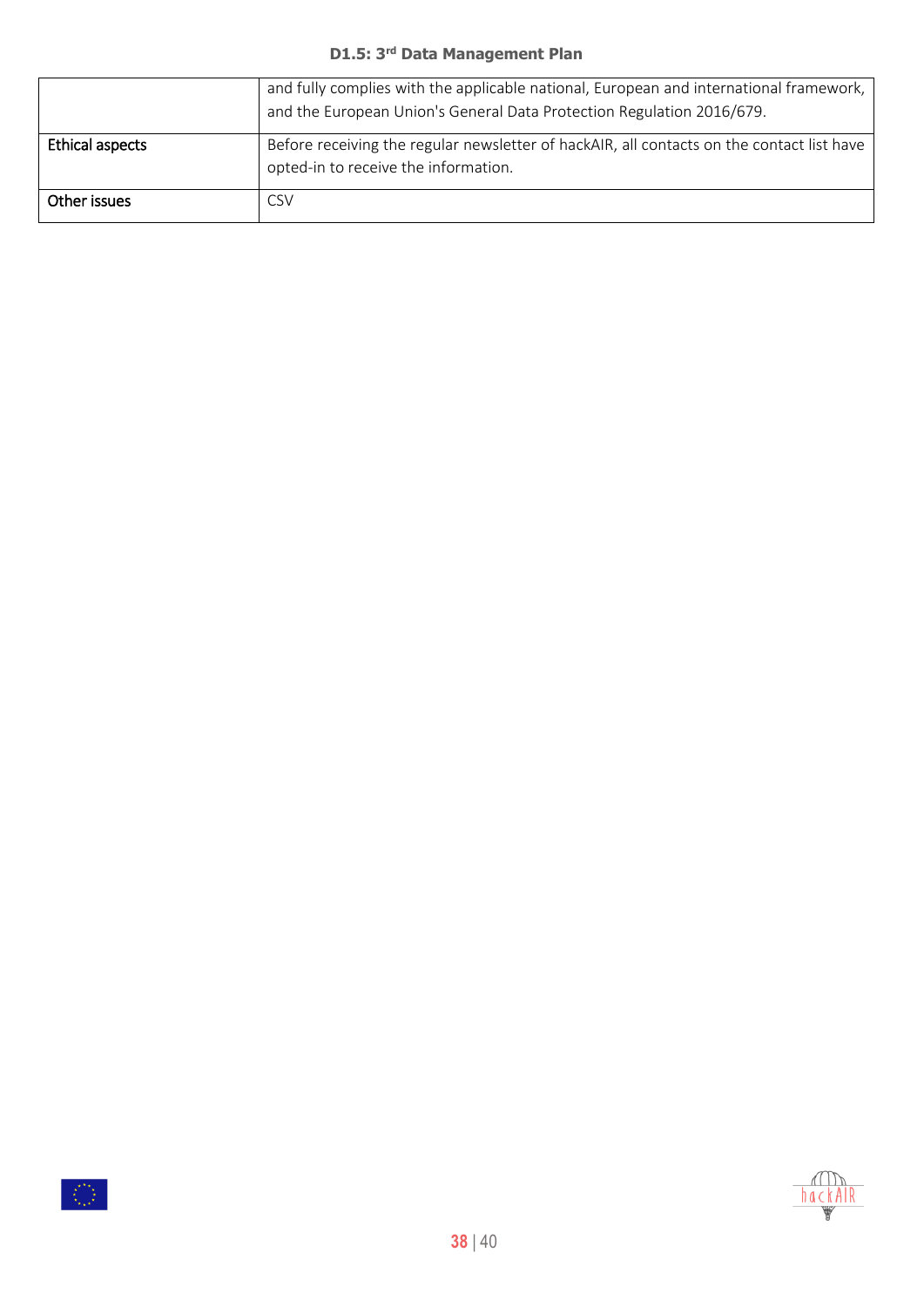# <span id="page-38-0"></span>3 Conclusion

This final version of the hackAIR data management plan reflects the updated procedures that were implemented by the hackAIR project to efficiently manage the data it produced. In particular, the final DMP anticipates the data management strategy regarding the collection, management, sharing, archiving and preservation of data.



hackAl